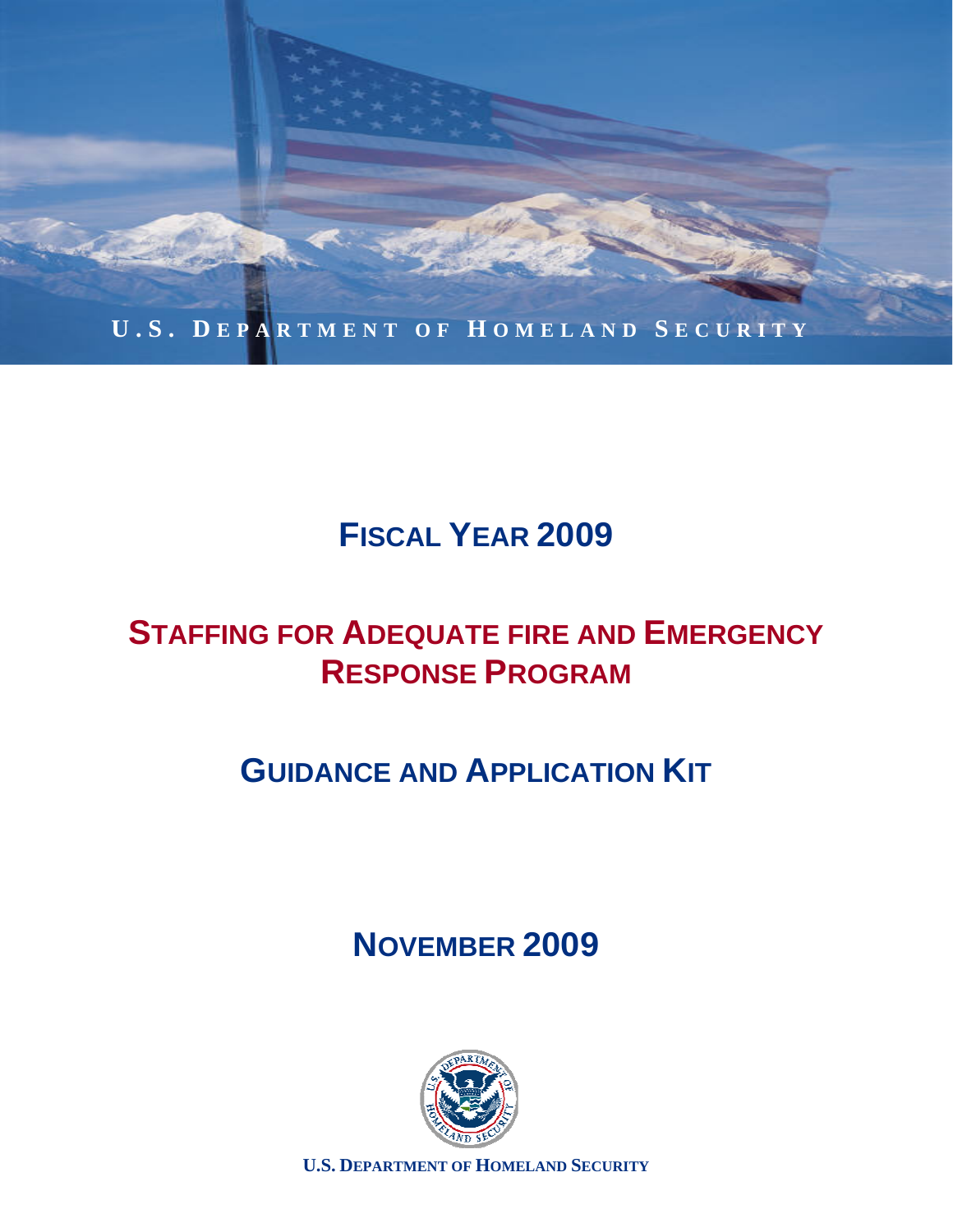**Title of Opportunity:** Staffing for Adequate Fire and Emergency Response (SAFER) Program

 **Funding Opportunity Number:** [if applicable, assigned by GPD/GMD]

**Federal Agency Name:** Department of Homeland Security, Federal Emergency Management Agency (FEMA) Grant Programs Directorate (GPD)

#### **Announcement Type:** Annual

 **Dates:** Completed applications must be submitted **no later than 5 p.m. Eastern Time, Friday, December 18, 2009.** 

#### **Additional Overview Information:**

As a result of the passage of the American Recovery and Reinvestment Act of 2009 (ARRA) and the Supplemental Appropriation Act, 2009 (P.L. 111-32), the Fiscal Year (FY) 2009 Staffing for Adequate Fire and Emergency Response (SAFER) Grants for the Hiring of Firefighters Activity will be awarded under conditions significantly different from those in effect prior to the passage of these Acts. The content of this Program Guidance and its official issuance reflects the Secretary's and the DHS/FEMA implementation of the provisions provided by these Acts. NOTE: These changes *ONLY* affect the FY 2009 grants and the FY 2010 SAFER grants when the FY 2010 solicitation becomes available. The new conditions are *NOT* retroactive to prior year grants nor will they remain in effect beyond FY 2010.

Under authorities provided under ARRA and P.L. 111-32, the following requirements are being waived for the FY09 SAFER program:

- Salary limits; there are no annual salary limits
- Cost-share; there is no prescribed cost-share
- Retention commitment; grantees that are rehiring laid off firefighters do not have to commit to retaining the SAFER-funded firefighters
- Period of performance; reduced for hiring grants from four years to two years.

The application period for this FY2009 SAFER solicitation begins on Monday, November 16, 2009, and ends on December 18, 2009.

Under the Hiring of Firefighters Activity in this solicitation, we will distinguish between grants to hire new firefighters and grants to rehire laid-off firefighters.

 Grants to hire **new firefighters** have a 2-year period of performance and require grantees to commit to retaining the SAFER-funded firefighters for one full year after the end of the period of performance. Federal funds may be used to pay for 100% of the actual salary and benefit costs of these newly hired firefighters without a local cost-share.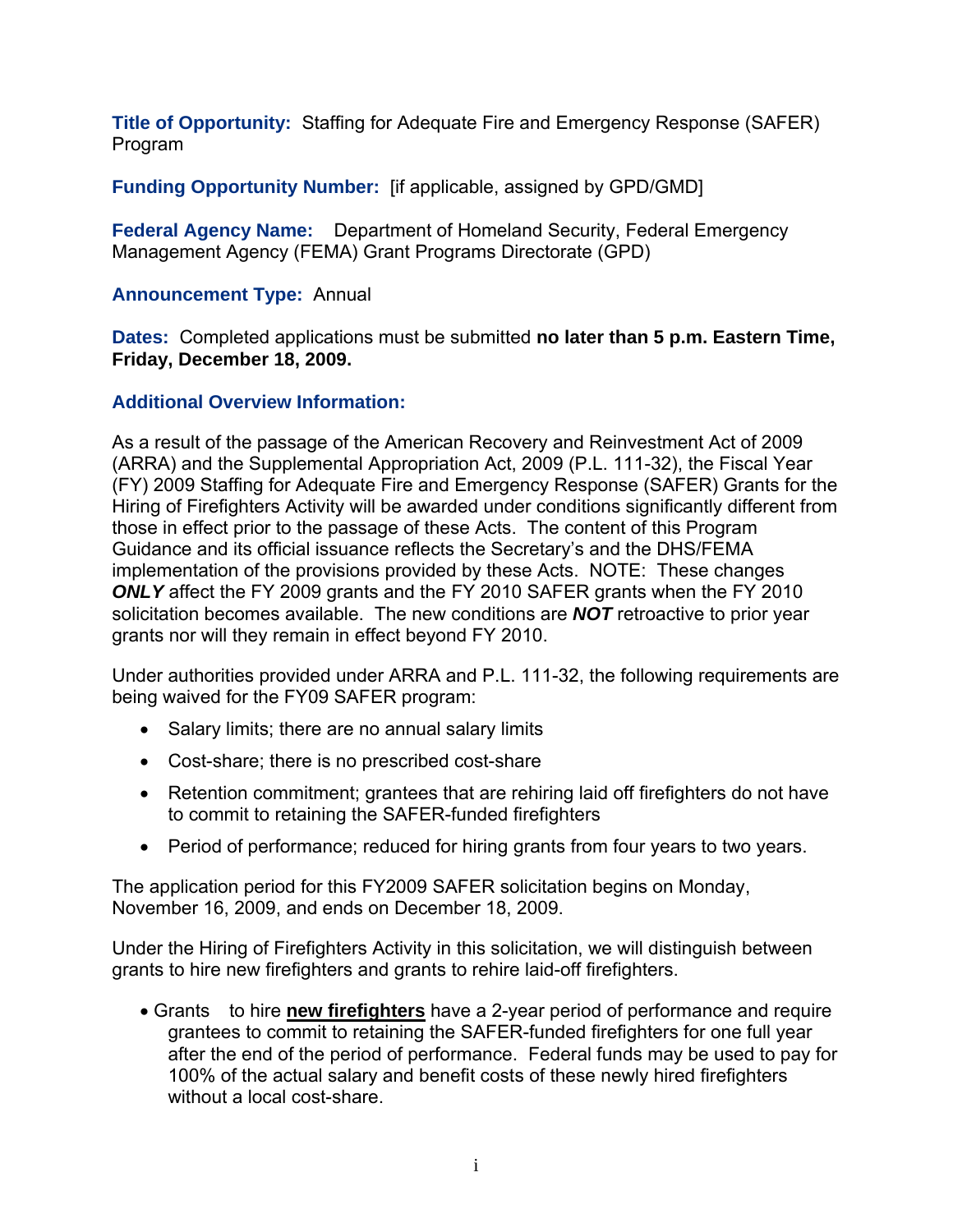Grants to **rehire laid-off firefighters** have a 2-year period of performance with *no* requirement to retain the firefighters beyond the period of performance. Federal funds may be used to pay for 100 percent of the actual salary and benefit costs of rehired firefighters with no requirement for a local cost-share.

Priorities for Hiring of Firefighters Activity grants remain largely unchanged from last year's grants in that they continue to focus on staffing standards established by the National Fire Protection Association (NFPA) and the Occupational Safety and Health Administration (OSHA).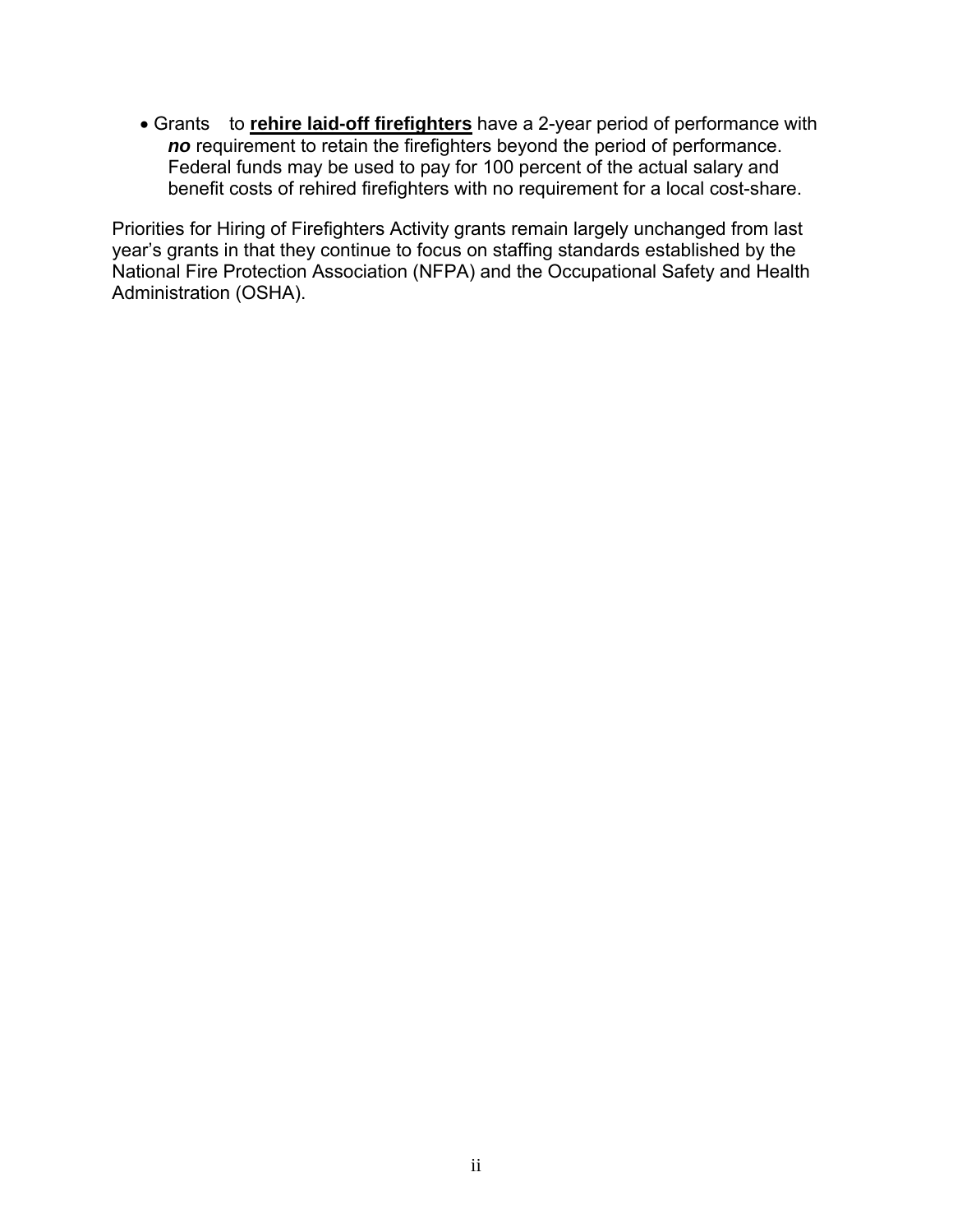#### **Procurement Integrity**

As an integral part of grant monitoring, the Department of Homeland Security's Office of Inspector General (OIG) and the Assistance to Firefighter Grants Program Office conduct audits and/or reviews of grant recipient activities. These audits or reviews ensure grant recipients adhere to proper procurement requirements. Anything less than full compliance with 2 CFR Part 215, Sections 40-48 "Procurement Standards" and 44 CFR Part 13.36 "Procurement" jeopardizes the integrity of the grant as well as the grant program. Therefore, we place a greater emphasis on oversight of grantees' procurement actions. Below, we reiterate the requirements and DHS' expectations of grantees when buying goods and services with Federal grant funds under the Recruitment and Retention of Volunteer Firefighters Activity

**Competition:** All procurement transactions shall be conducted in a manner providing, to the maximum extent practical, open and free competition. Grantees are expected to promote competition and ensure advantageous pricing by soliciting bids from multiple vendors and selecting the lowest bidder capable of meeting requirements. Purchases shall be made from the vendor whose bid is responsive to the solicitation and most advantageous to the grantee when price, quality, and other factors are considered. Grantees may use their own procurement procedures, which reflect applicable State and local laws and regulations, provided the procurements conform to applicable Federal laws and standards. Grantees, who fail to adhere to their own procurement policies, or otherwise fail to fully "compete" any purchase involving Federal funds, may find their expenditures questioned and subsequently disallowed.

**Documentation:** Grantees are required to maintain and retain backup documentation such as bids, quotes, and cost/price analyses on file for review by Federal personnel. Required documentation for federally funded purchases includes specifications, solicitations, competitive quotes or proposals, basis for selection decisions, purchase orders or contracts, invoices, and cancelled checks. Grantees who fail to fully document their purchases may find their expenditures questioned and subsequently disallowed.

**Specifications:** Specifications developed for solicitations shall clearly set forth all requirements the bidder shall fulfill in order for the bid or offer to be evaluated by the recipient. However, those specifications may not be so narrowly constructed or contain features which unduly limit, restrict, or eliminate competition unnecessarily. Grantees may, when developing their solicitations, list factors to be used in their evaluation of submitted proposals, as long as those evaluation factors are not found to limit competition. Finally, grantees cannot impose in-State or local geographical preferences in the evaluation of bids or proposals.

Grantees may not use specifications obtained from vendors for any purchase with Federal grant funds if the specifications are restrictive. It is the grantee's responsibility to assure vendor specifications are not used in a manner which would result in restricting or limiting competition from other vendors of similar products. If a vendor or manufacturer writes a grant or a specification for the solicitation for the purchase of a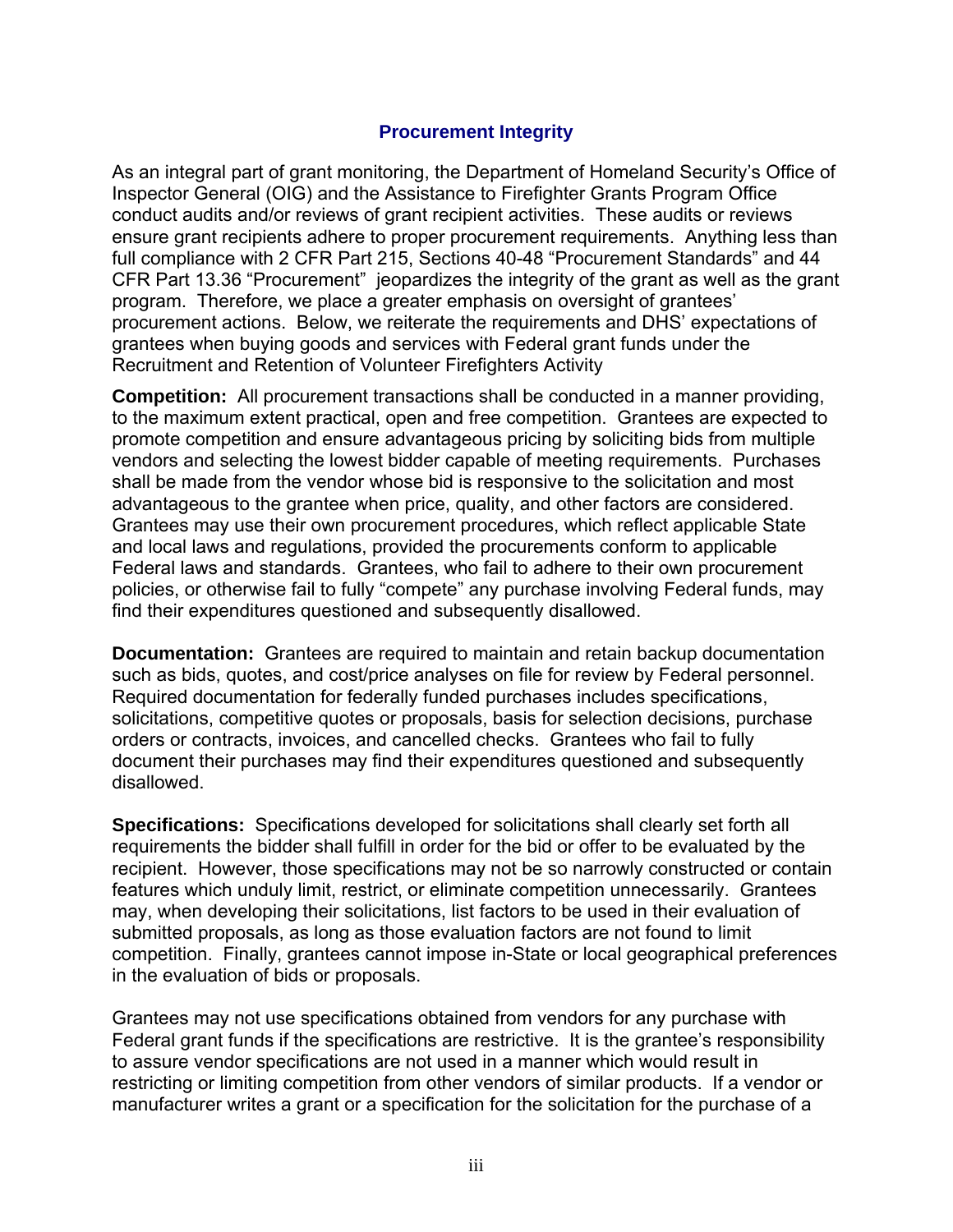specific product, that vendor or manufacturer cannot submit a bid for that purchase. *See* Conflicts of Interest below.

Grantees shall, on request, make available to DHS pre-award review and procurement documents, such as requests for proposals or invitations for bids, independent cost estimates, *etc.*, if (1) the purchase specifies a "brand name" product or (2) the proposed award is to be awarded to other than the apparent low bidder under a sealed bid process. Grantees found to be using proprietary, or otherwise limiting specifications, may find their expenditures questioned and subsequently disallowed.

**Conflicts of interest:** In order to ensure objective vendor performance and eliminate a real or apparent unfair competitive advantage, anyone who develops or drafts specifications, requirements, statements of work (including the grant application), invitations for bids, and/or requests for proposals shall be excluded from competing for such procurements. Additionally, no employee, officer, or agent of the grantee shall participate in the selection, award, or administration of a procurement supported by Federal funds if a real or an apparent conflict of interest could be involved. A conflict of interest could arise when any of the following conditions exists:

- a) An officer, employee, or agent of the grantee has a financial or other interest in the vendor selected for the procurement.
- b) Any member of the grantee's officers', employees', or agents' immediate family has a financial or other interest in the vendor selected for the procurement.
- c) An organization which employs a grantee's officer, employee, or agent is a vendor or has a financial or other interest in the vendor selected for the procurement.

For the purposes of this program, we consider volunteers of an organization and grant writers to be employees, officers, and/or agents of the grantee. As such, no volunteer or member of an organization or anyone involved in the application for funding can participate in, or benefit from, the procurement if Federal funds are involved. Grantees who purchase items with grant funds from vendors who employ any of their volunteers/members must document how they avoided a conflict of interest during the procurement process (*i.e.,* specific details regarding how the members/volunteers removed themselves, or how they were prevented from participating in the process). Grantees who fail to fully document their purchases may find their expenditures questioned and subsequently disallowed.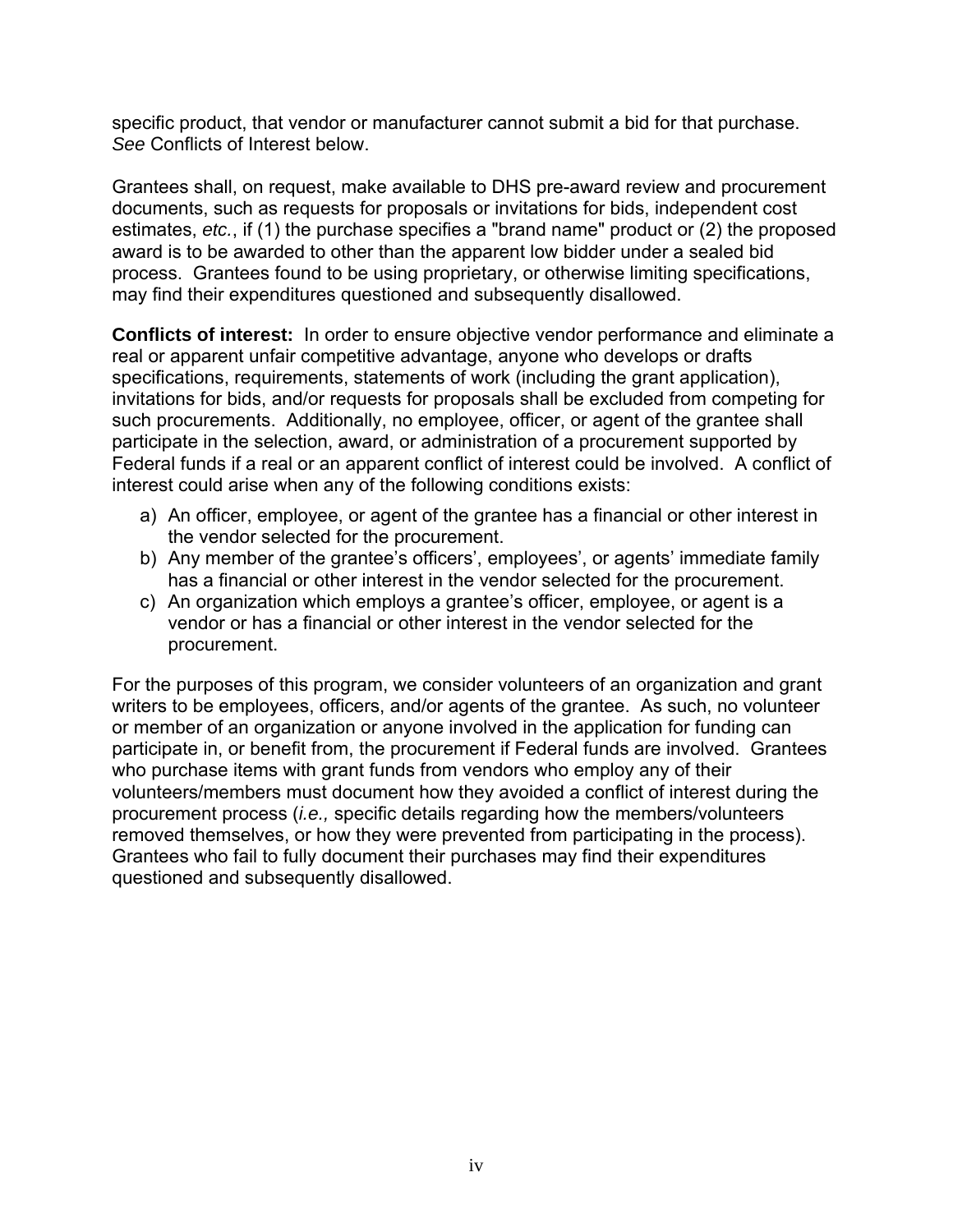# **CONTENTS**

| А.        |                                                                            |  |  |
|-----------|----------------------------------------------------------------------------|--|--|
| <b>B.</b> |                                                                            |  |  |
| C.        |                                                                            |  |  |
| D.        |                                                                            |  |  |
| Ε.        |                                                                            |  |  |
| F.        | Funding Priorities for Recruitment and Retention of Volunteer Firefighters |  |  |
|           |                                                                            |  |  |
|           |                                                                            |  |  |
|           |                                                                            |  |  |
|           |                                                                            |  |  |
| A.        |                                                                            |  |  |
| <b>B.</b> |                                                                            |  |  |
| C.        |                                                                            |  |  |
| D.        |                                                                            |  |  |
| Е.        |                                                                            |  |  |
| F.        |                                                                            |  |  |
|           |                                                                            |  |  |
| А.        |                                                                            |  |  |
| <b>B.</b> |                                                                            |  |  |
| C.        |                                                                            |  |  |
| D.        |                                                                            |  |  |
|           |                                                                            |  |  |
| A.        |                                                                            |  |  |
| <b>B.</b> |                                                                            |  |  |
| C.        |                                                                            |  |  |
| D.        |                                                                            |  |  |
| F.        |                                                                            |  |  |
|           |                                                                            |  |  |
|           |                                                                            |  |  |
| Α.        |                                                                            |  |  |
| <b>B.</b> |                                                                            |  |  |
|           | <b>APPENDIX 1. SAFER GRANTS DEFINITIONS</b>                                |  |  |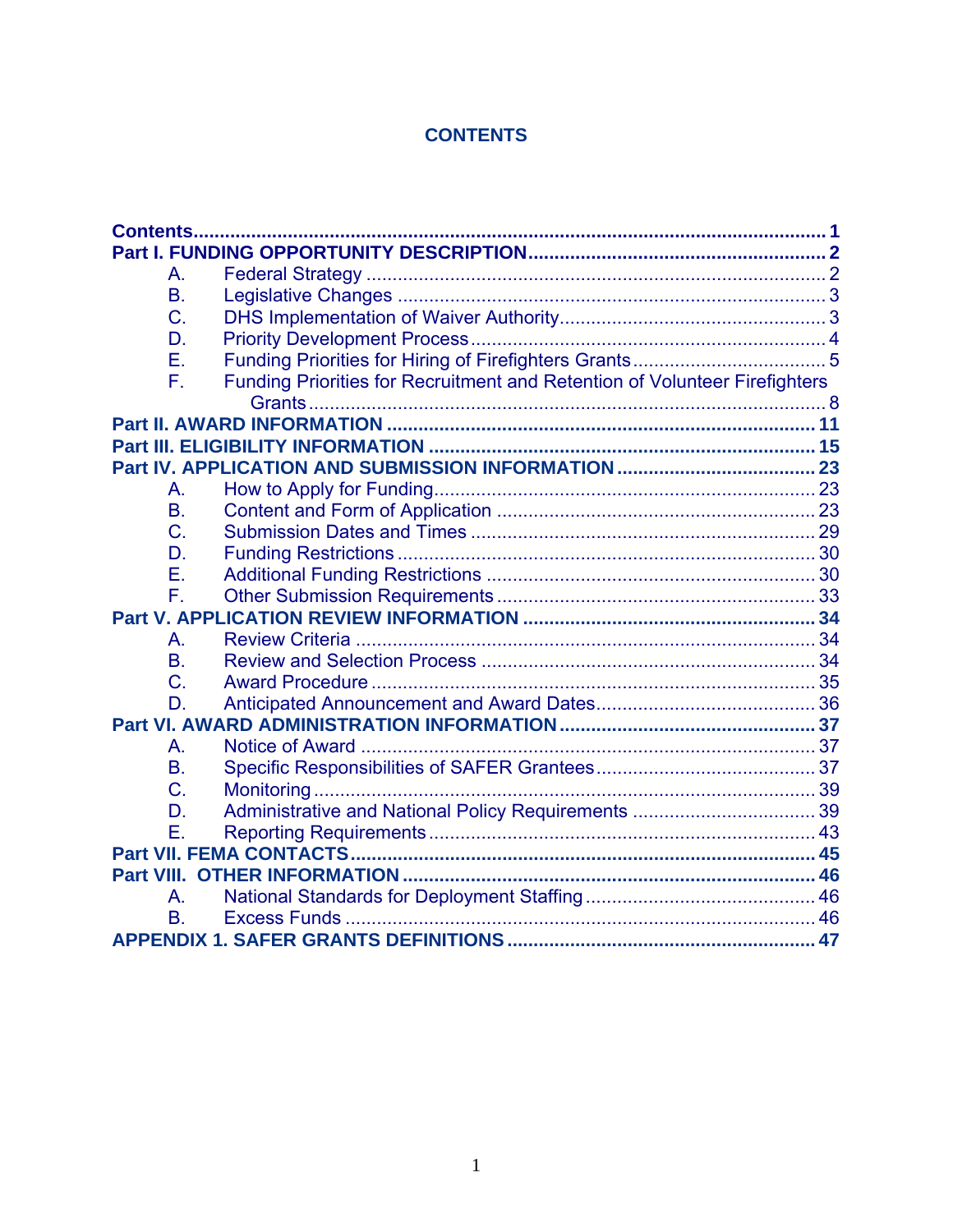#### **PART I. FUNDING OPPORTUNITY DESCRIPTION**

<span id="page-6-0"></span>The Staffing for Adequate Fire and Emergency Response (SAFER) Grants are managed by the Federal Emergency Management Agency's Assistance to Firefighters Grants (AFG) Program Office. SAFER Grants provide financial assistance to help fire departments increase their cadre of frontline firefighters or to rehire firefighters that have been laid off. The goal is to assist local fire departments with staffing and deployment capabilities so they may respond to emergencies whenever they occur, assuring their communities have adequate protection from fire and fire-related hazards. The SAFER Grants have two activities to support this goal: (1) Hiring of Firefighters and (2) Recruitment and Retention of Volunteer Firefighters.

In Fiscal Year (FY) 2009, Congress appropriated a total of \$210 million to the Department of Homeland Security (DHS) for SAFER Grants. The FY 2009 appropriated funds are available for award until September 30, 2010.

Once awarded, the funds are available for expenditure by the grantee for the full period of grant performance. Each grant's period of performance is discussed in detail on page 10 of this guidance. The authority for SAFER is derived from the Federal Fire Prevention and Control Act of 1974, as amended (15 U.S.C. §2229a et seq.).

## **A. Federal Strategy**

The SAFER Grants are an important part of the Administration's larger, coordinated effort to strengthen homeland security preparedness. The National Preparedness Guidelines and their work products are of particular significance. The National Preparedness Guidelines are an all-hazards guide for meeting the Nation's four core preparedness objectives: prevent, protect against, respond to, and recover from terrorist attacks and catastrophic natural disasters.

The National Preparedness Guidelines define a vision for what should be achieved in order to strengthen the security of the nation and provide guidance designed to forge a unified national consensus about what to do and how to work together at all levels of government. First responder participation is integral to the Guidelines' success. DHS expects its first responder partners to be familiar with this national preparedness architecture and to practically incorporate elements of this architecture into their planning, operations, and investments.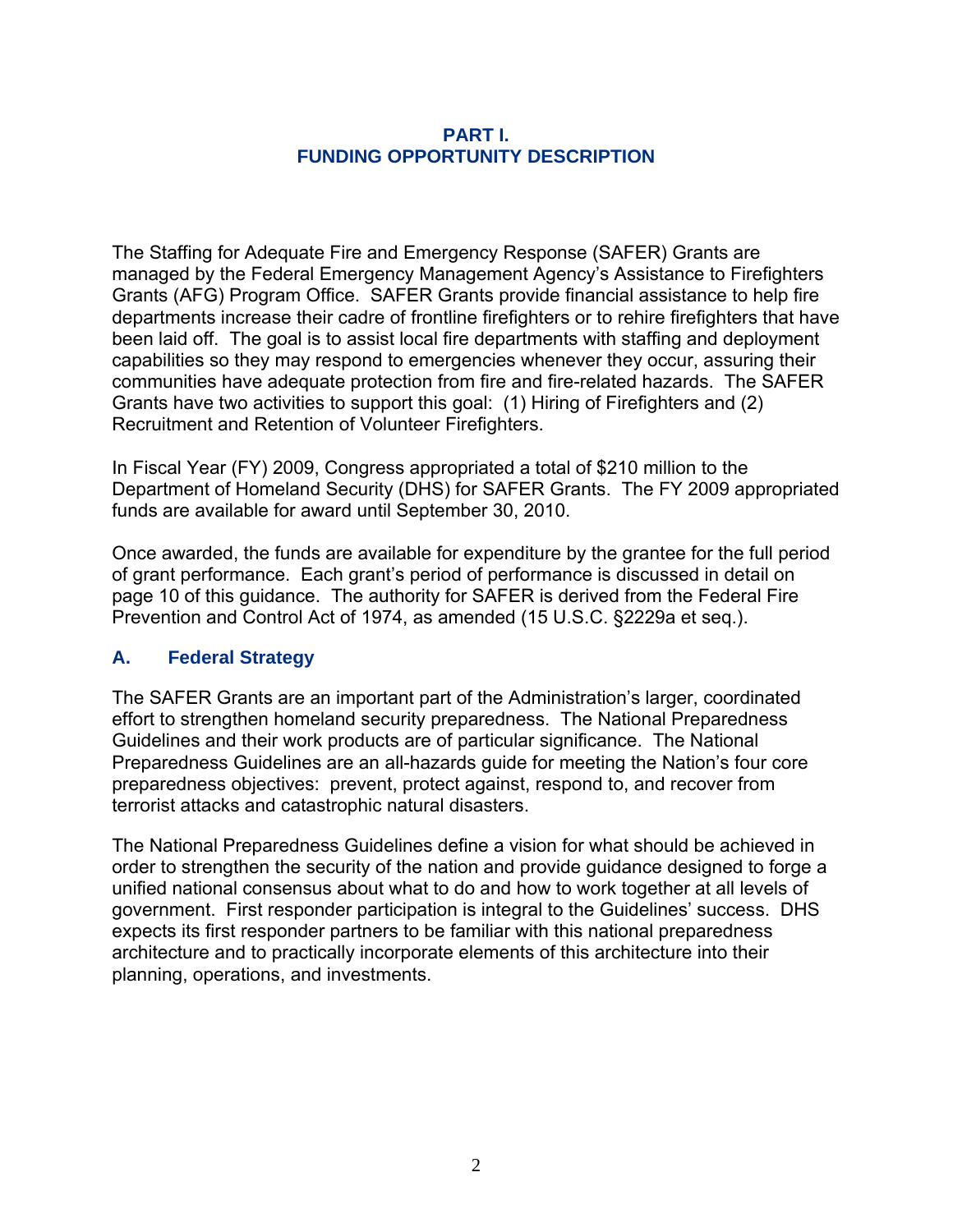## <span id="page-7-0"></span>**B. Legislative Changes**

Cost sharing requirements were waived under Sec. 603 of Title VI of the American Recovery and Reinvestment Act of 2009 (P.L. 111-5) for FY 2009 and FY 2010. In addition, the Secretary has been granted an authority to issue waivers to many of the SAFER requirements that are reflected in the SAFER governing statute for FY 2009 and FY 2010. Under section 605 of the Supplemental Appropriation, 2009 (Public Law 111- 32), the Secretary of Homeland Security was provided the authority to waive the requirements of subsection (a)(1)(B), subsection (c)(1), subsection (c)(2), and subsection (c)(4)(A) of section 34 of the Federal Fire Prevention and Control Act of 1974 (15 U.S.C. 2229a) for the FY 2009 SAFER program. The authority to provide waivers was intended to facilitate the hiring of firefighters in order to increase incident scene safety.

The content of these specific subsections, i.e., the specific requirements that may be waived at the discretion of the Secretary, are as follows:

**Subsection (a)(1)(B)(i)**: Grants made under this paragraph shall be for 4 years and be used for programs to hire new, additional firefighters.

**Subsection (a)(1)(B)(ii)**: Grantees are required to commit to retaining for at least 1 year beyond the termination of their grants those firefighters hired under this paragraph.

**Subsection (c)(1):** Funds made available under this section to fire departments for salaries and benefits to hire new, additional firefighters shall not be used to supplant State or local funds . . ..

**Subsection (c)(2)**: No grant shall be awarded pursuant to this section to a municipality or other recipient whose annual budget at the time of the application for fire-related programs and emergency response has been reduced below 80 percent of the average funding level in the 3 years prior to November 24, 2003.

**Subsection (c)(4)(A)**: Total funding provided under this section over 4 years for hiring a firefighter may not exceed \$100,000.

# **C. DHS Implementation of Waiver Authority**

For this year's grant opportunity, DHS will reduce the requirement on the period of performance from four years to two years (subsection  $(a)(1)(B)(i)$ ); DHS will waive the requirement to commit to retaining firefighters *rehired* under this program (subsection  $(a)(1)(B)(ii)$ ; eliminate the requirement on the maintenance of expenditure requirement (subsection  $(c)(2)$ ); and, eliminate the salary limitation (subsection  $(c)(4)(A)$ ). In addition, all cost-sharing requirements for funds under the FY2009 (and 2010) appropriations were waived under Sec. 603 of Title VI of the American Recovery and Reinvestment Act of 2009 (P.L. 111-5).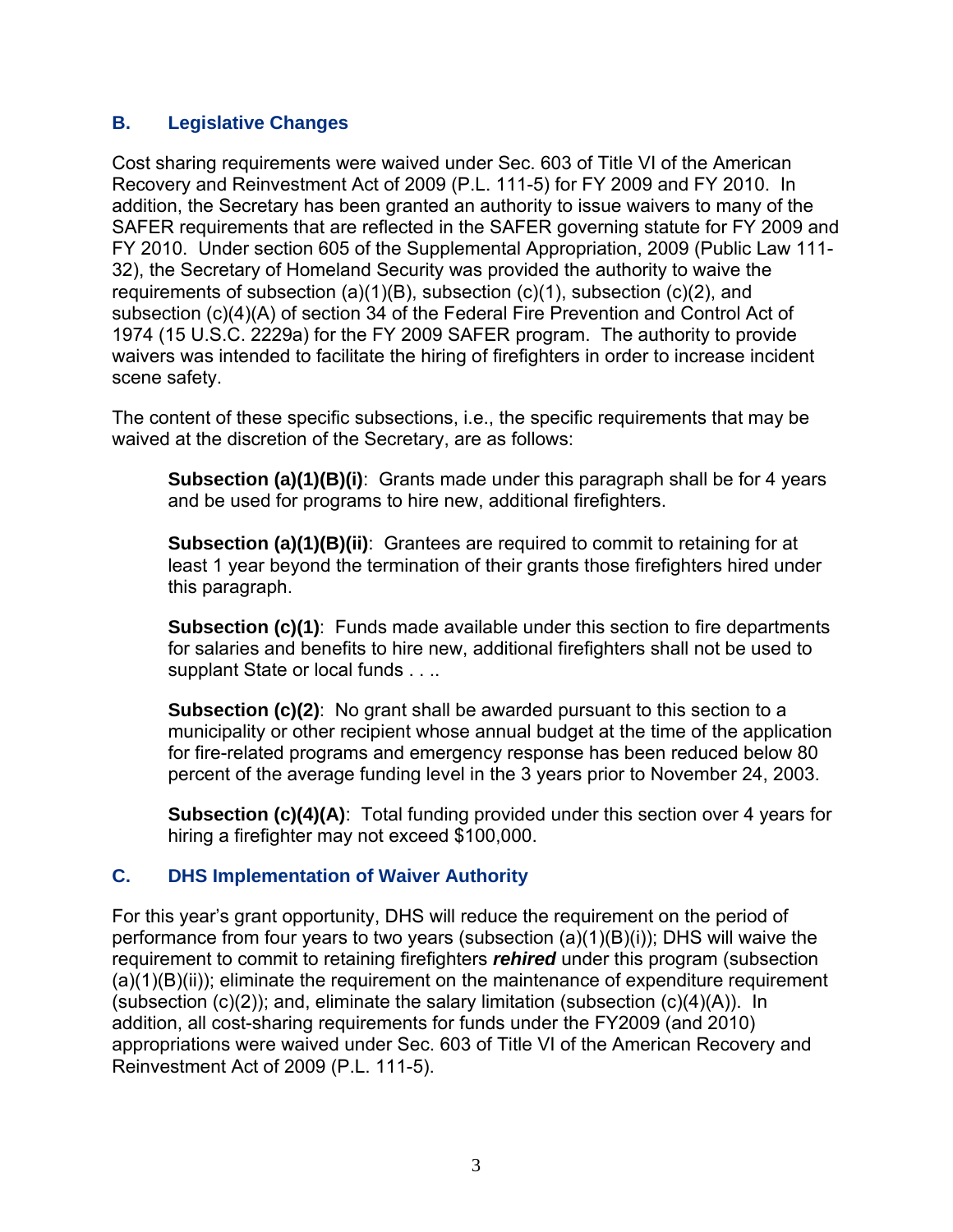<span id="page-8-0"></span>The requirement to maintain staffing levels (subsection (c)(1)) will remain in effect and **NOT** be waived. Additionally, grantees that are awarded funding to hire new firefighters will be required to commit to retaining the firefighters for one full year after the period of performance, i.e., DHS will *NOT* waive the requirement to commit to retaining the *newly-hired* firefighters funded by SAFER (subsection (a)(1)(B)(ii)).

# **D. Priority Development Process**

The goal of the SAFER Grants is to enhance local fire departments' abilities to comply with staffing, response, and operational standards established by the National Fire Protection Association (NFPA) and the Occupational Safety and Health Administration (OSHA). Specifically, the grants focus on standards included in the deployment and assembly sections of NFPA 1710 and/or NFPA 1720, and the respiratory protection section of OSHA 1910.134 (see *www.nfpa.org/SAFERActGrant* for more details).

SAFER intends to improve local fire departments' staffing and deployment capabilities, so they may more effectively respond to emergencies whenever they may occur. It is hoped that as a result of the enhanced or restored staffing, a SAFER grantee's response time should be sufficiently reduced with an appropriate number of trained personnel assembled at the incident scene. Additionally, the enhanced or restored staffing levels should provide improved safety for firefighters by ensuring all frontline/first-due apparatus of SAFER grantees have a minimum of four qualified personnel to meet the NFPA standards referenced above. Ultimately, SAFER grantees should achieve more efficient responses and a safer incident scene; thereby ensuring communities have improved protection from fire and fire-related hazards.

Each year, the AFG Program Office holds a criteria development meeting to recommend funding priorities for SAFER and its other grant opportunities for the coming year. To do this, a panel of fire service professionals representing the nine major fire service organizations is convened. The organizations represented include:

- Congressional Fire Service Institute (CFSI)
- International Association of Arson Investigators (IAAI)
- International Association of Fire Chiefs (IAFC)
- International Association of Firefighters (IAFF)
- International Society of Fire Service Instructors (ISFSI)
- National Association of State Fire Marshals (NASFM)
- National Fire Protection Association (NFPA)
- National Volunteer Fire Council (NVFC)
- North American Fire Training Directors (NAFTD)

The criteria development panel is charged with making recommendations to the Department of Homeland Security and FEMA regarding the creation and/or modification of previously established funding priorities, developing criteria for awarding grants, and proposing any necessary changes for the administration of the SAFER Grants. The recommendations are considered by the Secretary and DHS/FEMA in the development of grant guidance.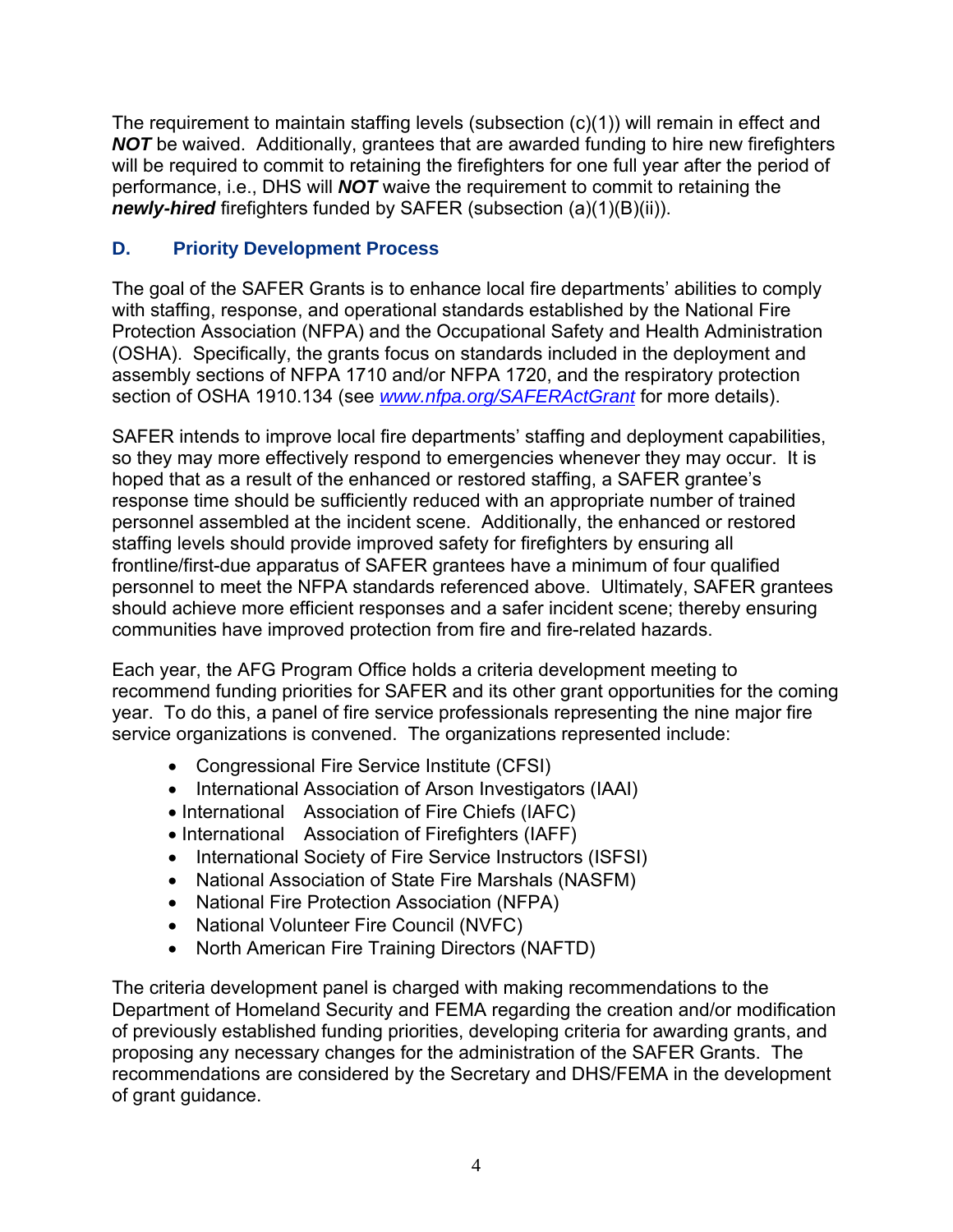<span id="page-9-0"></span>SAFER Grants are comprised of two primary activities: (1) Hiring of Firefighters and (2) Recruitment and Retention of Volunteer Firefighters. Additional information regarding these activities is provided below.

## **E. Funding Priorities for Hiring of Firefighters Grants**

For the FY 2009 SAFER Grant solicitation, FEMA distinguishes between the hiring of new firefighters and the rehiring of laid-off firefighters. Be advised that the FY 2009 SAFER award conditions do *NOT* apply to previous SAFER awards nor will they remain in effect beyond FY 2010.

*Hiring of New Firefighters:* FEMA has set aside no less than 15 percent of the 2009 appropriation for the hiring of new firefighters. These grants are awarded directly to volunteer, combination, and career fire departments to help the departments increase their cadre of frontline firefighters. Grants for the hiring of new firefighters have a twoyear period of performance that provides fire departments with funding to pay 100 percent of the salaries and benefits of newly-hired firefighters (exclusive of overtime). Departments awarded grants for hiring new firefighters are required to commit to retaining the SAFER-funded firefighters for one full year after the two-year period of performance. Only firefighters hired after the award date may be funded by a SAFER Grant; firefighters hired prior to the award date are not eligible for SAFER funding. Grantees must maintain their staffing at the level that existed at the time of application. Grantees cannot layoff any firefighters during the two-year period of performance. If a SAFER grantee loses any firefighters for any reason (such as attrition or termination) during the two-year period of performance, they must fill the position(s) or lose funding for the position(s) until the vacancy or vacancies are filled. Failure on the grantee's part to adjust payment requests to reflect vacancies or staffing adjustments would be considered in default and require repayment of the Federal funds received. Extensions to a SAFER Grant's period of performance will not be allowed.

*Rehiring of Laid-Off Firefighters:* These grants are awarded directly to combination and career fire departments to enable them to restore their levels of staffing in order to attain a more effective level of response and a safer incident scene. In order for a position to be eligible for funding under the rehiring initiative, the position must have been the object of a layoff action that was effected between January 1, 2008, and October 31, 2009. Grants for rehiring of firefighters provide fire departments with funding to pay 100 percent of the salaries and benefits (exclusive of overtime) and have a two-year period of performance. There is no requirement for rehiring grantees to retain the SAFER-funded firefighters after the two-year period of performance. Only positions that were the object of a layoff action between January 1, 2008, and October 31, 2009, are eligible. Only firefighters hired *after* the award date may be funded by a SAFER Grant; firefighters hired prior to the award date are not eligible for SAFER funding. Grantees must maintain their staffing at the level that existed at the time of application as well as the SAFER-funded staffing for the two-year period of performance. Grantees cannot layoff any firefighters during the two-year period of performance.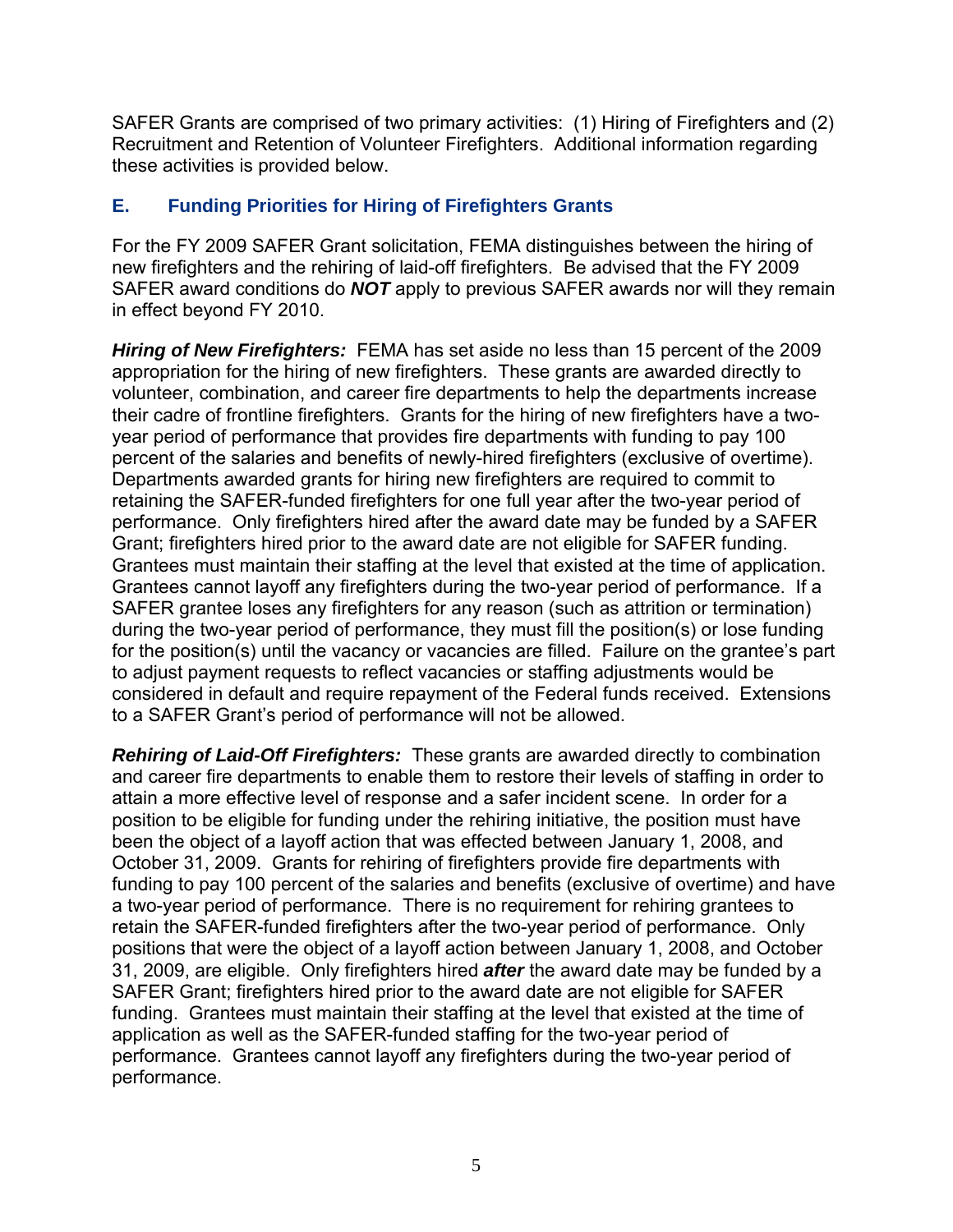If a SAFER grantee loses any firefighters for any reason (such as attrition or termination) during the two-year period of performance, they must fill the position(s) or lose funding for the position(s) until the vacancy or vacancies are filled. Failure on the grantee's part to adjust payment requests to reflect vacancies or staffing adjustments would be considered in default and require repayment of the Federal funds received. Extensions to a SAFER Grant's period of performance will not be allowed.

Regardless of whether an applicant is seeking to hire new firefighters or to rehire firefighters, the priorities of the two options are the same. Having more firefighters on staff should improve the local fire department's abilities to comply with staffing, response, and operational standards established by NFPA and OSHA. Compliance with these standards results in enhanced safety for the firefighters and more effective response for the community.

*Meeting National Standards:* The highest priority under the Hiring of Firefighters Activity is to provide funding to departments not in compliance, or who have fallen out of compliance, with national standards promulgated by the NFPA and OSHA and adopted by DHS who can be brought into compliance with the standards in the most economical manner.

Applications resulting in the largest percentage increase in compliance with the relevant section of NFPA 1710 and 1720 receive greater consideration than applications resulting in smaller percentage increases in compliance.

- **NFPA 1710** Standard for the Organization and Deployment of Fire Suppression Operations, Emergency Medical Operations, and Special Operations to the Public by Career Fire Department (Section 5.2.4.2 – Initial Full Alarm Assignment Capability). This standard applies primarily to allcareer fire departments and combination departments at the combination department's election.
- **NFPA 1720** Standard for the Organization and Deployment of Fire Suppression Operations, Emergency Medical Operations, and Special Operations to the Public by Volunteer Fire Departments (Section 4.3 – Staffing and Deployment). This standard applies primarily to all-volunteer fire departments, but may also apply to combination departments if the combination department does not elect to comply with the NFPA 1710 standard.

**Note:** SAFER Grants focus only on the "Deployment" or "Staffing and Deployment" sections of these two standards (respectively). The NFPA established a special link providing information about these two standards on the NFPA Web site at *www.nfpa.org*. For more information on the standards, contact NFPA at 1-800-344- 3555, or e-mail questions to *stds\_admin@nfpa.org.* 

The specific OSHA Respiratory Protection standards to be addressed under SAFER are: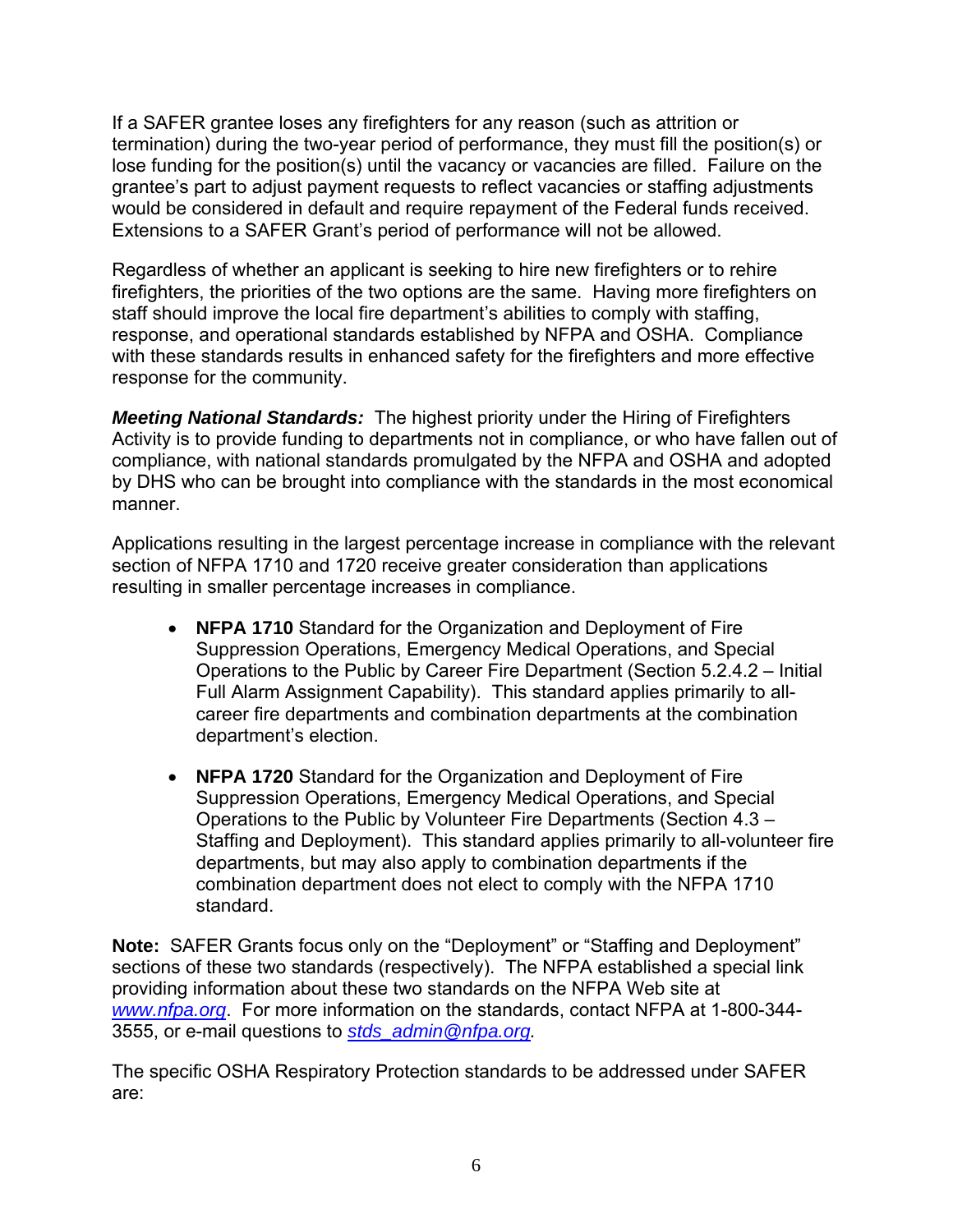- **1910.134(g)(4)** Procedures for interior structural firefighting, which provide for employer assurances, most notably the two-in two-out rule.
- **1910.134(g)(4)(i)** This standard requires at least two employees enter the IDLH (immediate danger to life and health) atmosphere and remain in visual or voice contact with one another at all times.
- **1910.134(g)(4)(ii)** This standard requires at least two employees to be located outside the IDLH atmosphere.

*Hiring Priorities:* The Secretary, with guidance from the criteria development group, identified several different situations that affect firefighter staffing that could qualify for funding under this year's SAFER guidelines.

In 2009 SAFER Grants, the highest consideration will be given to those departments that have the largest staffing shortages impeding an effective response as defined by NFPA 1710 and 1720. For the purposes of the 2009 grant cycle, we consider a firefighting position that was lost to attrition and not subsequently refilled as a result of the economy to be the equivalent of a laid-off firefighter and eligible under a rehire request.

In order to preserve the original intent of the SAFER Grants, which was to increase the number of firefighters in departments in order to create safer and more effective response, applications seeking to hire new firefighters will receive a high consideration. DHS will reserve no less than 15 percent of the available funding to make awards for new firefighting positions.

*Hiring New Firefighters:* As stated above, applications seeking to hire new firefighters will receive a high consideration. Applicants will receive additional consideration if they can indicate in the application that they have formal policies in place governing their hiring and personnel practices and that these are available for review upon request. Also, volunteer and mostly volunteer departments seeking funding to hire new firefighters will receive additional consideration if the new positions will serve multiple roles such as chief officer, training officer, fire marshal, fire inspector, health/safety officer, or fire prevention/public education officer providing that the new firefighters' primary assignment remains that of an operational firefighter.

*Training Requirements:* As a condition of this grant, applicants *must provide assurance* their SAFER-funded firefighters (newly-hired or rehired firefighters) will be certified at the Firefighter I level within the first 12 months of employment *AND* be trained to Firefighter II level or equivalent before the end of the two-year period of performance. Applicants who fail to certify their SAFER-funded firefighters will achieve these training requirements are not considered for award. Grantees may be required to submit documentation of training and certification fulfillment within the stated deadlines. Grantees who fail to comply with these requirements may be required to return all, or a portion of, Federal funds disbursed under the grant and may be disqualified from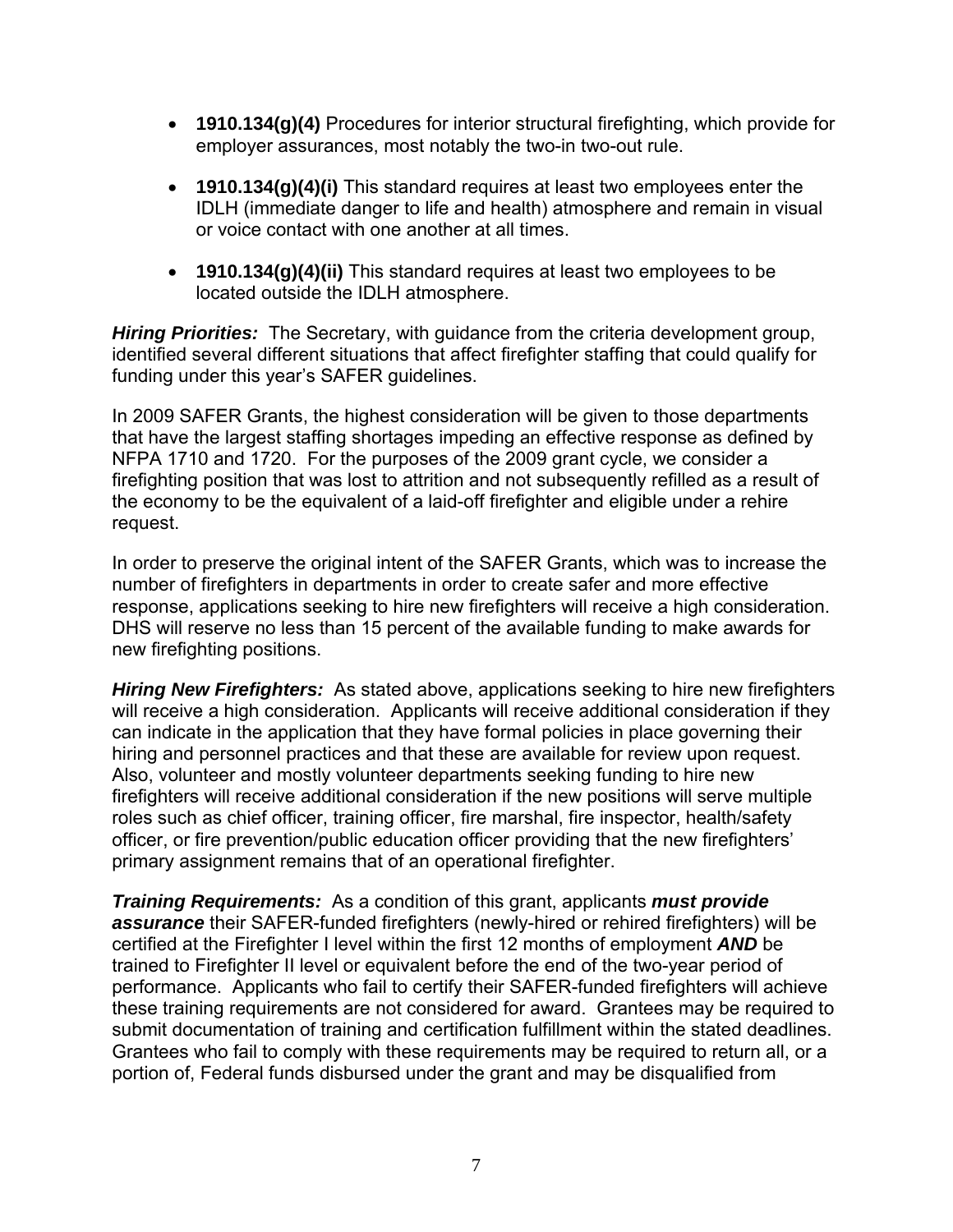<span id="page-12-0"></span>participation in future AFG and SAFER award cycles. The relevant NFPA standard for this training requirement is:

 **NFPA 1001** Standard for Firefighter Professional Qualifications (Firefighter-I and Firefighter-II). This standard identifies the minimum job performance requirements for career and volunteer firefighters whose duties are primarily structural-firefighting in nature. This standard specifies the minimum job performance requirements for firefighters. It is not the intent of the standard to restrict any jurisdiction from exceeding these requirements.

Applicants who will train their SAFER-funded firefighters to have EMS certification to the minimum level established by the local agency having jurisdiction within 24 months receive higher consideration.

*Call Volume and Population Served:* Department call volume and population served are both factored into the initial evaluation. Departments responding to a high number of incidents and protecting larger numbers of people receive higher consideration than departments responding to fewer incidents or protecting smaller jurisdictions.

*Firefighter Health Measures:* Because the health and wellbeing of firefighters is of paramount importance, applicants who indicate their newly recruited firefighters will undergo an entry-level physical and receive immunizations receive higher consideration than applicants who do not specify these benefits will be provided. In order to qualify for consideration for this concern, the physicals must be consistent with those required under NFPA 1582.

*Meeting the Four-Firefighter Standard:* DHS recommends, based on guidance from the criteria development panel, that for the purposes of the SAFER Grants, a safe and efficient initial attack requires a minimum of four firefighters. Therefore, applicants who come into compliance with the minimum four firefighter standard for the first arriving engine (or vehicle capable of initiating suppression activities), by requesting the fewest number of additional personnel, receive higher consideration than applicants requesting a higher number of additional personnel.

*Other Priorities:* Fire departments having formal automatic and/or mutual aid agreements and applicants whose requests are based on a staffing needs assessment also receive higher consideration.

#### **F. Funding Priorities for Recruitment and Retention of Volunteer Firefighters Grants**

The purpose of these grants is to assist fire departments with the recruitment and retention of volunteer firefighters. The primary focus of this activity is the recruitment and retention of volunteer firefighters who are involved with, or trained in, the operations of firefighting and emergency response. The grants are intended to create a net increase in the number of trained, certified, and competent firefighters capable of safely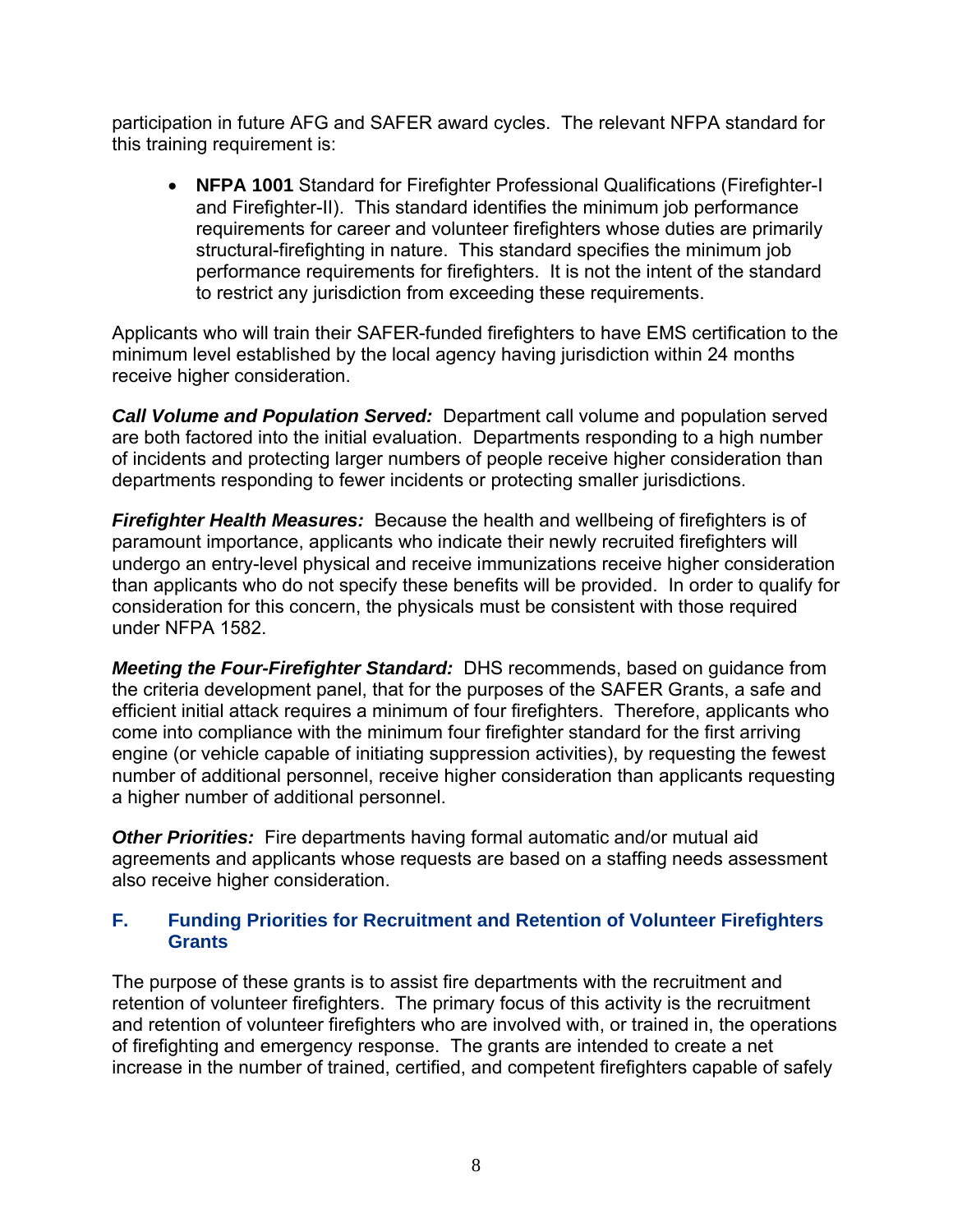responding to emergencies likely to occur within the grantee's geographic response area.

*Meeting Staffing Standards:* The highest priority under this SAFER activity is to assist departments experiencing a high rate of turnover and whose staffing levels that are significantly below the ideal staffing level required to comply with NFPA standards 1710 or 1720 (for more details, see page 4 of this document for details or contact NFPA directly at 1-800-344-3555, or e-mail questions to *stds\_admin@nfpa.org*) and OSHA Respiratory Protection standards 1910.134(g)(4) (see page 4 of this document for details). Departments with the lowest retention rates and the highest attrition rates are given a high priority for funding.

*Volunteer Membership:* DHS concurs with the recommendation of the criteria development panel that departments or organizations with the highest percentage of volunteers or large numbers of volunteers benefit most from the recruitment and retention of volunteer firefighters. Therefore, applicants whose membership is comprised of mostly volunteer members, or with a significant number of volunteer firefighters, receive higher consideration.

*Recruitment/Retention Plan:* It is critical to have a plan for recruitment and/or retention activities. Accordingly, applications requesting funding for recruitment and/or retention programs based on formal plans receive higher consideration. Applicants should summarize the recruitment and retention plan in their narrative. A designated project coordinator and a marketing plan are necessary for successful implementation of any recruitment and/or retention program. Therefore, requests from departments that already have a coordinator and a marketing plan or that are requesting funding for a coordinator's position and a marketing plan receive higher consideration. In accordance with the recommendations of the criteria development panel, applications with recruitment and/or retention plans including accident and/or injury insurance and lost wages for members also receive a higher competitive ranking.

**Continuity:** Applicants receive higher consideration if their recruitment and retention activities are designed to continue beyond the grant's period of performance and not rely on future Federal dollars to sustain.

*Call Volume and Population Served:* Department call volume and population served are both factored into the initial evaluation. Departments responding to a high number of incidents and protecting larger numbers of people receive higher consideration than departments responding to fewer incidents or protecting a smaller jurisdiction.

*Firefighter Health Measures:* DHS recommends that, because the health and wellbeing of firefighters is of paramount importance, applicants who indicate their newly recruited firefighters will undergo an entry-level physical and receive immunizations receive higher consideration than applicants who do not specify these benefits will be provided. In order to qualify for consideration for this concern, the physicals must be consistent with those required under NFPA 1582.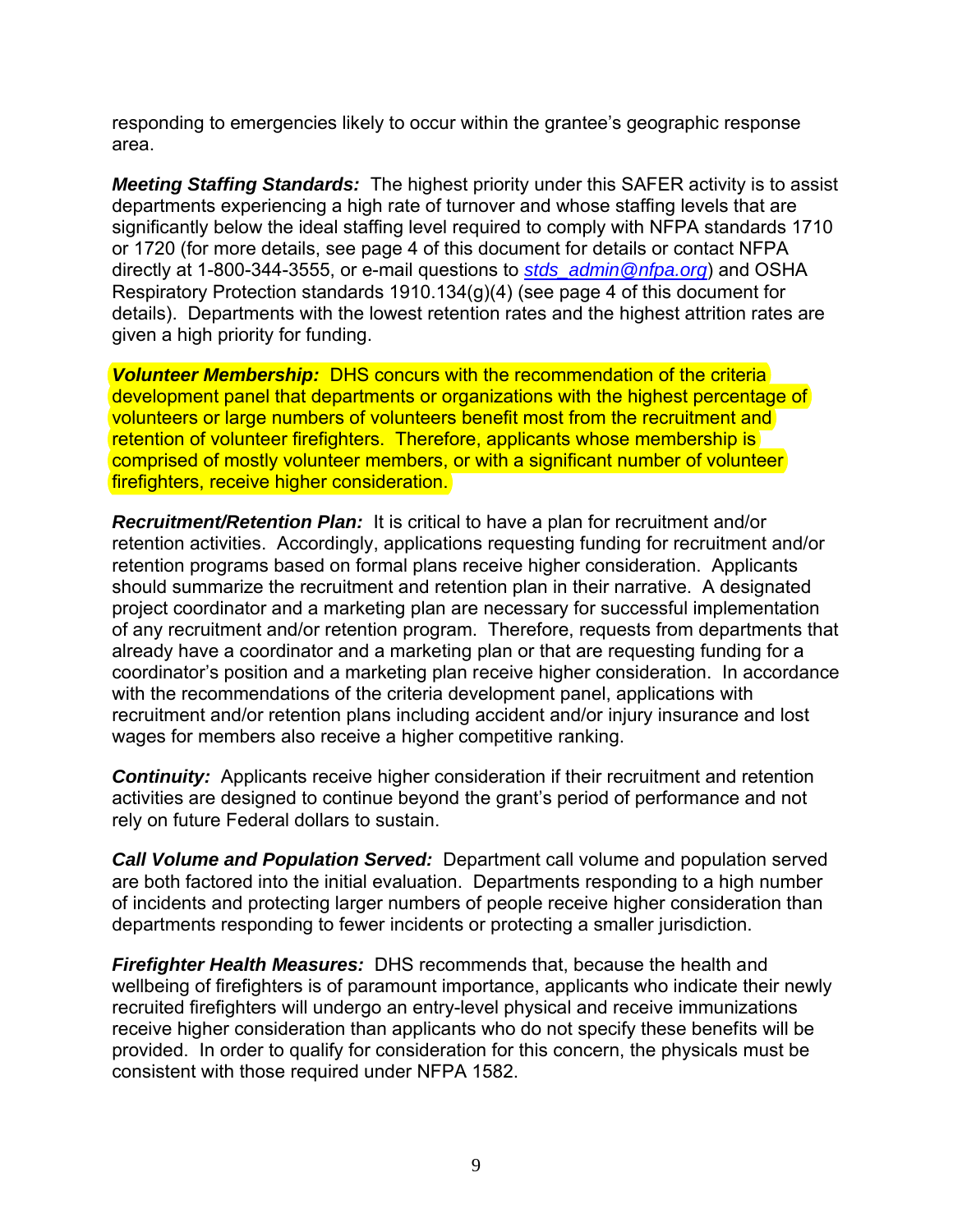*Training Requirements:* Applicants who indicate newly recruited firefighters will meet the minimum fire and EMS certification requirements prescribed by the locality or State within 24 months of appointment to the department receive additional consideration.

*Regional Requests:* Requests for recruitment and/or retention activities having a regional impact (i.e., an impact beyond the immediate boundaries of the applicant's firstdue area) will receive a higher competitive advantage than applications benefitting only one applicant. An applicant may apply for both regional initiatives and internal needs on one application. Please note: The Hiring of Firefighters Activity is not eligible as a regional project—only Recruitment and Retention of Volunteer Firefighter Activities qualify as regional projects.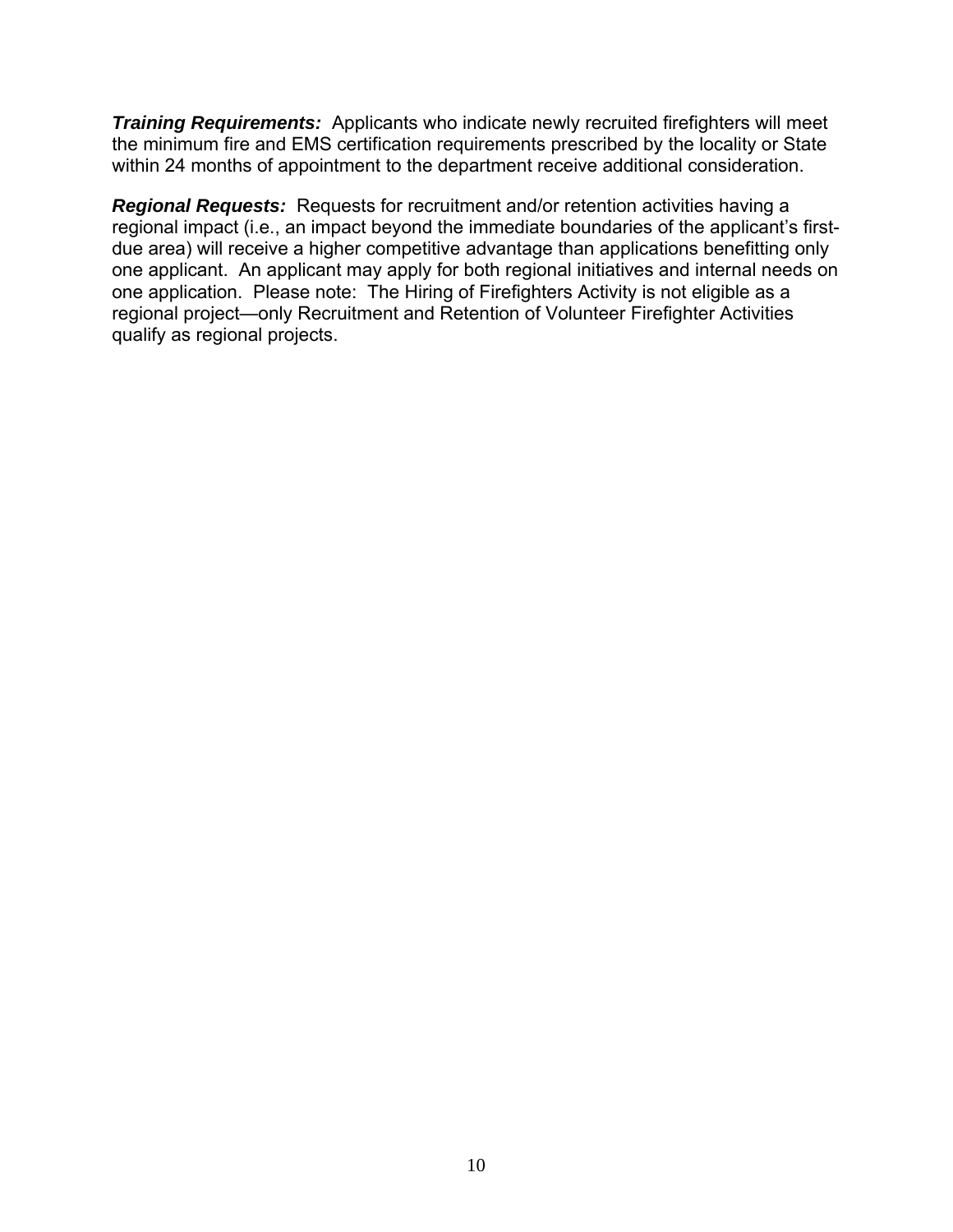#### **PART II. AWARD INFORMATION**

<span id="page-15-0"></span>This section summarizes the award period of performance and the total amount of funding available under the FY 2009 SAFER Grants, describes the basic evaluation method used to determine final grant awards, and identifies all eligible applicants for funding.

# *Type of Award*

DHS anticipates that 4,000 to 5,000 applications for assistance will be submitted during the FY 2009 SAFER application period. DHS also anticipates the total amount requested may total \$4 billion to \$6 billion. Finally, DHS expects that approximately 200 grants will be awarded from the \$210 million of available SAFER funding.

#### *Authorizing Statutes*

The authority for SAFER is derived from the Federal Fire Prevention and Control Act of 1974, as amended (15 U.S.C. §2229a et seq.). The authority for waiving certain provisions of the SAFER program is derived from Section 605 of the Supplemental Appropriations Act, 2009 (P.L. 111-32). Cost sharing requirements were waived under Sec. 603 of Title VI of the American Recovery and Reinvestment Act of 2009 (P.L. 111- 5).

#### *Period of Performance*

The period of performance for awards under SAFER will differ under the 2009 solicitation, depending on the activity under which the grant is awarded. Details on the period of performance follow:

- **Hiring of Firefighters Activity:** A recruitment period of 90 days, which begins when the application is approved for award, is provided for all grantees under the Hiring of Firefighters Activity regardless of whether the grant is for hiring new firefighters or for rehiring firefighters. The 2-year period of performance starts after the 90-day recruitment period, regardless of whether the grantee has been able to affect the hiring of the requested firefighters.
- **Recruitment and Retention of Volunteer Firefighters Activity:** A 90-day recruitment period is provided, and funding is provided for periods of up to 4 years.

The recruitment period allows each grantee time to recruit and hire their firefighters outside of the period of performance in order to maximize the availability of the funding. Without the grace of the recruitment period, grantees would be forced to conduct the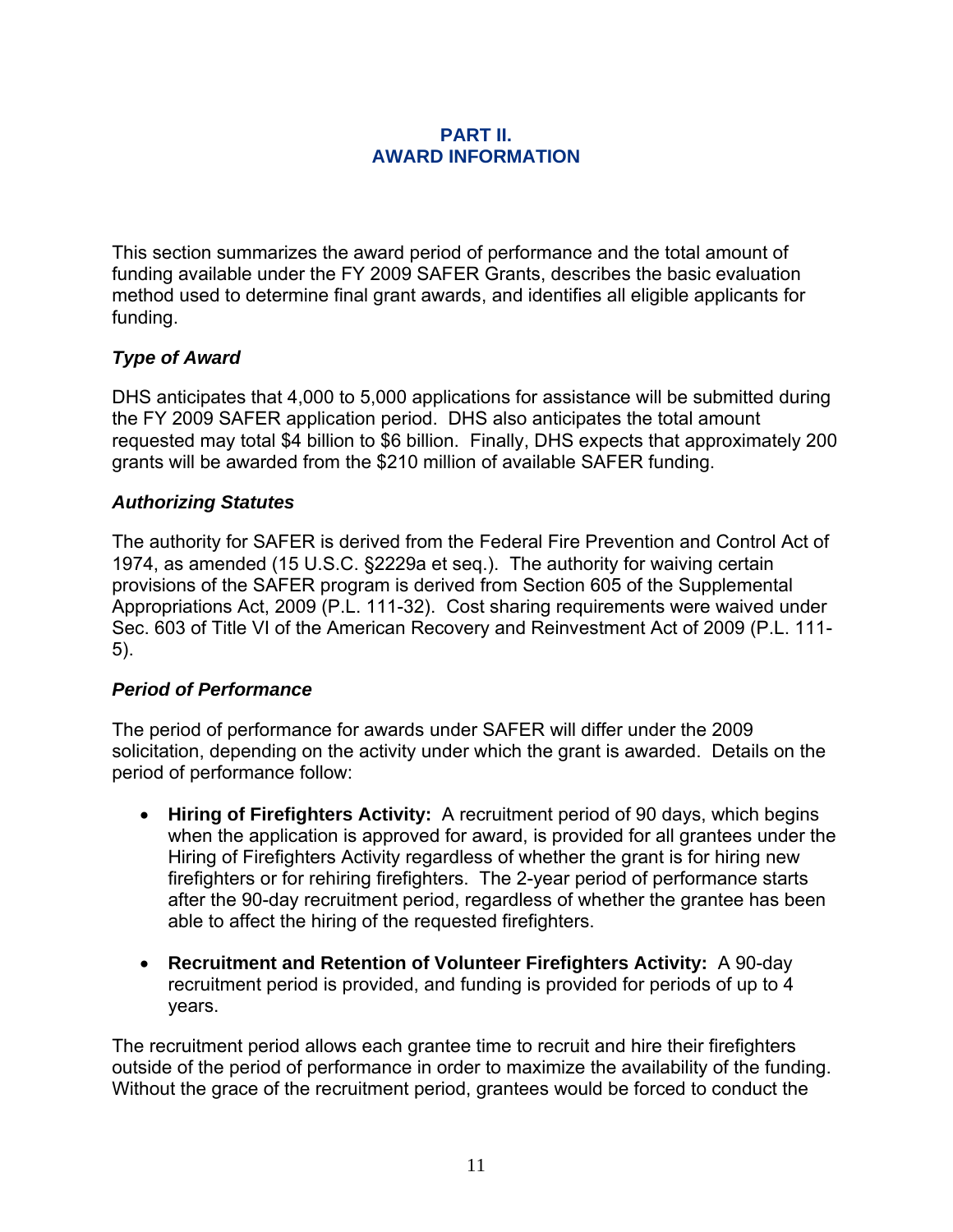recruitment and hiring activities during the period of performance which would result in the loss of reimbursable performance time under the grant. However, the grantees under both activities, Hiring and Recruitment and Retention, are encouraged to initiate their grant activities as soon as possible and not wait until the end of the recruitment period. Grantees will be allowed to seek reimbursement for grant-related costs incurred during the recruitment period. Payment for these costs may be requested in the first quarter of the period of performance. For example, if a Hiring grantee hires their firefighters immediately after being informed of their award, they may obtain reimbursement for the costs incurred prior to the beginning of the period of performance. Any costs incurred during the recruitment period will be charged against the first year's budget.

There will be no extensions to any SAFER Grant's period of performance.

## *Available Funding*

Congress appropriated a total of \$210 million for FY 2009 SAFER Grants.

# *Specific Funding Parameters*

Funds are to be administered as indicated below.

- Fifteen percent of the appropriated amount is set aside for the hiring of new firefighters.
- Ten percent of the appropriated amount is set aside for the recruitment and retention of volunteer firefighters.
- Ten percent of the appropriated amount is set aside for grants awarded to volunteer or mostly volunteer departments for hiring of firefighters. For the purpose of fulfilling this statutory requirement, DHS considers a department to be "**mostly volunteer**" if 50 percent or more of its membership is made up of personnel who do not receive financial compensation for their services, other than life, health, and worker's compensation insurance, or a stipend payment such as paid-on-call. (To satisfy this statutory requirement, it may be necessary to go out of rank order to select a sufficient number of applications in order to meet the 10 percent requirement.)
- If less than 10 percent of the funds available for hiring of firefighters are awarded to volunteer and mostly volunteer fire departments, the remaining funds must be transferred to the component of SAFER providing grants for the recruitment and retention of volunteer firefighters.

There is no funding limit or any limit to the number of positions eligible for funding in an application for hiring new firefighters. However, DHS has found that applicants have more difficulty justifying large requests for new hires than smaller requests.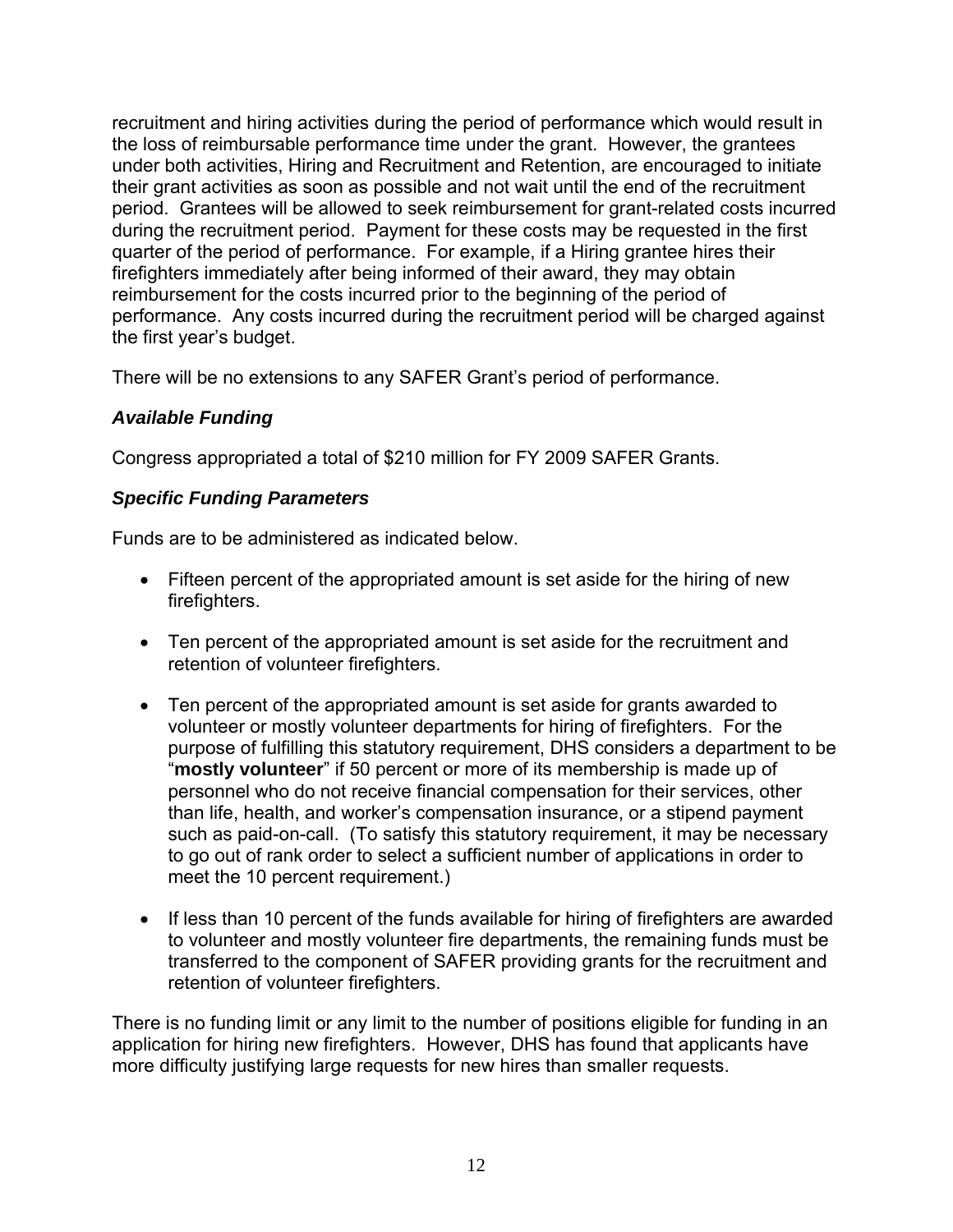There is no maximum award amount for rehiring of firefighters applications. However, applications for the rehiring of laid-off firefighters are limited to a maximum of funding equivalent to the number of firefighters lost between January 1, 2008, and October 31, 2009.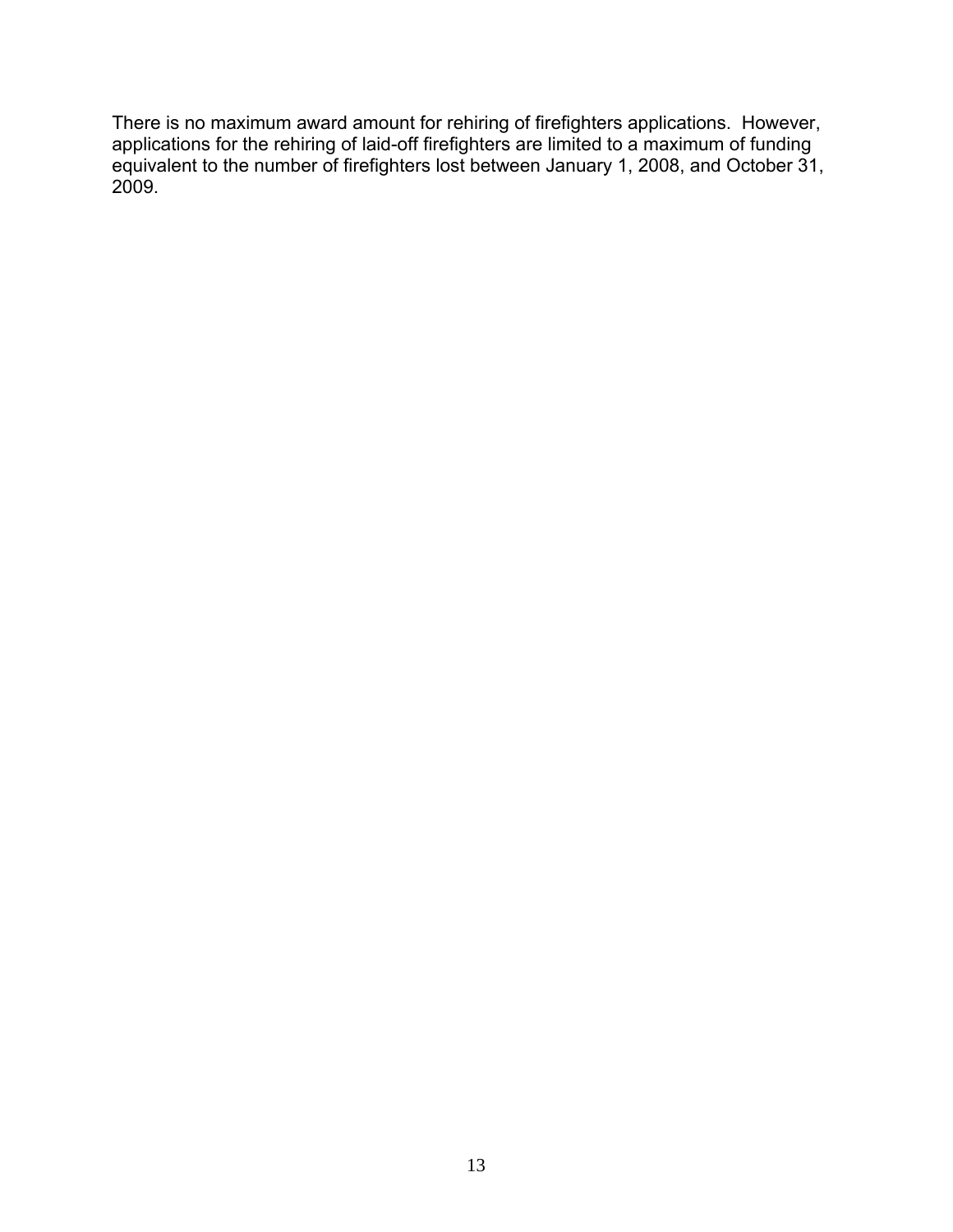#### *SAFER Grantee Requirements*

Grantees may draw the Federal share of the awarded amount on a reimbursement basis no more frequently than quarterly, i.e., reimbursement for actual salary expenses incurred in the previous quarter. Performance reports must be submitted within 30 days of the end of each quarter, and payment requests may be submitted with performance reports but no more frequently than quarterly. A performance report is due quarterly even if no payment is requested.

The SAFER-funded positions should be filled as soon as possible. Once the SAFERfunded firefighter is hired, the funded position must remain filled until the end of the period of performance. Should a SAFER grantee lose any firefighters during the twoyear period of performance, the grantee must fill the vacated position or lose the SAFER funding for an equivalent number of positions. In other words, the number of SAFER-funded positions would be reduced by the number of vacant positions until the vacancy or vacancies are filled.

The intent of the SAFER program for 2009 is to address ineffective compliance with NFPA standards due to insufficient staffing levels. Those fire departments who are seeking to hire new firefighters or to rehire laid off firefighters in order to produce a more effective response and a safe incident scene are the priority. In order to assure that this intent is met, SAFER grantees will be prohibited from laying off any firefighters during the two-year period of performance.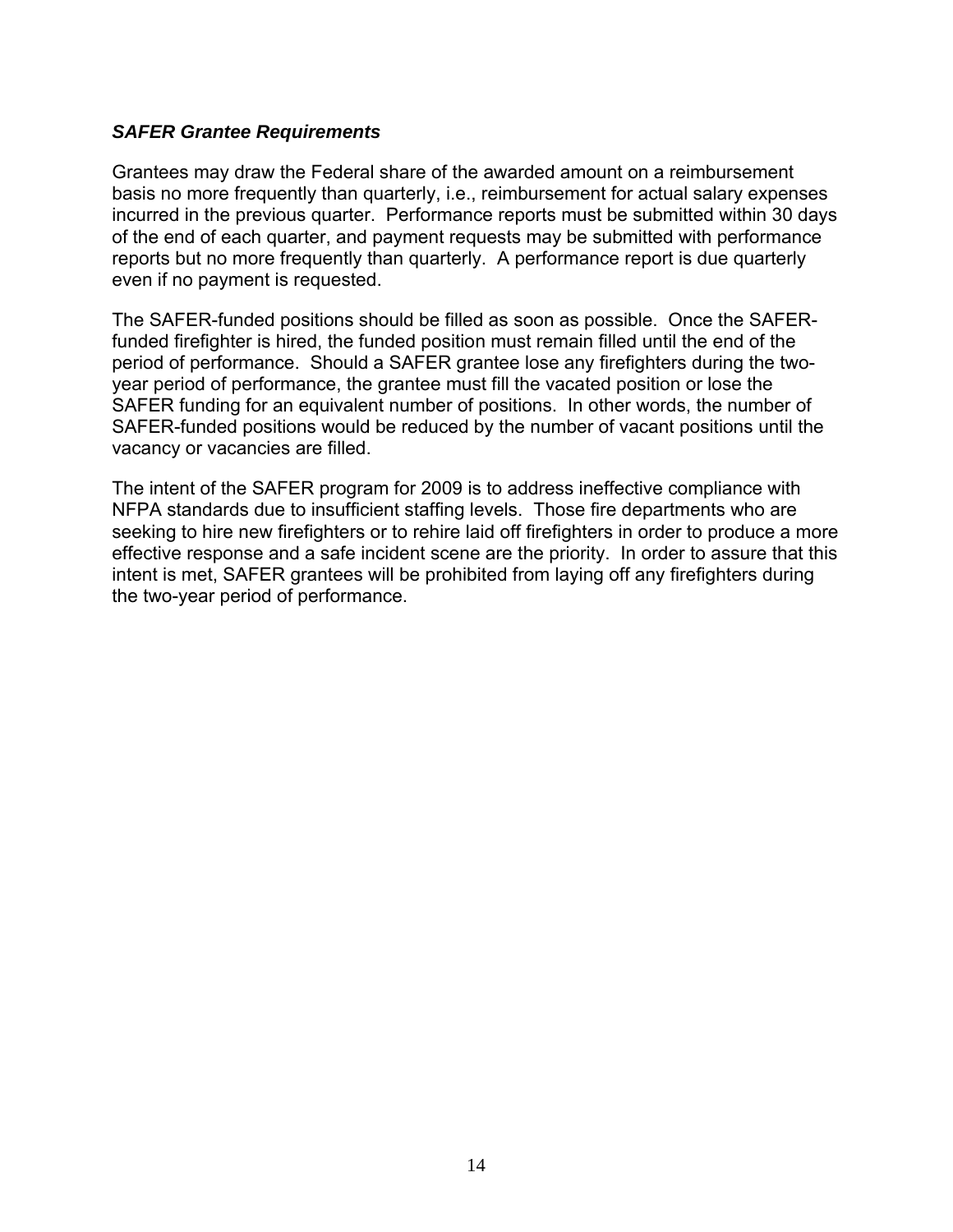#### **PART III. ELIGIBILITY INFORMATION**

<span id="page-19-0"></span>This section describes the eligible applicants, expenses, and activities under the FY2009 SAFER funding opportunity.

# **A. Eligible Applicants**

To be eligible to receive FY 2009 funding, applicants must meet National Incident Management System (NIMS) compliance requirements. The NIMS Capability Assessment Support Tool (NIMSCAST) will be the required means to report FY 2008 NIMS compliance for FY 2009 preparedness award eligibility.

For FY 2009 there are no new NIMS compliance objectives. If FY 2008 NIMS compliance was reported using NIMSCAST and the grantee has met all NIMS compliance requirements, then NIMSCAST will only require an update in FY 2009. Additional information on achieving compliance is available through the FEMA National Integration Center (NIC) at *http://www.fema.gov/emergency/nims/.* 

## *Eligible Applicants in the Hiring of Firefighters Activity*

- **Volunteer and combination fire departments** are eligible to apply for
	- o Hiring of Firefighters Activity, or
	- o Recruitment and Retention of Volunteer Firefighters Activity, or
	- $\circ$  Both activities. If the applicant wishes to apply for both activities, two separate applications must be completed, one for each activity. NOTE: Each department can submit only *one* **application per activity** per application period.
- **Career fire departments** are eligible to apply for funding *only* in the Hiring of Firefighters Activity.
- Municipalities and fire districts may submit applications on behalf of fire departments lacking the legal status to do so, such as those under the auspices of the municipality or district.
- Each eligible applicant is limited to one application for hiring per application period. In other words, an applicant may not submit two applications for the same activity (e.g., Hiring of Firefighters Activity) during a single application period. Should this occur, both applications would be disqualified from consideration for funding.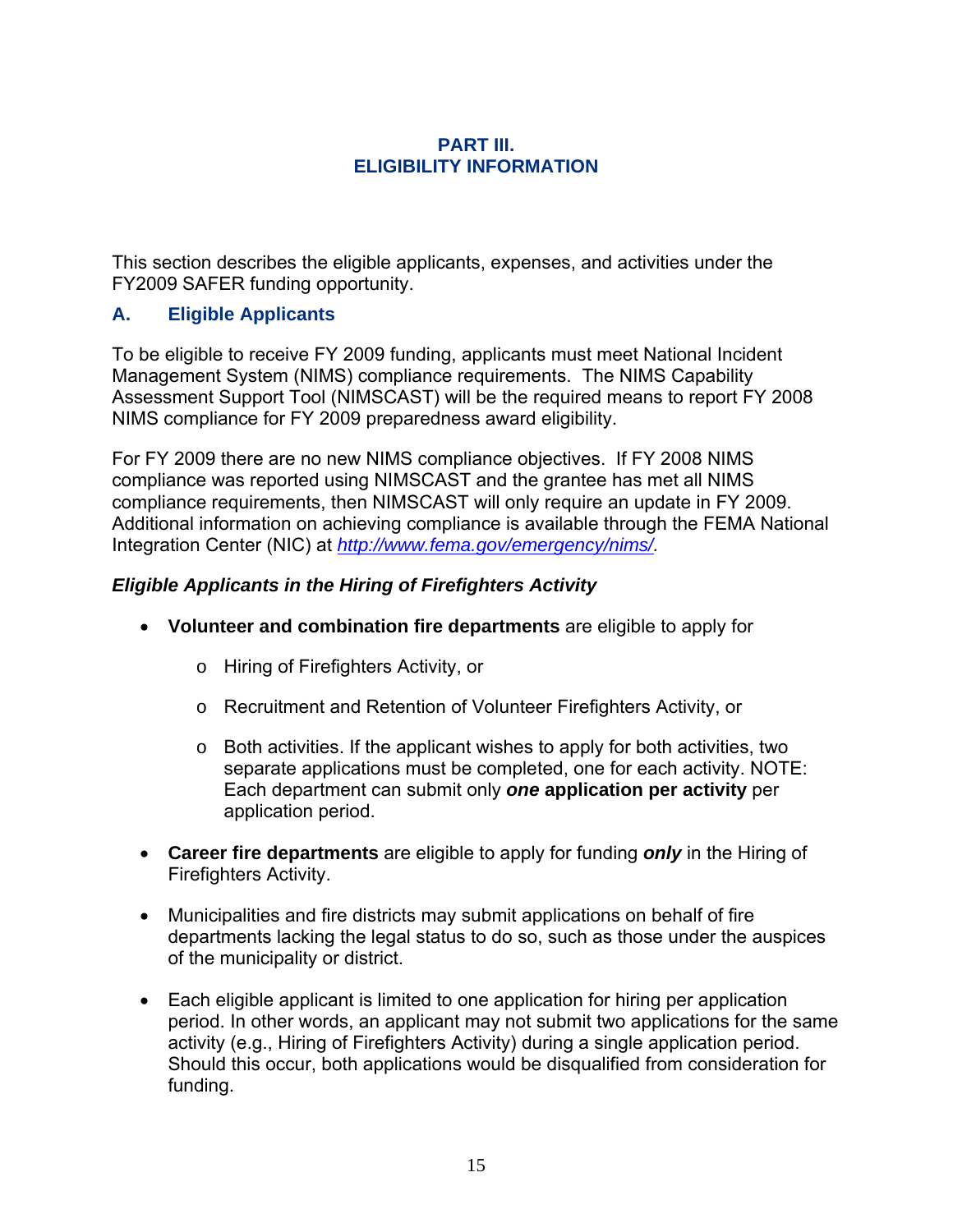## *Ineligible Applicants:*

- Federal fire departments and fire departments under contract to the Federal Government whose sole responsibility is the suppression of fires on Federal installations or lands
- Local and statewide organizations representing the interests of volunteer firefighters, supporting firefighter volunteerism, or otherwise having an interest in volunteer firefighters
- For-profit fire departments and organizations (i.e., do not have specific nonprofit status or are not municipally based)
- Fire stations that are part of, controlled by, or under the day-to-day operational direction of a larger fire department or agency, or are not independent
- Ambulance services, Emergency Medical Services organizations, rescue squads, auxiliaries, dive teams, and urban search and rescue teams
- State and local agencies, such as forest service, fire marshals, emergency management offices, hospitals, and training offices
- Non-Federal airport and/or port authority fire departments whose sole responsibility is suppression of fires on the airport grounds or port facilities, unless the airport/port fire department has a formally recognized arrangement with the local jurisdiction to provide fire suppression on a first-due basis outside the confines of the airport or port facilities

# *Eligible Applicants in the Recruitment and Retention of Firefighters Activity:*

- **ONLY volunteer and combination fire departments are eligible to apply for this activity** (see "Appendix 1. SAFER Grants Definitions"). However, they also may apply for funding in the Hiring of Firefighters Activity, or for both activities. If the applicant wishes to apply for funding in both activities, two separate applications must be submitted, one for each funding activity.
- **Regional Projects**. Statewide or local organizations representing the interests of volunteer firefighters and individual fire departments (volunteer or combination) may apply for funding for regional projects. An individual fire department may act as a "host applicant" and apply for regional projects on their own behalf and any number of neighboring fire departments. For example, a host applicant could apply for a regional media campaign promoting volunteerism. The applicant must include, in the narrative section of the application, a list of participating third-party organizations that will benefit from the regional project if the project is approved. In completing the "Department Characteristics" section of the application, the regional applicant must include data approximating the characteristics of the entire region affected by the grant. The third-party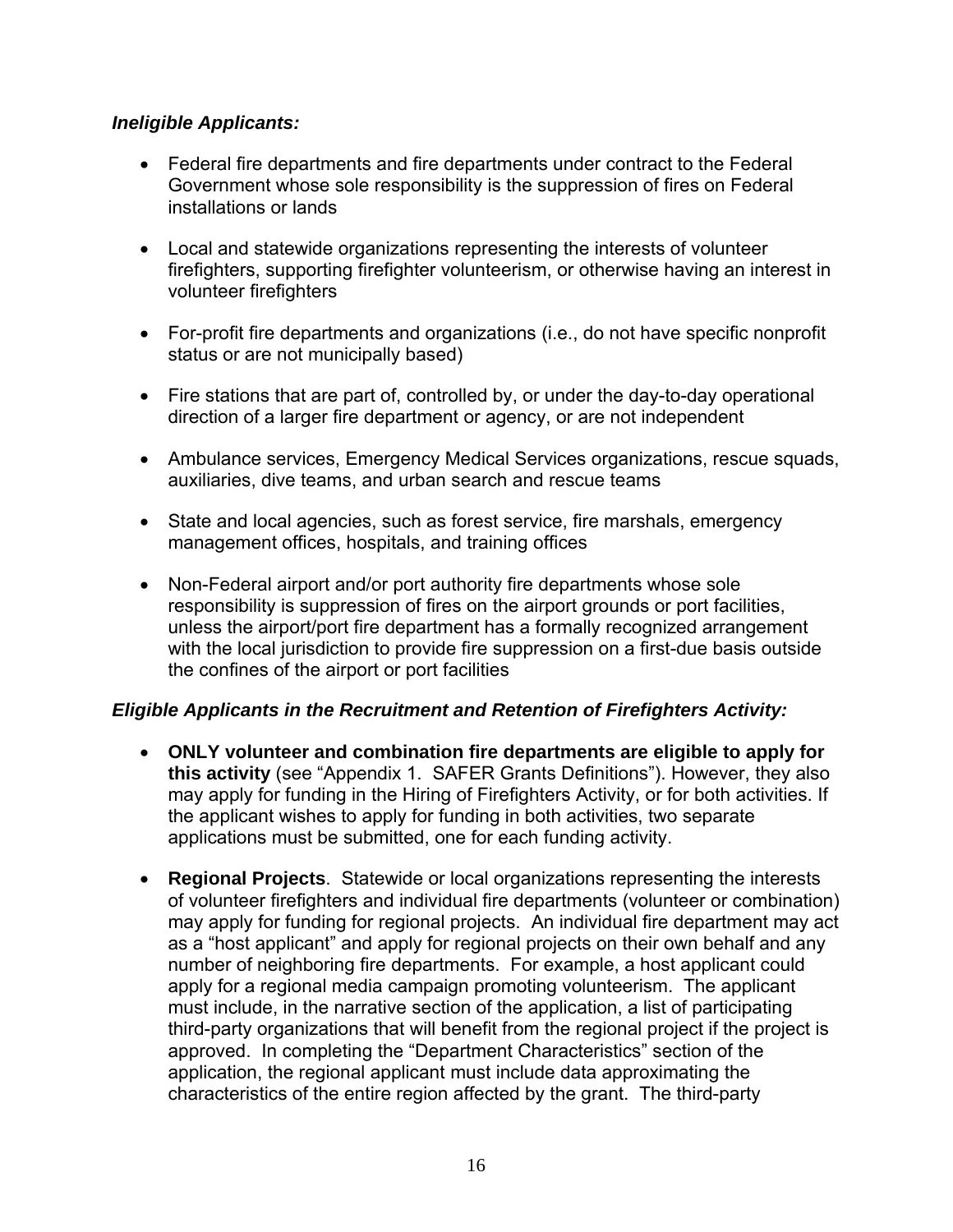organizations that will benefit from the recruitment and retention project may also apply for funding under SAFER, as long as the third-party organizations do not apply for a project conflicting with, or duplicating, the host applicant's project. The host applicant may also apply for other needs beyond the regional project as long as they specify in the narrative section of the application which requested activities are for the regional request.

• Each eligible applicant is limited to one application for recruitment and retention (and/or one application for hiring), per application period.

#### *Ineligible Applicants:*

- Career fire departments
- Federal fire departments and fire departments under contract to the Federal Government whose sole responsibility is the suppression of fires on Federal installations or lands
- For-profit fire departments and organizations (i.e., do not have specific nonprofit status or are not municipally based)
- Fire stations that are part of, controlled by, or under the day-to-day operational direction of a larger fire department or agency, or are not independent
- Ambulance services, Emergency Medical Services organizations, rescue squads, auxiliaries, dive teams, urban search and rescue teams
- State and local agencies, such as a forest service, fire marshals, emergency management offices, hospitals, and training offices
- Non-Federal airport and/or port authority fire departments whose sole responsibility is suppression of fires on the airport grounds or port facilities, unless the airport/port fire department has a formally recognized arrangement with the local jurisdiction to provide fire suppression on a first-due basis outside the confines of the airport or port facilities

# **B. Eligible (Allowable) Expenses**

# **1. Eligible Expenses in the Hiring of Firefighters Activity**

The only eligible costs under the Hiring of Firefighters Activity are the salary and associated benefits for the new firefighters or the rehired firefighters. SAFER funding will pay for 100 percent of the salary and benefit costs for each funded position. There is no limit imposed on any funded position other than the fact that the reimbursable costs must be actual costs incurred. Firefighters hired prior to award are not eligible for SAFER funding.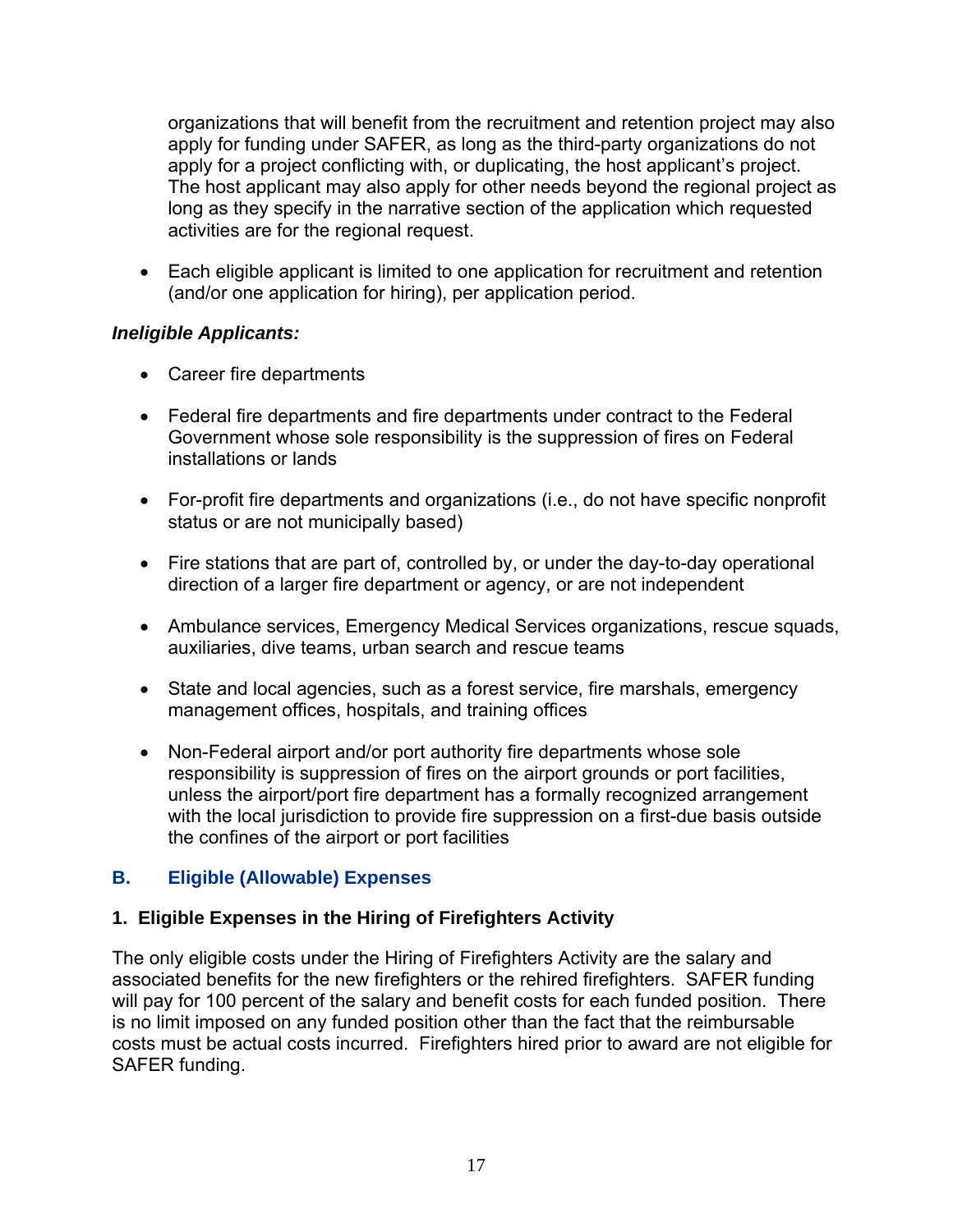Overtime costs are not eligible. However, costs for overtime, in order to comply with the Fair Labor Standards Act (FLSA), which fire departments routinely pay as a part of the base salary or the firefighter's regularly scheduled and contracted shift hours, are eligible. Pre-award or pre-application costs, such as grant-writer fees, administrative costs, and indirect costs associated with hiring of firefighters, are not eligible. Costs for training and equipping firefighters are not eligible. However, the salaries and benefits of firefighters hired under the SAFER Grants while they are engaged in training are eligible. Costs for uniforms and physicals are not eligible. In addition, funds to support additional hired positions or funds received from Federal, State, or local sources cannot be used to supplant normal operating budgets.

Applications for rehiring laid-off firefighters are limited to requesting the number of firefighters the applicant laid off between January 1, 2008, and October 31, 2009. No other positions qualify for rehiring under the Hiring of Firefighters Activity. Applicants requesting to rehire firefighters are not eligible to request funding for hiring new firefighters.

**Other Considerations:** Changes in scope are not allowed once an application has been submitted. Applicants may **NOT** reduce the number of positions requested in their application, nor may they change or modify the grant's period of performance. Failure to maintain the awarded positions will be considered a default of the grant agreement, and may require the return of all the Federal funds disbursed under the grant.

Only full-time positions will be funded. However, recognizing many departments have shifts exceeding a 40-hour work week, a full-time position is one funded for at least 2,080 hours per year (i.e., 40 hours per week, 52 weeks per year). However, if the grantee has sufficient justification, DHS will also consider funding the job-sharing of a full-time position. A job-share position is a full-time position occupied by more than one person. Example: A department may hire two part-time staff persons at 28 hours each to fulfill the scheduled work hours of one 56-hour shift position. Please note, however, since the number of scheduled shifts a department typically uses is three or four, the number of individuals who may share in a SAFER-funded position is limited to four. Part-time positions will not be funded unless they are combined to equal a full-time position.

Volunteer and mostly volunteer fire departments may hire individuals to fill officer-level positions such as chief, fire inspector, training officer, safety officer, etc. However, since the purpose of the SAFER Grants is to enhance incident scene safety, all applicants will certify that all SAFER-funded firefighters respond to emergency calls regardless of their collateral duties.

## **2. Eligible Expenses in Recruitment and Retention Activities**

Applicants who propose to initiate both a recruitment and retention plan as a part of their application receive equal consideration for the recruitment activities and the retention activities. Proposals for this activity may include providing incentives for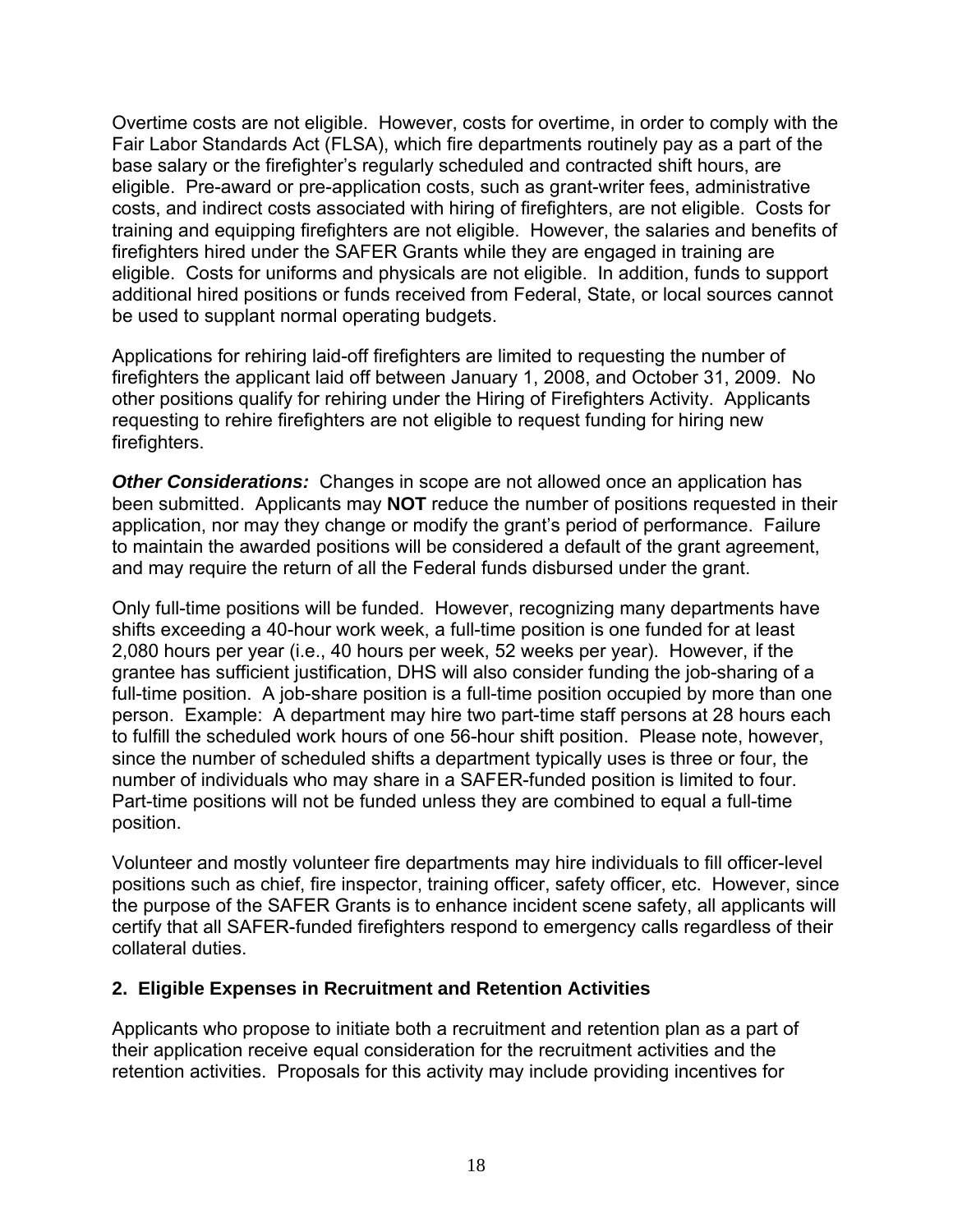volunteer firefighter members to continue their service in a fire department. Examples of initiatives that may receive funding include, but are not limited to:

- Insurance packages such as accidental death and dismemberment (AD&D), disability, health, dental, life, etc.
- Reimbursement to the member while attending required basic training, i.e., compensation for lost wages, mileage, lodging, per diem
- Marketing costs to recruit new volunteer members
- Salary and benefits for a recruitment and retention coordinator
- Physicals (consistent with NFPA 1582)
- Explorer, cadet, and mentoring programs
- Staffing needs assessment
- Tuition assistance for higher education (including college tuition) and professional certifications (**Note**: Coursework or certifications in this category should be above and beyond what the department typically funds for required minimum-staffing firefighter certification. Books and lab fees are eligible, but computers are not.)
- Length of service awards and other retirement benefits (however, payments may not be retroactive for service prior to award)

With proper justification, applications for funding in the Recruitment and Retention of Volunteer Firefighters Activity could include activities requiring up to four years to complete. Additionally, applications for Recruitment and Retention Activities may include reasonable costs in their application for administering the grant.

For each activity requested, the applicant must establish the link between the activities being requested and the identified recruitment and/or retention problems or issues. DHS will not fund activities where the applicant has not made a sufficient correlation between the activity and its positive effect on the recruitment and/or retention of volunteer firefighters.

All funded activities under recruitment and retention must be governed by formally adopted standard operating procedures (SOPs). Minimally, these SOPs should specify who qualifies for each of the incentives, specific requirements for earning the incentives, and the disposition of the awarded incentives if an individual fails to fulfill the stipulations.

In order to help alleviate the financial burden of start-up costs that is prevalent with successful recruitment programs, DHS will allow Recruitment and Retention grantees to charge the SAFER Grant for the costs for physicals and personal protective equipment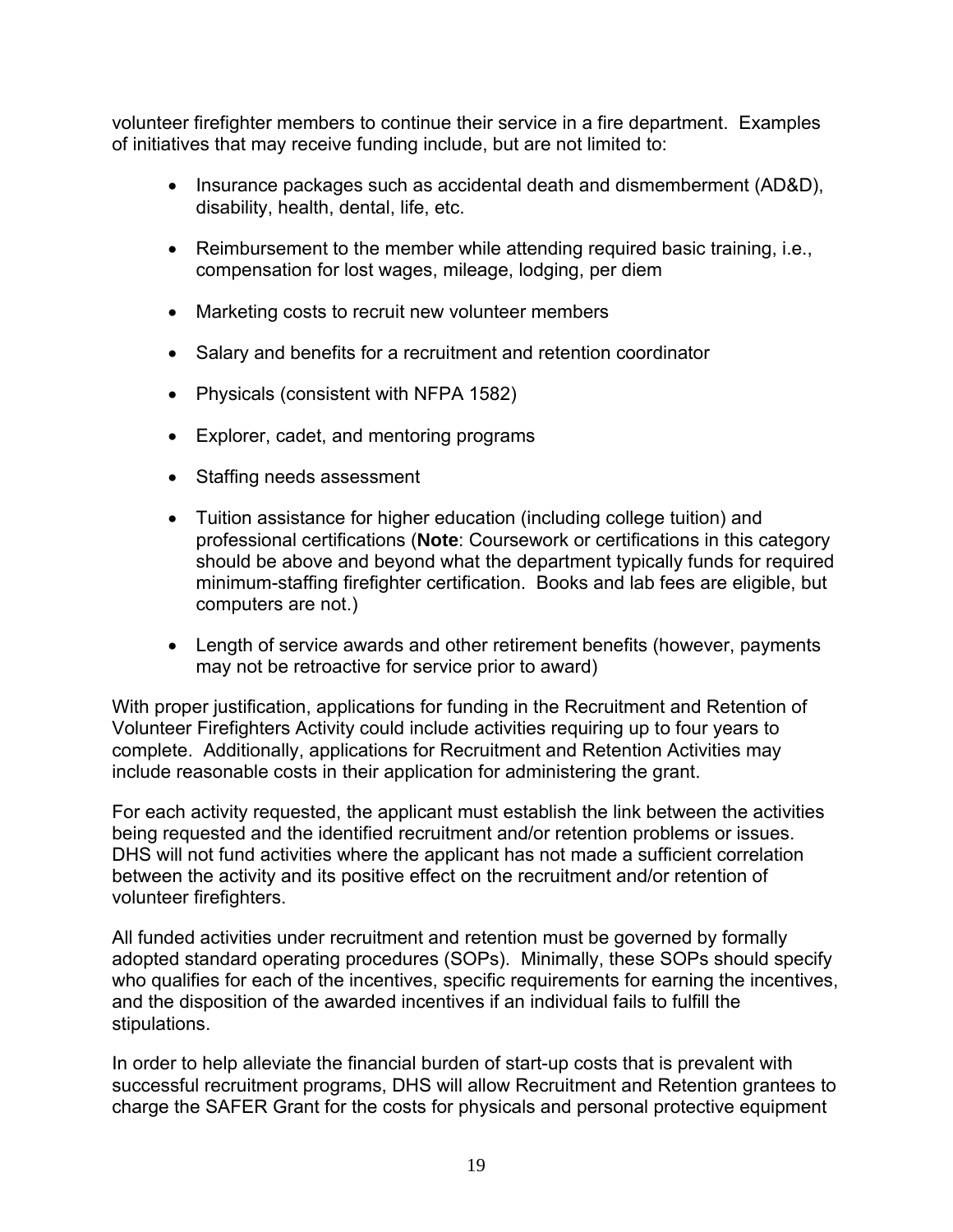for their newly recruited members. In the 2009 grant cycle, DHS will allow Recruitment and Retention applicants to request funds (in their application) for up to four sets of turnouts to be used for training the new recruits. Additionally, after award, grantees may request funds (in an amendment to their grant) for costs incurred for providing the new recruits' physicals. Be aware, any physical charged to the grant must meet standards outlined in NFPA 1582. Grantees' new members must obtain physicals prior to the grantee requesting funds for the four sets of training turnouts detailed in their application (i.e., the new recruits must pass the physical before the training turnouts may be purchased). The turnout gear that is purchased for training purposes must remain available for future recruits and cannot be issued to any department members.

After completion of the training, grantees may request funds for turnout gear for their new recruits via amendment. The number of turnouts is limited to the number of new recruits that received a NFPA compliant physical who are certified at the Firefighter I level (NFPA 1001). Only actual costs are allowed and will be paid on a reimbursable basis. However, the allowable costs may be limited to costs determined to be reasonable by DHS. Grantees are required to provide documentation of training as well as documentation to support the purchase of the turnouts.

# **C. Cost Sharing**

The American Recovery and Reinvestment Act of 2009 (ARRA) waived the prescribed cost-share for the SAFER grantees receiving awards from the FY 2009 appropriations. Therefore, there is no required cost sharing, matching, or cost participation for the Hiring of Firefighters Activity of the 2009 SAFER Grants. One hundred percent of the actual salary and benefits for the SAFER-funded firefighters will be fully funded for the 2-year period of performance.

Under the Recruitment and Retention of Volunteer Firefighters Activity, there is no costshare requirement and no maximum Federal funding limit.

# **D. Restrictions**

Please see Part IV. E. Funding Restrictions for Management &Administration (M&A) limits and guidance for SAFER (eligible and ineligible costs).

## **E. Other**

**1. Training Requirements for Hiring of Firefighters Activity***.* As a condition of this grant, applicants *must provide assurance* their newly-hired firefighters or rehired firefighters will be certified at the Firefighter I level within the first 12 months of employment *AND* their new recruits will be trained to Firefighter II level or equivalent before the end of the two-year period of performance. Applicants who fail to certify their SAFER-funded firefighters will achieve these training requirements are not considered for award. Grantees may be required to submit documentation of training and certification fulfillment within the stated deadlines. Grantees who fail to comply with these requirements may be required to return all, or a portion of, Federal funds disbursed under the grant and may be disqualified from participation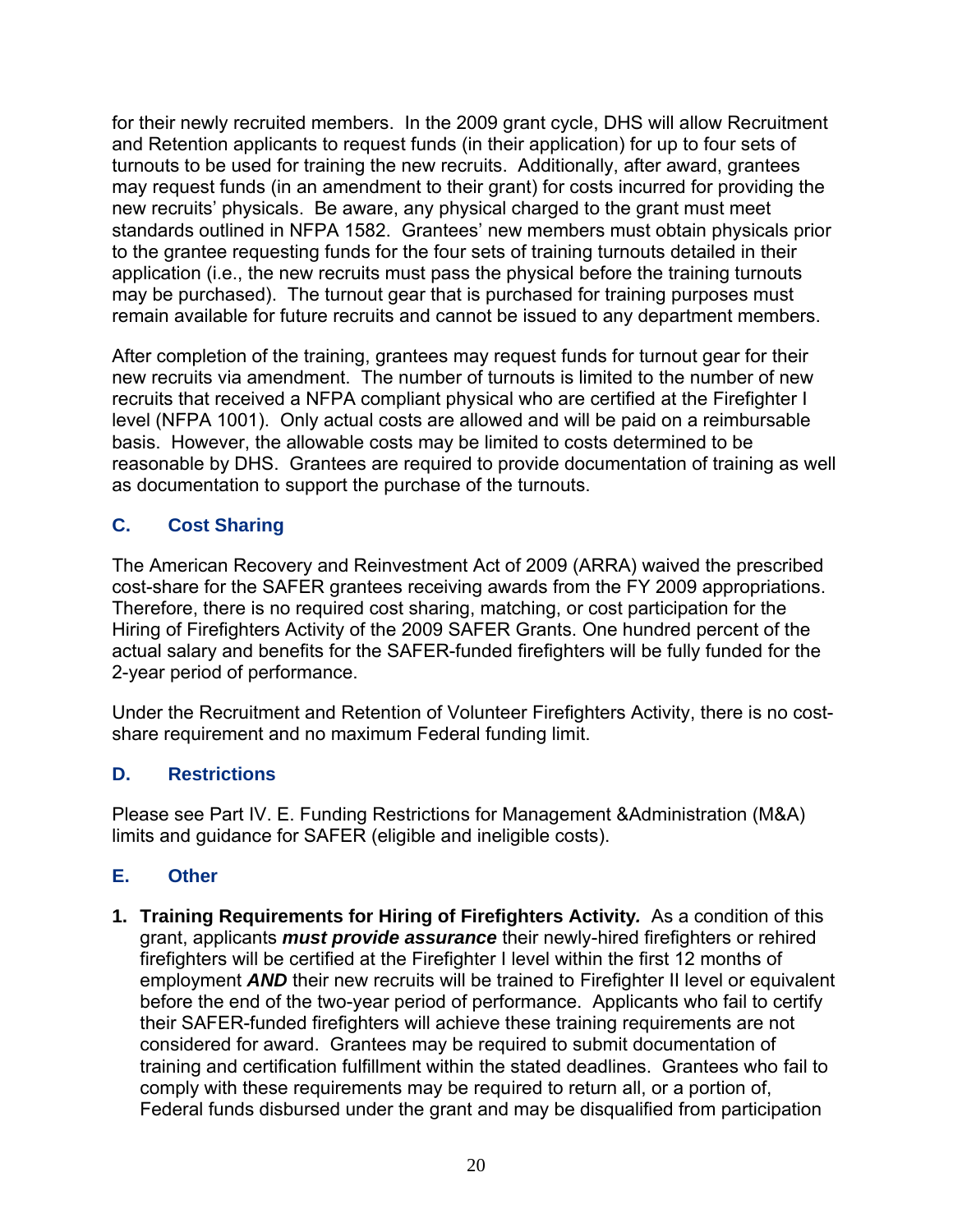in future AFG and SAFER award cycles. The relevant NFPA standard for this training requirement is:

- **NFPA 1001** Standard for Firefighter Professional Qualifications (Firefighter-I and Firefighter-II).
- **2. Meeting National Staffing Standards.** The highest priority under this SAFER activity is to assist departments experiencing a high rate of turnover and whose staffing levels are significantly below the ideal staffing level required to comply with NFPA standards 1710 or 1720 and OSHA Respiratory Protection standards 1910.134(g)(4). (See "Section C. Funding Priorities for Hiring of Firefighters" for details, contact NFPA directly at 1-800-344-3555, or e-mail questions to *stds\_admin@nfpa.org*.) Departments with the lowest retention rates and the highest attrition rates are given a high priority for funding.
- **3. Volunteer Membership.** DHS concurs with guidance from the criteria development panel that departments or organizations with the highest percentage of volunteers or large numbers of volunteers benefit most from the recruitment and retention of volunteer firefighters. Therefore, applicants whose membership is comprised of mostly volunteer members, or with a significant number of volunteer firefighters, receive higher consideration.

*Recruitment/Retention Plan:* It is critical to have a plan for recruitment and/or retention activities. Accordingly, applications requesting funding for recruitment and/or retention programs based on formal plans receive higher consideration. Applicants should summarize the recruitment and retention plan in their narrative. A designated project coordinator and a marketing plan are necessary for successful implementation of any recruitment and/or retention program. Therefore, requests including a coordinator's position and a marketing plan receive higher consideration. In accordance with the recommendations of the criteria development panel, applications with recruitment and/or retention plans including accident and/or injury insurance and lost wages for members also receive a higher competitive ranking.

*Continuity:* Applicants receive higher consideration if their recruitment and retention activities are designed to continue beyond the grant's period of performance.

*Call Volume and Population Served:* Department call volume and population served are both factored into the initial evaluation. Departments responding to a high number of incidents and protecting larger numbers of people receive higher consideration than departments responding to fewer incidents or protecting a smaller jurisdiction.

*Firefighter Health Measures:* The criteria development panel recommended the health and well-being of firefighters is of paramount importance. Therefore, applicants who indicate their newly recruited firefighters will undergo an entry-level physical and receive immunizations receive higher consideration than applications that do not indicate these benefits will be provided.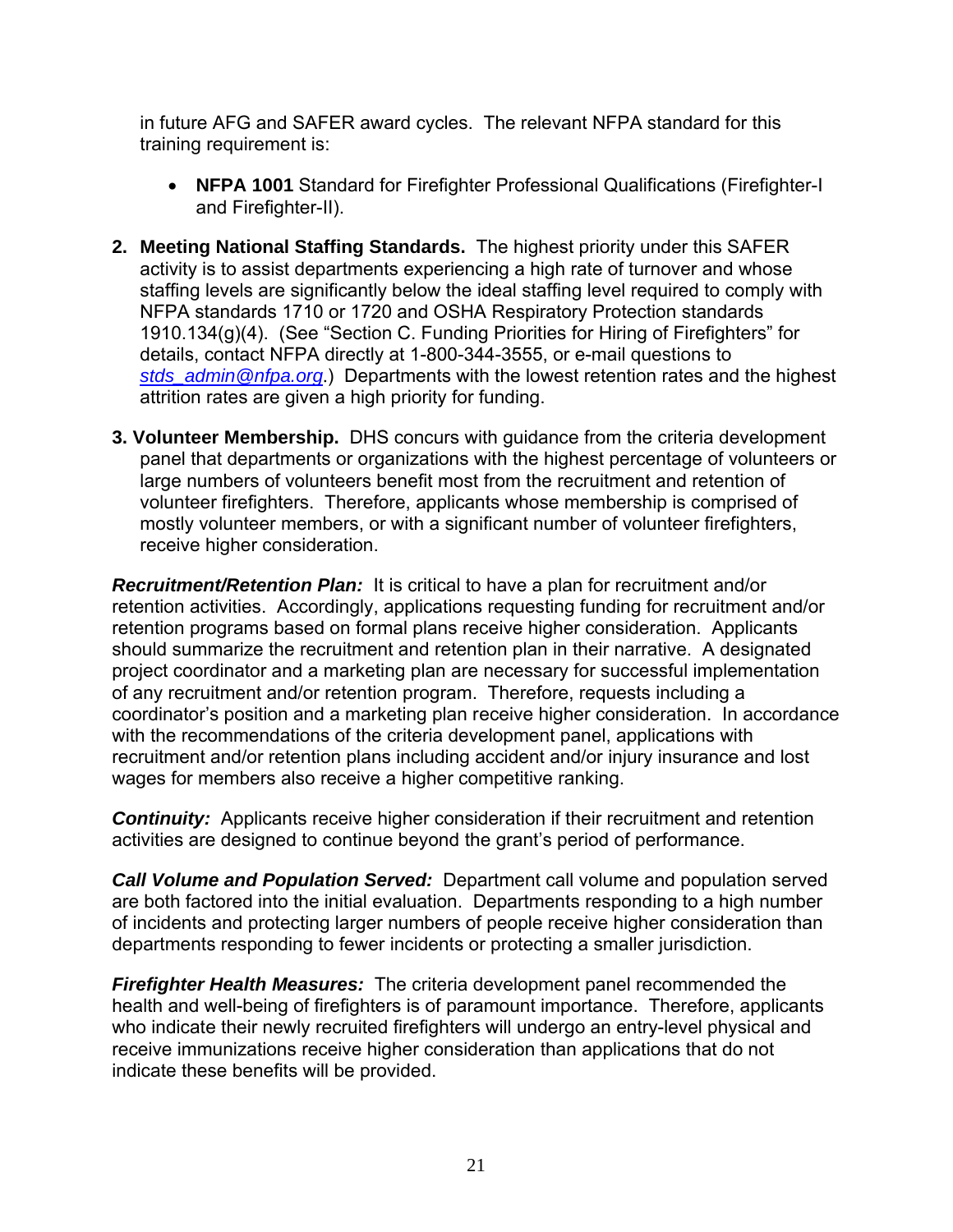*Training Requirements:* Applicants who indicate newly recruited firefighters will meet the minimum fire and EMS certification requirements prescribed by the locality or State within 24 months of appointment to the department receive additional consideration.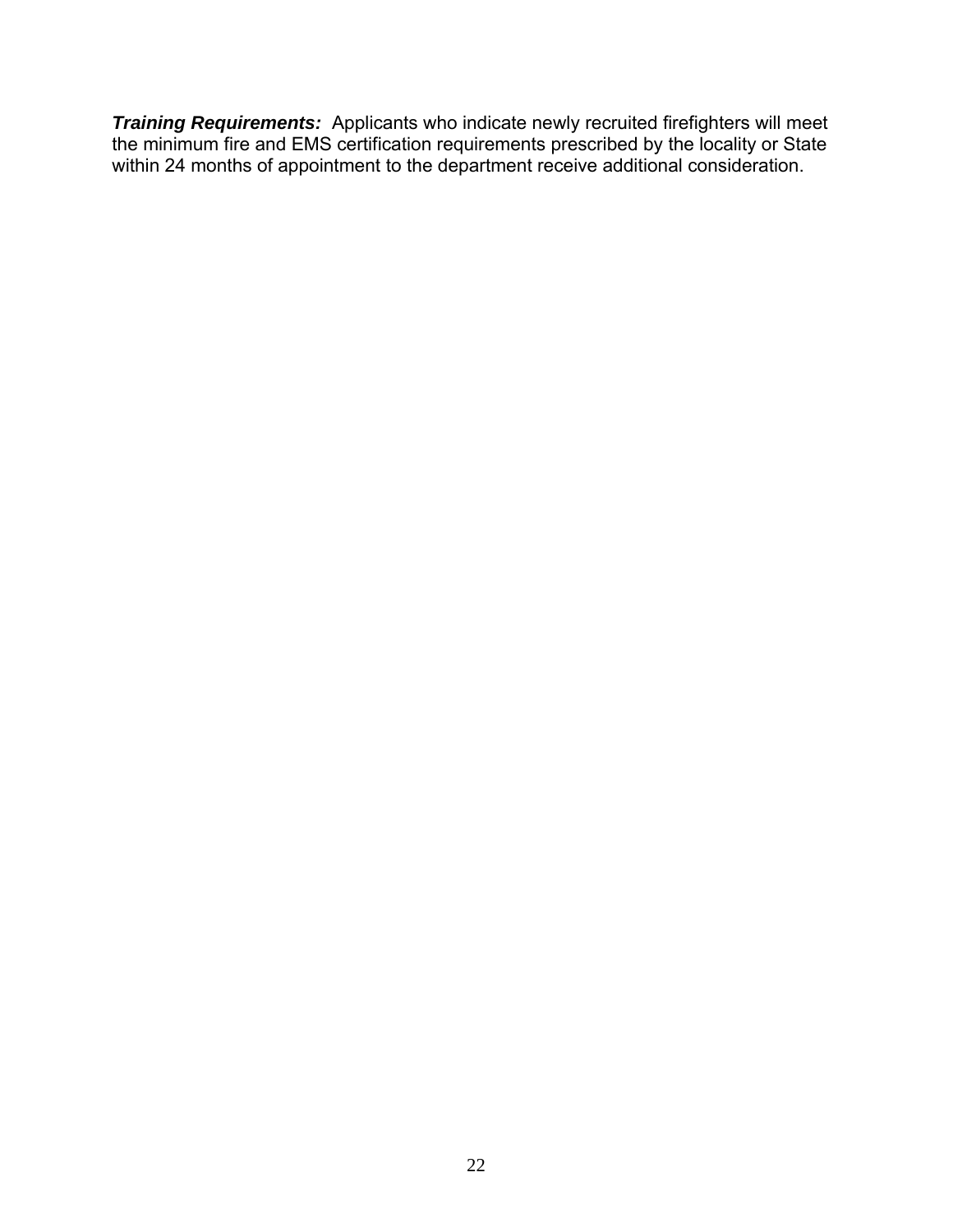#### **PART IV. APPLICATION AND SUBMISSION INFORMATION**

<span id="page-27-0"></span>This section summarizes the process for applying for the FY 2009 SAFER Grant opportunity and describes the submission deadlines and funding restrictions, including eligible and ineligible costs.

# **A. How to Apply for Funding**

Eligible applicants should apply for a SAFER Grant online via the DHS "E-Grant" application process. The automated online grant application can be accessed through the U.S. Fire Administration (USFA) Web site at *www.usfa.fema.gov, www.grants.gov*, the AFG Program Web site at *www.firegrantsupport.com*, or accessed directly at *https://portal.fema.gov*. The online grant application provides many built-in "Help" screens and drop-down menus to assist you throughout the application process. The application can be saved and retrieved as many times as necessary until the deadline or submittal. The Program Office staffs a Help Desk for any applicants who have questions or need technical assistance. The Help Desk number is 1-866-274-0960.

*Grant Writers:* You may decide to hire or engage a grant writer to assist you in the application process. However, as the applicant, you are responsible for the cost of these services as well as the information included in your application. By submitting the application, you are certifying all of the information included is true and an accurate reflection of your department or organization. Therefore, prior to submission, it is essential you review all work produced by grant writers or other third parties on your behalf. Applicants who falsify their applications or misrepresent their organizations in any manner will have their applications deemed ineligible by the AFG Program Office and referred to the DHS Office of Inspector General for further action, as appropriate.

## **B. Content and Form of Application**

The program title listed in the CFDA is the Staffing for Adequate Fire and Emergency Response (SAFER) Grants. The CFDA number is 97.083.

## **1. SAFER Online Application**

 However*, once an application is submitted, it cannot be changed.* The automated SAFER Grant application is designed with many built-in "Help" screens and drop-down menus to assist you throughout the application process. The application can be saved and retrieved as many times as necessary until the deadline or submittal.

- **Volunteer and combination fire departments** are eligible to apply for funding in the
	- o Hiring of Firefighters Activity, or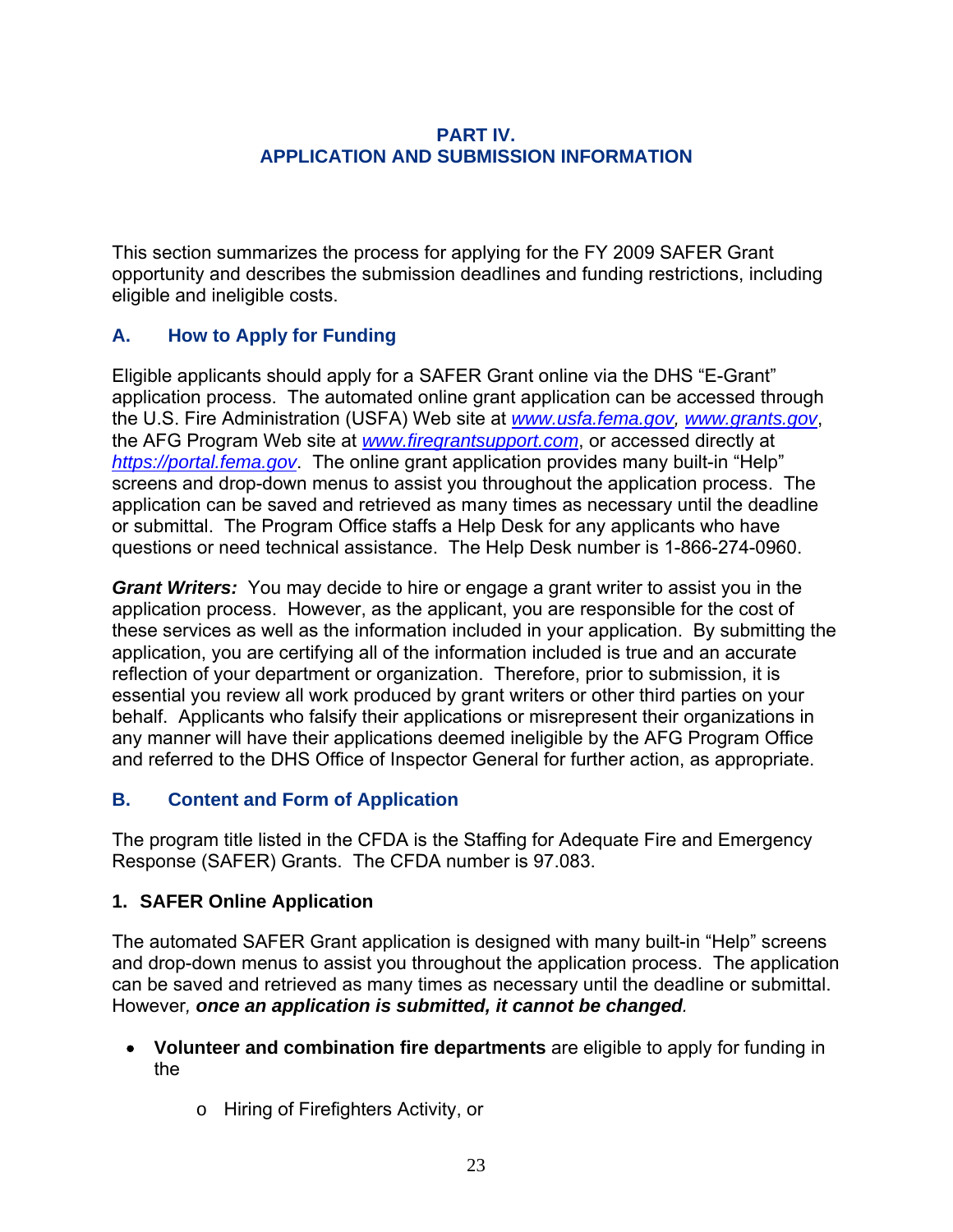- o Recruitment and Retention of Volunteer Firefighters Activity, or
- o Both activities. To do this, **two separate applications must be completed, one for each activity.**

NOTE: Each department can submit only *one* **application per activity** per application period. In other words, an applicant may not submit two applications for the Hiring of Firefighters Activity or two applications for the Recruitment and Retention Activity during a single application period. **Should this occur, both applications would be disqualified from consideration for funding.** 

- **Career fire departments** are eligible to apply for funding only in the Hiring of Firefighters Activity.
- The automated system will not allow you to submit an incomplete application, i.e., the system will alert you if you have not provided required information.
- **Once the electronic application is submitted, it cannot be changed.**

# **2. Paper Applications**

 application. Paper applications are accepted but discouraged because of the inherent delays and mistakes associated with processing them. However, if you do not have Internet access and cannot submit an electronic application, call the Program Office Help Desk directly (1-866-274-0960) to request a paper application be sent to you via regular mail. **The only legitimate paper application is the application the AFG Program Office sends to you—do not use any paper application you do not receive directly from the AFG Program Office.** Any paper application not in the correct format will be deemed ineligible. Do not print the screens from the online application and submit them as your

## *We will not send the paper application via overnight delivery, fax, or e-mail.*

Paper applications do not have the built-in "help" screens available to online applicants, and there are no assurances your paper application is complete when you mail it. Also, if awarded, applicants who submit paper applications must continue to manage their grants via mail, including payment requests, requests for modifications, reporting, etc.; whereas, online applicants can perform all of these functions online.

## **3. DUNS Number**

Effective October 1, 2003, all Federal grantees are required to obtain a Dun and Bradstreet Data Universal Numbering System (DUNS) number, a unique nine-character identification number provided by the commercial company Dun & Bradstreet. This number is required for all Federal grant applications, and it is the applicant's responsibility to obtain one. Organizations should verify they have a DUNS number, or take the steps necessary to obtain one, as soon as possible.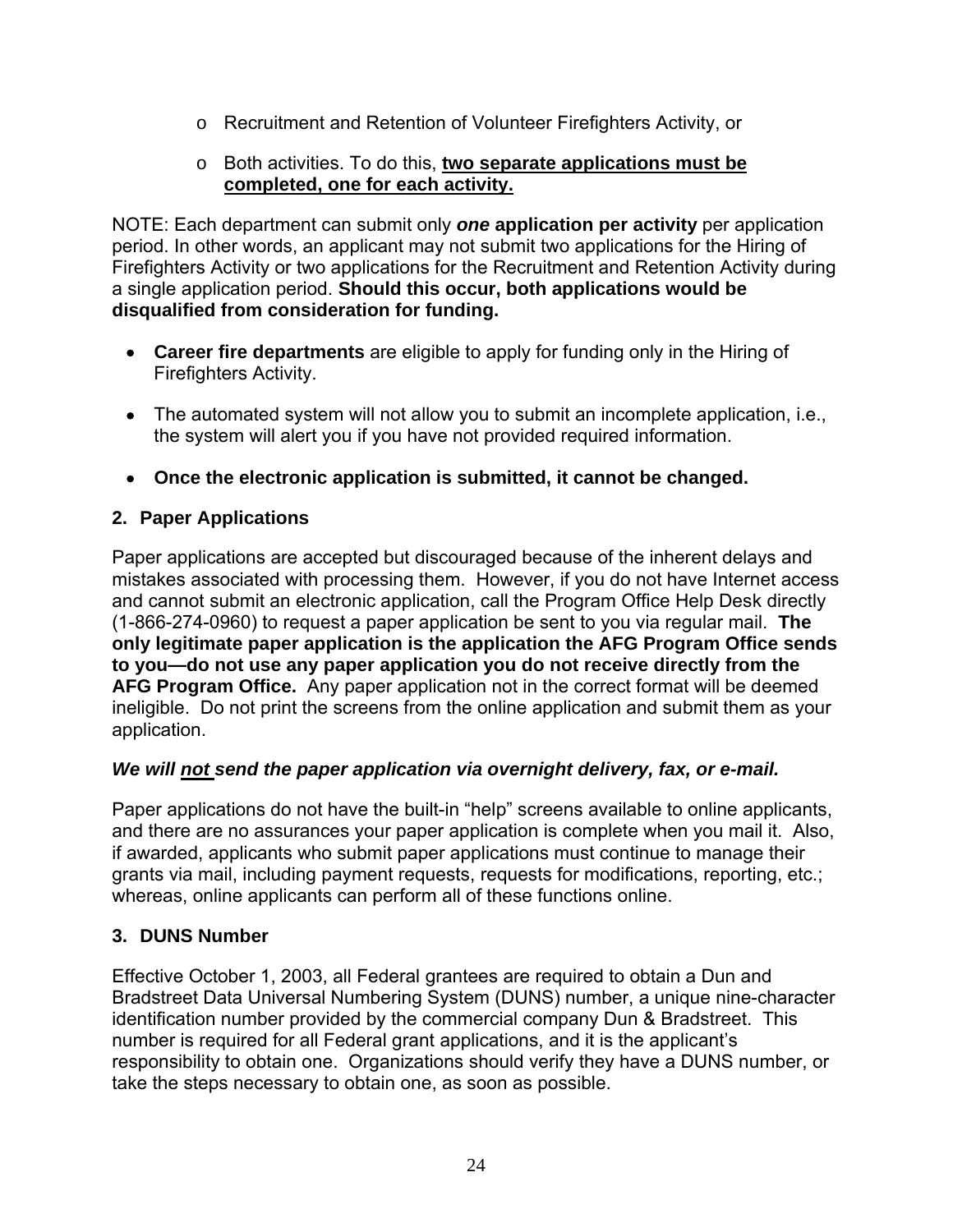Requests should be submitted well in advance of the application period because it may take up to 2 weeks or more to obtain the number. Application extensions are not granted for applicants who are unable to obtain their DUNS number prior to the end of the application period. Applicants can obtain a DUNS number at no cost by calling the dedicated toll-free DUNS Number request line at 1-866-705-5711.

The Federal Government uses the DUNS number to identify related organizations receiving funding under grants and cooperative agreements and to provide consistent name and address data for online grant applications. Additional information about DUNS numbers can be found on the Dun & Bradstreet Website (*https://eupdate.dnb.com/requestoptions/government/ccrreg*).

# **4. Application Process**

**Log in:** The system allows one authorized representative of a department to log in and create a username and password. The selection of the authorized representative is at the discretion of each applicant. Previous grant applicants for the Assistance to Firefighters, Fire Prevention and Safety, or SAFER Grants **must use the same username and password used for their previous applications**. Call the AFG Program Help Desk if you need assistance (1-866-274-0960).

*Application Period:* Applications for SAFER Grants will be accepted from on or about **November 16, 2009**, through 5 p.m. Eastern Time on **December 18, 2009**.

- Monitor the AFG and USFA Web sites for up-to-date information regarding application period dates. Completed applications must be submitted electronically or otherwise received by the AFG Program Office on or before the close of business (5 p.m. Eastern Time) on the last day of the application period.
- No late, incomplete, or faxed applications are accepted.
- No electronically submitted applications other than those submitted via the online grant application system will be accepted.
- No application may be changed once submitted.

# **5. Application Details**

*Fundable Activities:* There are two activities for which applicants may request funding under the SAFER Grants: (1) Hiring of Firefighters (hiring new or rehiring laid-off firefighters) and (2) Recruitment and Retention of Volunteer Firefighters.

*Type of Applicant:* The SAFER application has different versions depending on the type of applicant declared at the beginning of the application.

 **Fire departments** applying for Hiring of Firefighters or fire departments eligible for Recruitment and Retention of Volunteer Firefighters grants answer general questions about their organization and community, as well as questions specific to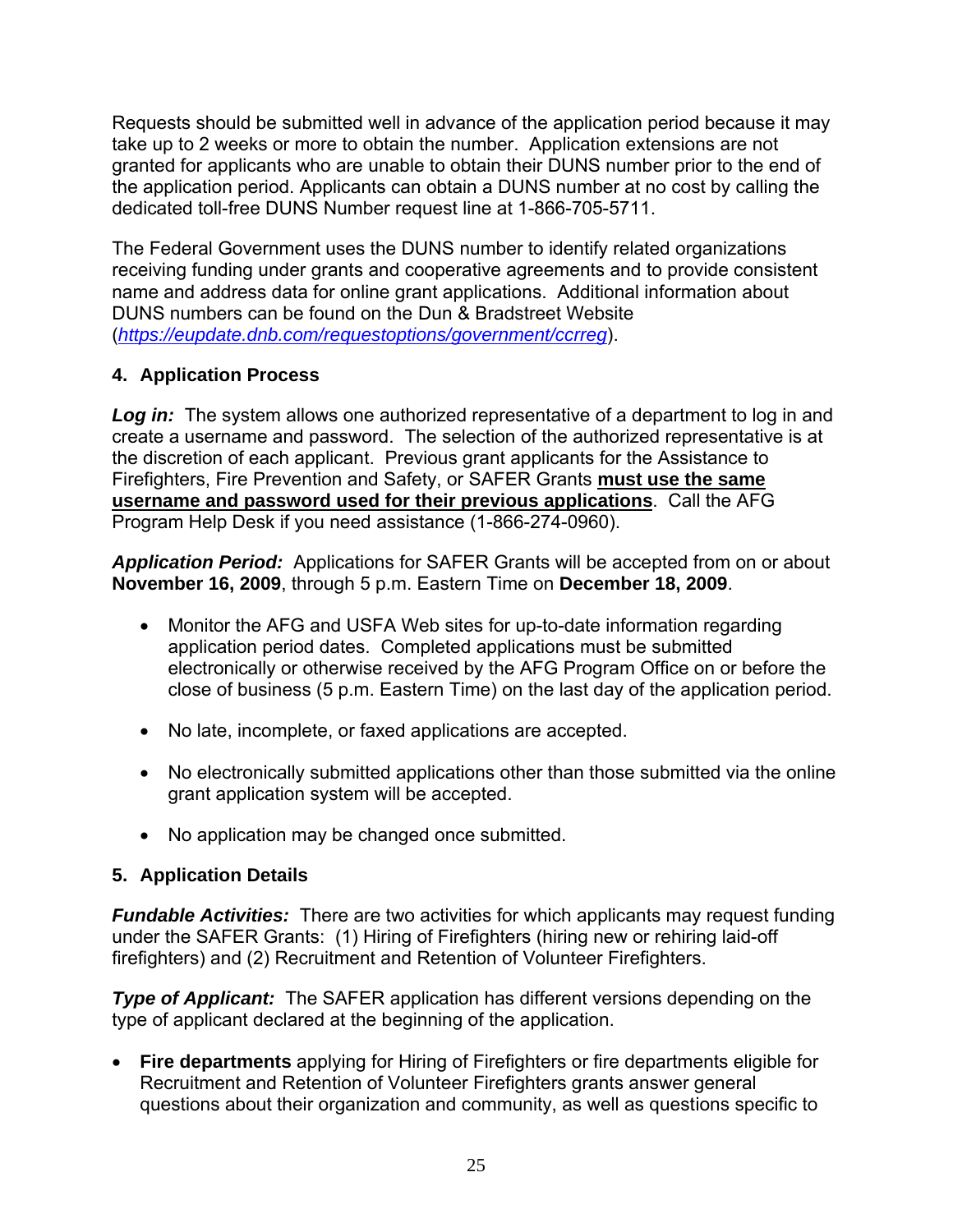the proposed project. The answers to these questions are used during the initial phase of evaluation to determine whether the organization serves an urban, suburban, or rural community. Characteristics such as population served, number of stations, call volume, and number of civilian and firefighter causalities, and the number of firefighter positions, is required.

 **State or local volunteer interest groups** answer a number of general questions regarding their organization and a series of activity-specific questions relative to the Recruitment and Retention project they propose and the activities they select.

*Department Characteristics:* The application includes general questions about the department (or organization) applying for funding and their community, as well as questions regarding the proposed activity. After completing the general questions, the applicant answers a series of questions relative to the selected activity.

*Request Details:* This section of the application contains activity-specific questions that allow DHS to understand the nature of the request and to evaluate how closely the request adheres to the established priorities. Applications most consistent with the established priorities score the highest in this phase of the evaluation.

Applicants should be sure each of the requested activities, i.e., each line-item in the Request Details section of the application, is fully described in the Project Description portion of the Narrative Statement. Each element should provide the panelists with information regarding how the proposed activity is related to the applicant's hiring program or recruitment and retention program. The applicants should also provide details regarding who is eligible for initiatives funded under the grant and discuss any prerequisites. For example, an organization might not pay stipends unless their members participate in a minimum number of operational activities.

**Narrative Statement:** After answering all the questions in the application, the applicant must provide a written Narrative Statement describing the planned activity. The narrative section of the application should provide specifics about the proposed project(s). The specific elements that must be addressed in the narrative are detailed in the sections below.

We recommend applicants type their narrative offline using any word processing software, such as Word, Word Perfect, Notepad, etc. Do **NOT** type your narrative using only capital letters. Once the narrative is complete, copy it or "cut-and-paste" it from the word processing document into the Narrative Statement block in the application. Space for the narrative is limited; it should not exceed six pages. Once you save your narrative to the application, you should log-out of your application and then log back into your application to assure that your attempt to save the narrative was successful.

**1) Elements of the Narrative Statement for Hiring of Firefighters Activity.** The narrative statement for applications requesting funding in the Hiring of Firefighters Activity must include the following six elements. Each element will be evaluated independently by the peer review panelists: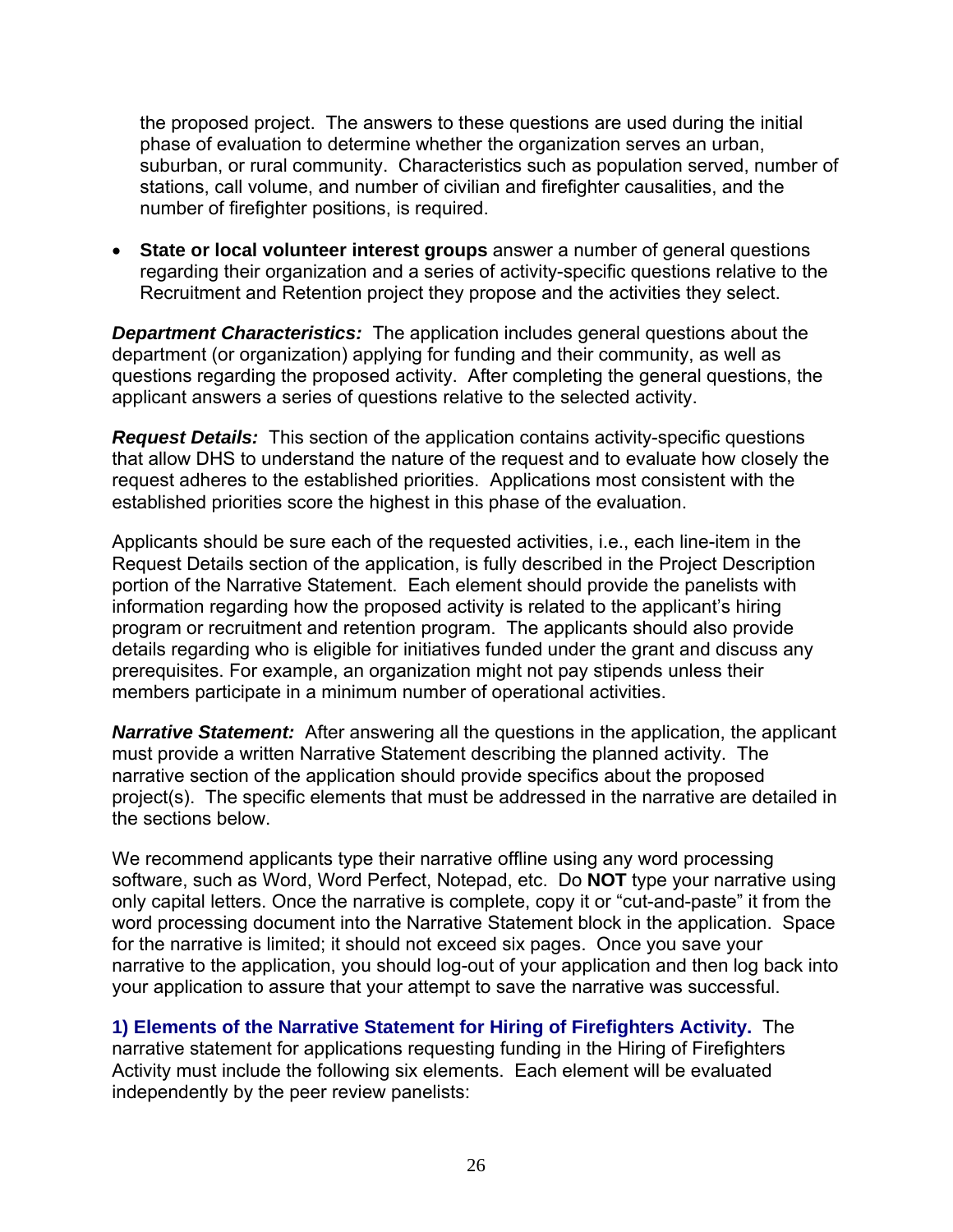- (a) *Project description:* This statement should describe what the applicant needs the grant funds for, i.e., how the newly-hired firefighters will be used within the department, and a description of the specific benefit these firefighters will provide for the fire department and community. If the applicant is re-hiring laid-off firefighters, the narrative should explain when they were laid-off and how the layoffs have affected the service to the community.
- (b) *Impact on daily operations:* This statement should explain how the community and current firefighters are at risk without the requested firefighters, and to what extent that risk will be reduced if the applicant is awarded.
- (c) *Financial need:* This statement should explain the applicant's inability to address the need without Federal assistance.
- (d) *Minority recruitment:* This statement should describe the applicant's efforts to ensure, to the extent possible, that they will seek, recruit, and hire members of racial and ethnic minority groups and women to increase their ranks within the department.
- (e) *Financial obligation:* This statement should include plans to retain the new firefighter positions.
- (f) *Volunteer discrimination:* This statement should explain how the applicant plans to meet the requirement ensuring firefighters in positions filled under SAFER Grants are not discriminated against for, or prohibited from, engaging in volunteer activities in another jurisdiction during off-duty hours.

**Note:** These elements carry equal weight when factored into the peer review panelists' scores.

**2) Elements of the Narrative Statement for Recruitment and Retention of Volunteer Firefighters Activity.** The narrative statement for applications requesting funding in the Recruitment and Retention of Volunteer Firefighters Activity must include the following four elements. Each element will be evaluated independently by the peer review panelists:

- (a) *Project description:* This statement should describe how the applicant will use the grant funds. The project description should include the following:
	- i. How the recruitment of new volunteer firefighters and/or retention of current volunteer firefighters will impact the department's or organization's identified operational needs or capabilities
	- ii. A description of the specific benefit these firefighters will provide for the fire department(s) or community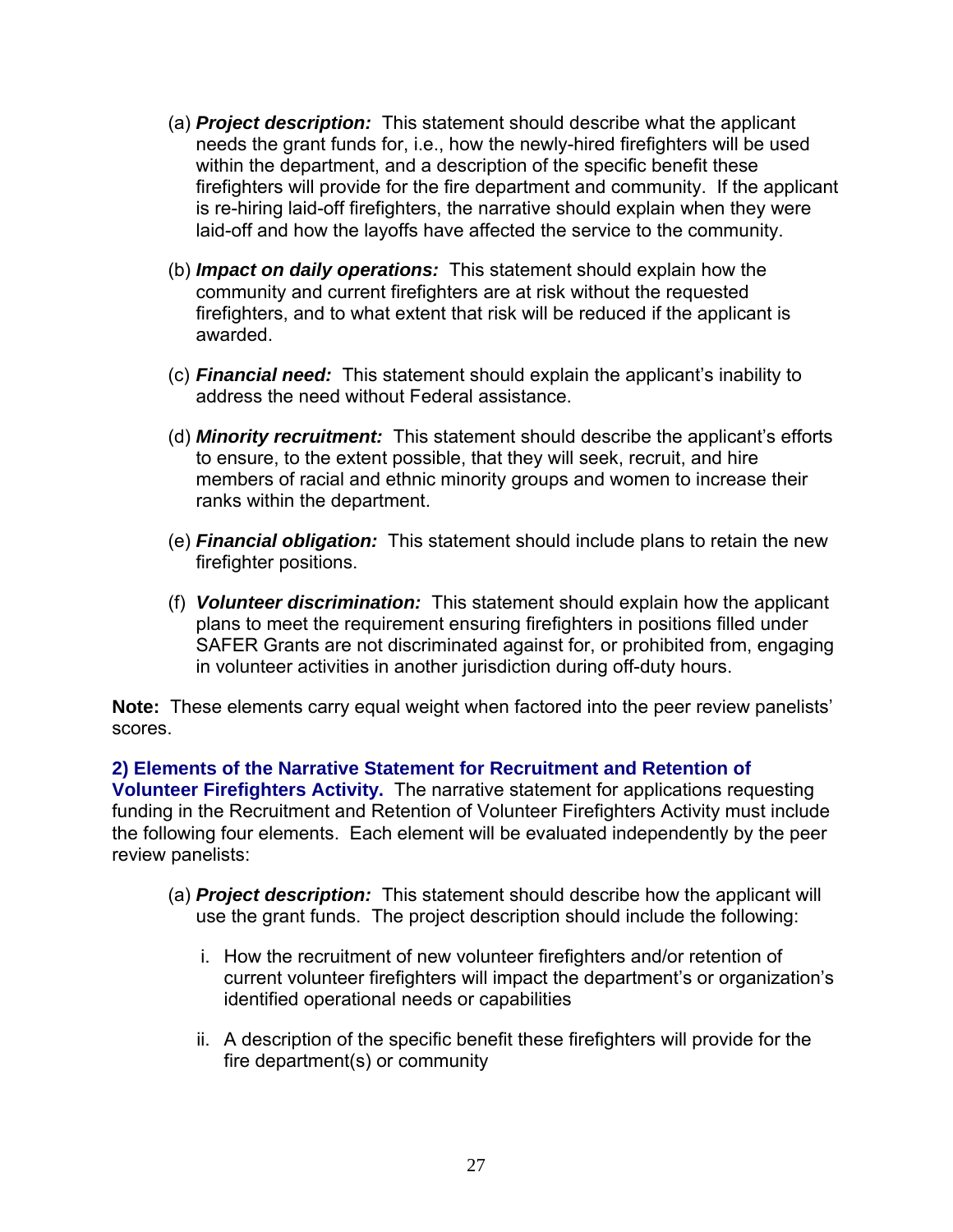- iii. A description of the recruitment and/or retention problems or issues the department has identified
- iv. How the activities being requested address those identified needs
- v. Specifics about the recruitment and/or retention plan
- vi. What specific benefit the efforts would provide the surrounding community or communities
- vii. Specify which of the activities are for the regional request and which activities are exclusive to the host applicant, if applicable
- (b) *Impact on daily operations:* This statement should explain how the community and current firefighters (or geographic area of concern for an eligible organization) are at risk without the requested firefighters, and to what extent that risk will be reduced if the applicant is awarded.
- (c) *Financial need:* This statement should explain the applicant's inability to address the need without Federal assistance.
- (d) *Minority recruitment:* This statement should describe how the applicant will ensure, to the extent possible, that they will seek, recruit, and retain members of racial and ethnic minority groups and women to increase the ranks within their fire department.

**Note:** These elements carry equal weight when factored into the peer review panelists' scores.

**Project Period of Performance.** Due to the inherent delays in many staffing activities, SAFER grants' period of performance does NOT start on the date of the award. The period of performance under the Hiring of Firefighters Activity starts 90 days after the award date. The 90-day period between award and the start of the period of performance is an allowance designed to provide sufficient time for grantees to recruit their new firefighters.

The performance period for grants awarded under the Hiring of Firefighters Activity is two years starting at the end of the 90-day recruitment period. Grantees hiring new firefighters under the Hiring of Firefighters Activity must also commit to retaining their SAFER-funded firefighters for one full year after the two-year period of performance. Grantees rehiring laid-off firefighters do not have to commit to retaining the SAFERfunded firefighters after the two-year period of performance.

The performance period for grants awarded under the Recruitment and Retention of Volunteer Firefighters Activity can be up to four years depending on the request and the approved scope of work. A recruitment and retention grant's period of performance also starts at the end of the 90-day recruitment period.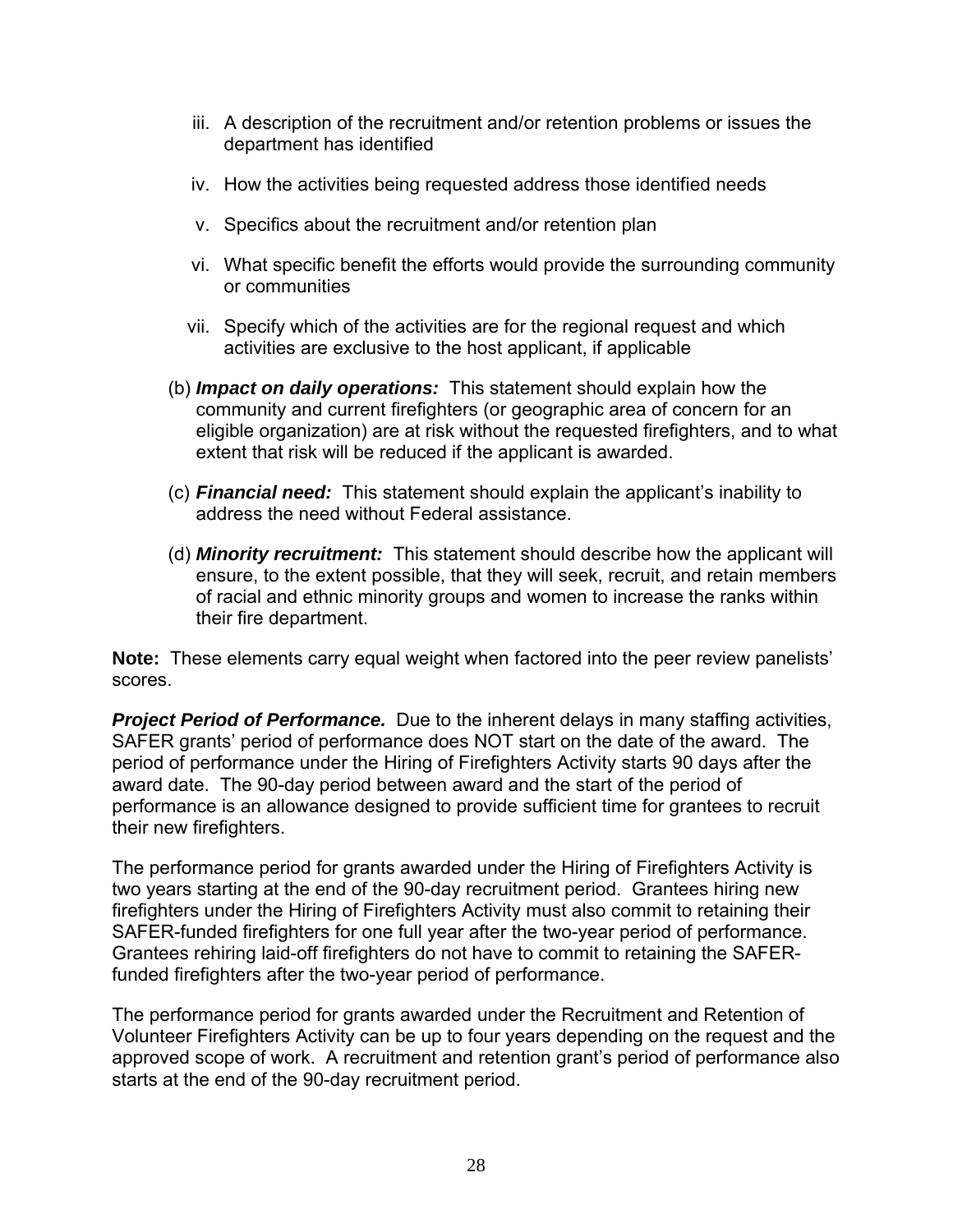<span id="page-33-0"></span>The grantees under both activities, Hiring and Recruitment and Retention, are encouraged to initiate their grant activities as soon as possible and not wait until the end of the recruitment period. Grantees will be allowed to seek reimbursement for grantrelated costs incurred during the recruitment period. Payment for these costs may be requested in the first quarter of the period of performance. For example, if a Hiring grantee hires their firefighters immediately after being informed of their award, they may obtain reimbursement for the costs incurred prior to the beginning of the period of performance. Any costs incurred during the recruitment period will be charged against the first year's budget.

The recruitment period allows each grantee time to recruit and hire their firefighters outside of the period of performance in order to maximize the availability of the funding. Without the grace of the recruitment period, grantees would be forced to conduct the recruitment and hiring activities during the period of performance which would result in the loss of reimbursable performance time under the grant.

# **6. Application Tutorial:**

An applicant tutorial will be available on the AFG Program Web site at *www.firegrantsupport.com*. This tutorial explains the SAFER Grant priorities for funding, the application process, the application process, and information to assist applicants with developing a comprehensive, competitive, and well-organized application.

Additionally, the tutorial is accessible while the application is on screen. By selecting the "Tutorial" link on the application screen, the user can view the tutorial information about the sections of the application on which they currently are working.

# **C. Submission Dates and Times**

**Submitting the Online Application.** Completed applications must be submitted electronically **no later than 5 p.m. Eastern Time, on Friday, December 18, 2009**. If you have any technical problems with completing or submitting your online application, please call the Help Desk to report the problem and obtain assistance. The Help Desk can be reached at 1-866-274-0960. You will be automatically notified via e-mail that DHS has received your application. Late applications will neither be considered nor reviewed.

**Submitting a Paper Application.** Paper applications are discouraged, but if used, they must be submitted by mail and postmarked no later than four calendar days before the end of the application period. Assuming a December 18, 2009, end-date (or deadline), applications postmarked with dates after December 15, 2009, will not be accepted unless they are received before the application deadline. Paper applications must be mailed to the following address:

SAFER Grants Office Technical Assistance Center c/o U.S. Fire Administration 16825 South Seton Avenue Emmitsburg, Maryland 21727-8998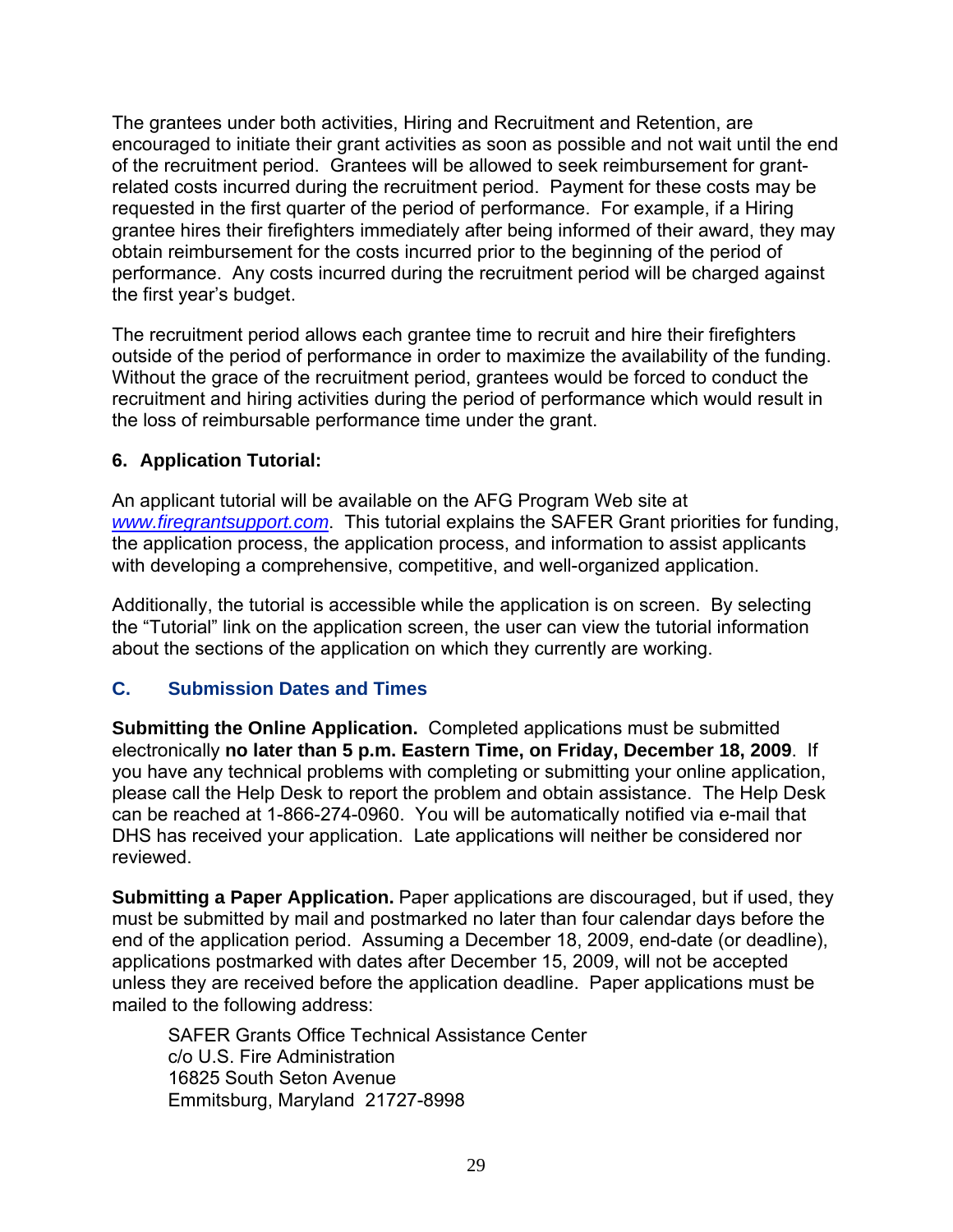## <span id="page-34-0"></span>**D. Funding Restrictions**

This funding opportunity is not subject to Executive Order (EO) 12372, "Intergovernmental Review of Federal Programs."

#### **E. Additional Funding Restrictions**

- DHS grant funds may only be used for the purpose set forth in the grant and must be consistent with the statutory authority for the award.
- Grant funds may not be used for matching funds for other Federal grants/cooperative agreements, lobbying, or intervention in Federal regulatory or adjudicatory proceedings. In addition, Federal funds may not be used to sue the Federal government or any other government entity.
- Failure to adhere to the award conditions will be considered as a default of the grant agreement, and may require the return of all the Federal funds disbursed under the grant.
- Pre-award costs are not allowable.
- Changes in scope are not allowed once an application has been submitted. Applicants may **NOT** reduce the number of positions requested in their application, nor may they change or modify the grant's period of performance.
- Failure to maintain the awarded positions will be considered as a default of the grant agreement, and may require the return of all the Federal funds disbursed under the grant.

#### *Allowable (Eligible) Expenses and Cost Restrictions in the Hiring of Firefighters Activity:*

- 1. The only eligible costs under the Hiring of Firefighters Activity are the costs for salary and associated benefits (actual payroll expenses) for the new or rehired SAFER-funded firefighters incurred during the recruitment period and/or the period of performance. SAFER funding will pay for 100 percent of the salary and benefit costs for each funded position. Firefighters hired prior to award are not eligible for SAFER funding. However, the salaries and benefits of SAFER-hired firefighters while they are engaged in training are eligible.
- 2. Applications for rehiring laid-off firefighters or to fill positions that were left vacant due to the economic hardship are limited to the number of firefighters the applicant laid off between January 1, 2008, and October 31, 2009. No other positions qualify for rehiring under the Hiring of Firefighters Activity.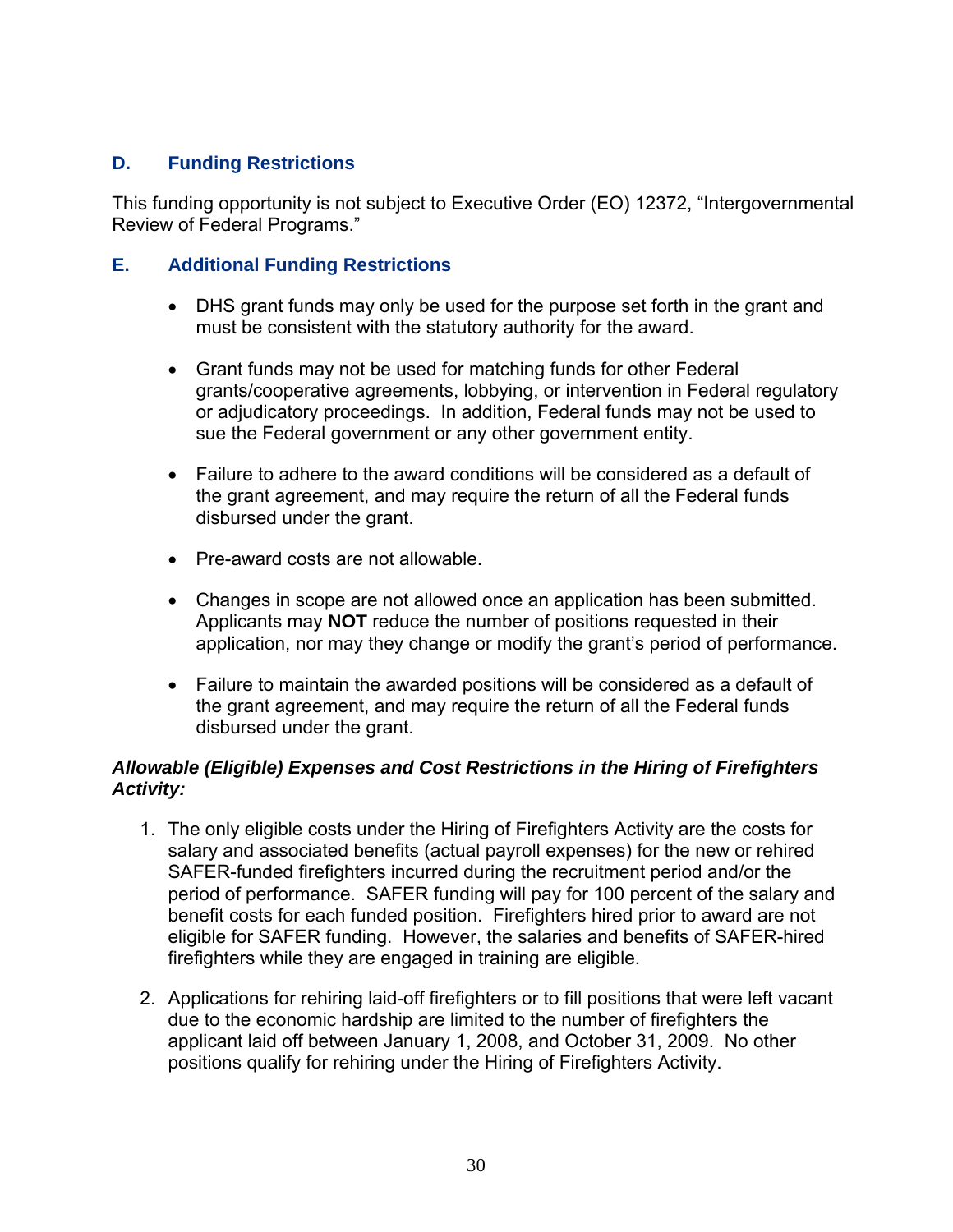- position is a full-time position occupied by more than one person. *For example:* 3. Only full-time positions will be funded. A full-time position is defined as one position that is funded for at least 2,080 hours per year (i.e., 40 hours per week, 52 weeks per year). However, recognizing that many departments have shifts exceeding a 40-hour work week, if the grantee has sufficient justification, DHS will also consider funding the job-sharing of a full-time position. A job-share A department may hire two part-time staff persons at 28 hours each to fulfill the scheduled work hours of one 56-hour shift position. Please note, however, since the number of scheduled shifts a department typically uses is three or four, the number of individuals who may share in a SAFER-funded position is limited to four. Part-time positions will not be funded unless they are combined to equal a full-time position.
- 4. Only actual costs incurred for the SAFER-funded salaries and benefits may be charged to the grant. SAFER funds may not be used for non-SAFER firefighters.
- 5. Overtime costs are not eligible for SAFER reimbursement. However, those overtime costs fire departments routinely pay to comply with the Fair Labor Standards Act (FLSA) that are part of the base salary or the firefighter's regularly scheduled and contracted shift hours, are eligible for funding.

#### *Ineligible Expenses for the Hiring of Firefighters:*

- 1. Pre-award or pre-application costs, such as grant-writer fees, administrative costs, and indirect costs associated with hiring of firefighters
- 2. Part-time positions (unless they are combined to equal a full-time position)
- 3. Most overtime costs, with the exception of those overtime costs routinely paid to comply with the FLSA
- 4. Costs for uniforms, physical examinations, training, and equipment, including personal protective equipment
- 5. Funds to support additional hired positions or funds received from Federal, State, or local sources cannot be used to supplant normal operating budgets.

#### *Allowable (Eligible) Expenses for Recruitment and Retention Activities:*

- 1. Costs for approved activities incurred during the recruitment period and/or the period of performance.
- 2. Applicants who propose to initiate both a recruitment and retention plan as a part of their application will receive equal consideration for the recruitment activities and the retention activities. Proposals for this activity may include providing incentives for volunteer firefighter members to continue their service in a fire department. Examples of initiatives that may receive funding include, but are not limited to, the following: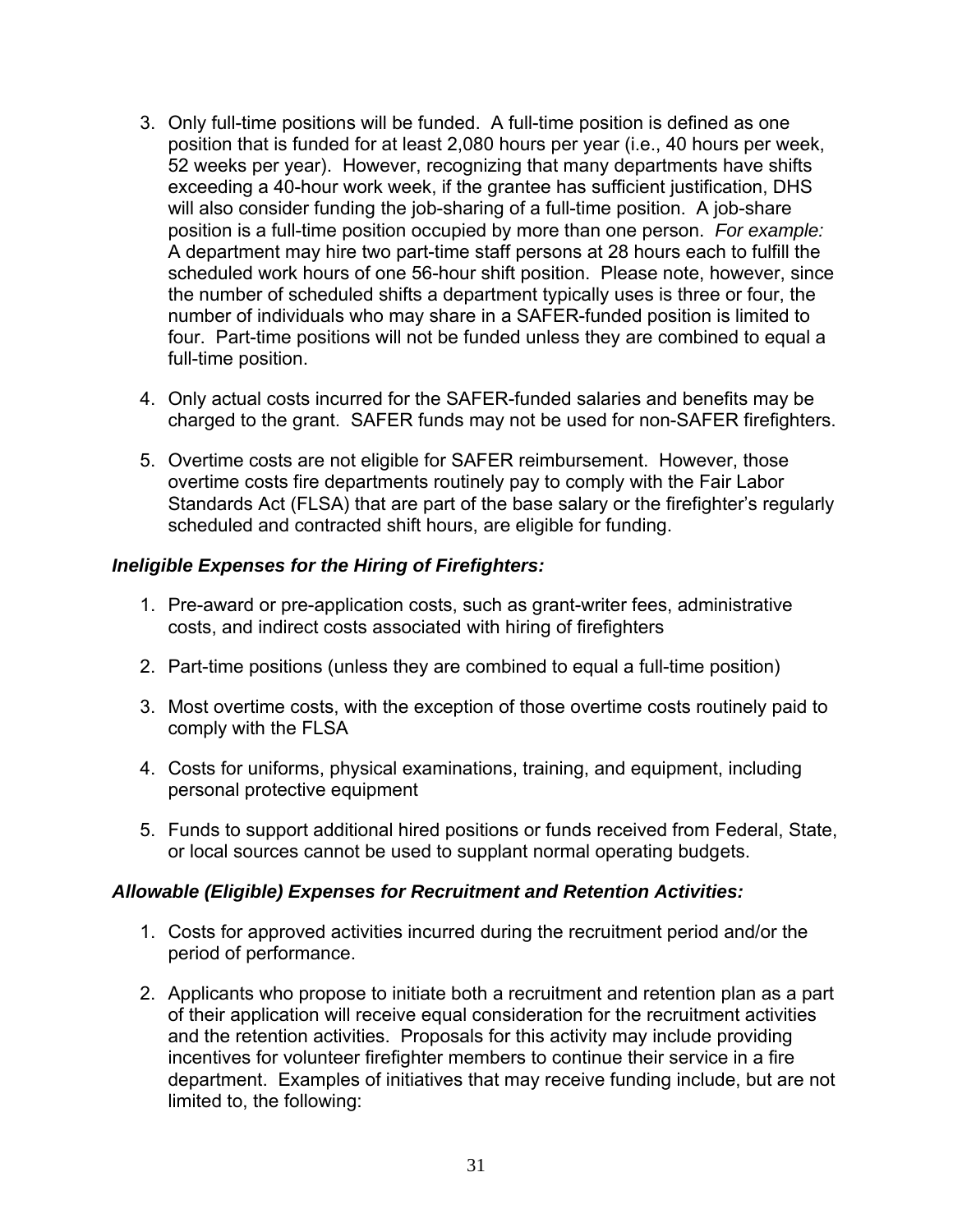- Insurance packages such as accidental death and dismemberment (AD&D), disability, health, dental, life, etc.
- Reimbursement to the member while attending required basic training, i.e., compensation for lost wages, mileage, lodging, per diem
- Fuel reimbursement for responding to incidents or other operational activities
- Salary and benefits for a recruitment and retention coordinator
- Marketing costs to recruit new volunteer members
- Physicals (consistent with NFPA 1582)
- Turnout gear after the new recruit undergoes a physical and is certified Firefighter I
- Explorer, cadet, and/or mentoring programs
- Staffing needs assessment
- Tuition assistance for higher education (including college tuition) and professional certifications. (**Note**: Coursework or certifications in this category should be above and beyond what the department typically funds for required minimum-staffing firefighter certification)
- Length of service awards and other retirement benefits (retroactive payments are NOT eligible)
- 2. With proper justification, applications for funding in the Recruitment and Retention of Volunteer Firefighters Activity could include activities requiring up to four years to complete. For each activity requested, the applicant must establish the link between the activities being requested and the identified recruitment and/or retention problems or issues. DHS will not fund activities where the applicant has not made a sufficient correlation between the activity and its positive effect on the recruitment and/or retention of volunteer firefighters.
- 3. All funded activities under recruitment and retention must be governed by formally adopted standard operating procedures (SOPs). Minimally, these SOPs should specify who qualifies for each of the incentives, specific requirements for earning the incentives, and the disposition of the awarded incentives if an individual fails to fulfill the stipulations.
- 4. Applications for Recruitment and Retention Activities also may include reasonable costs for administering the grant.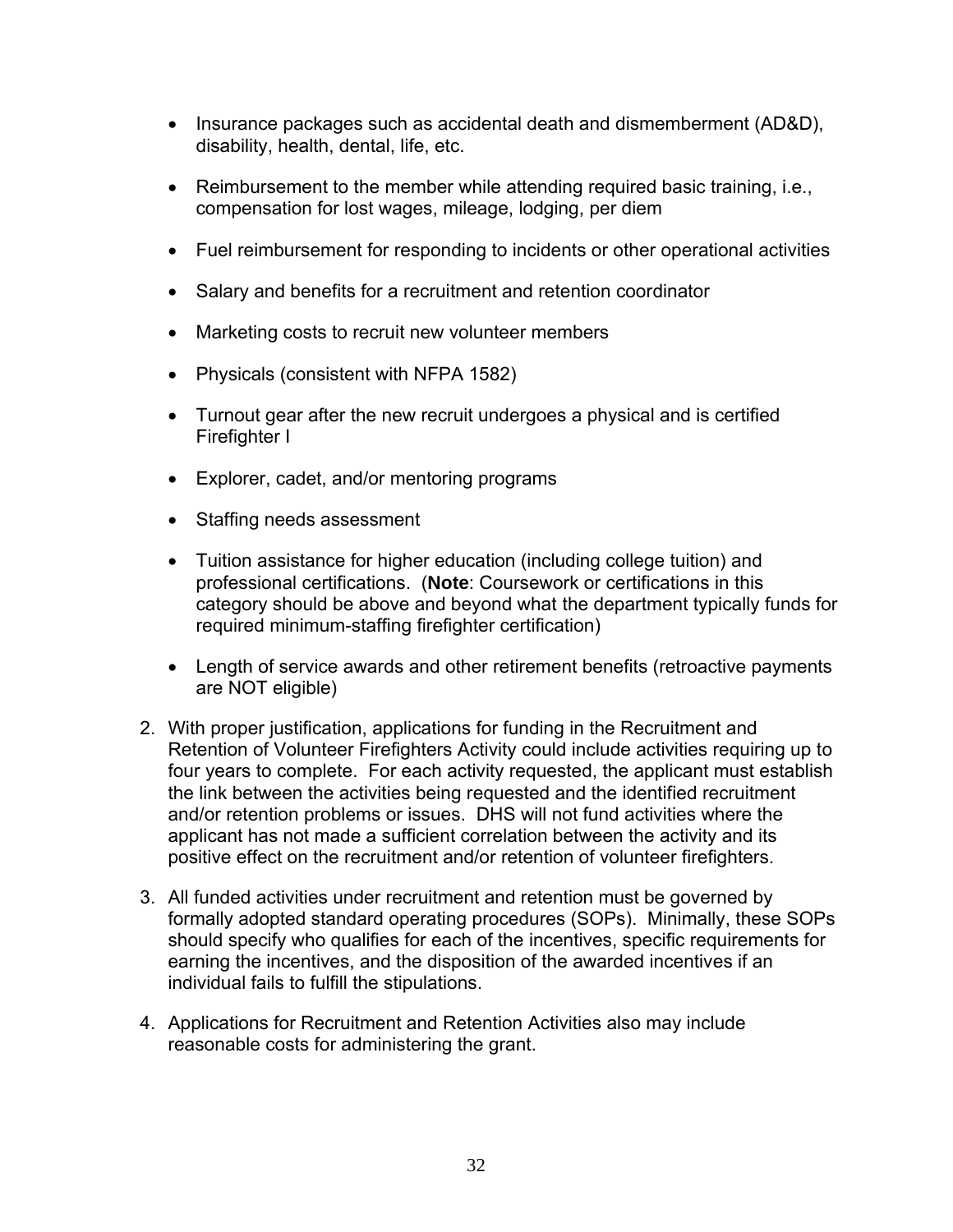## <span id="page-37-0"></span>*Ineligible Expenses for the Recruitment and Retention Activities:*

Limited funding available for SAFER activities precludes the award of funding for operational activities, such as the purchase of firefighting equipment and vehicles. As stated above, personal protective clothing may be funded for the newly recruited firefighters, but personal protective equipment for other members is not eligible.

- 1. Costs incurred prior to award
- 2. Payments or recognition for service prior to award (i.e., no retroactive payments)
- 3. Administrative costs are limited to five percent of the awarded amount per year
- 4. Cash payments (unless the payments are for participation in activities directly linked to operational services, *i.e.,* responding to incidents, attending training, providing operational stand-by services)
- 5. Payments for travel for pleasure
- 6. Costs associated with award banquets (reimbursement for actual awards, i.e., plaques, and trophies, is eligible)
- 7. Costs for training regularly covered under the department's normal operating budget, such as tuition or instructor fees for department-mandated, basic-level training
- 8. Uniforms
- 9. "Give-aways" such as pencils, pens, cups, mugs, balloons, etc.

Grants awarded under the Recruitment and Retention Activity may not be subgranted to any other organization or agency for implementation or administration.

#### **F. Other Submission Requirements**

funds under this award Federal employees are prohibited from serving in any capacity (paid or unpaid) on any proposal submitted under this grant opportunity. Federal employees may not receive

Changes in scope are not allowed once an application has been submitted. Applications will be considered/evaluated in their entirety. Grants for Hiring of Firefighters will be awarded for the specific number of positions requested in the application, but the awarded number of positions may be adjusted during negotiations with DHS. No changes to the number of awarded positions will be considered AFTER award. Applications for Recruitment and Retention may be adjusted during negotiations prior to award.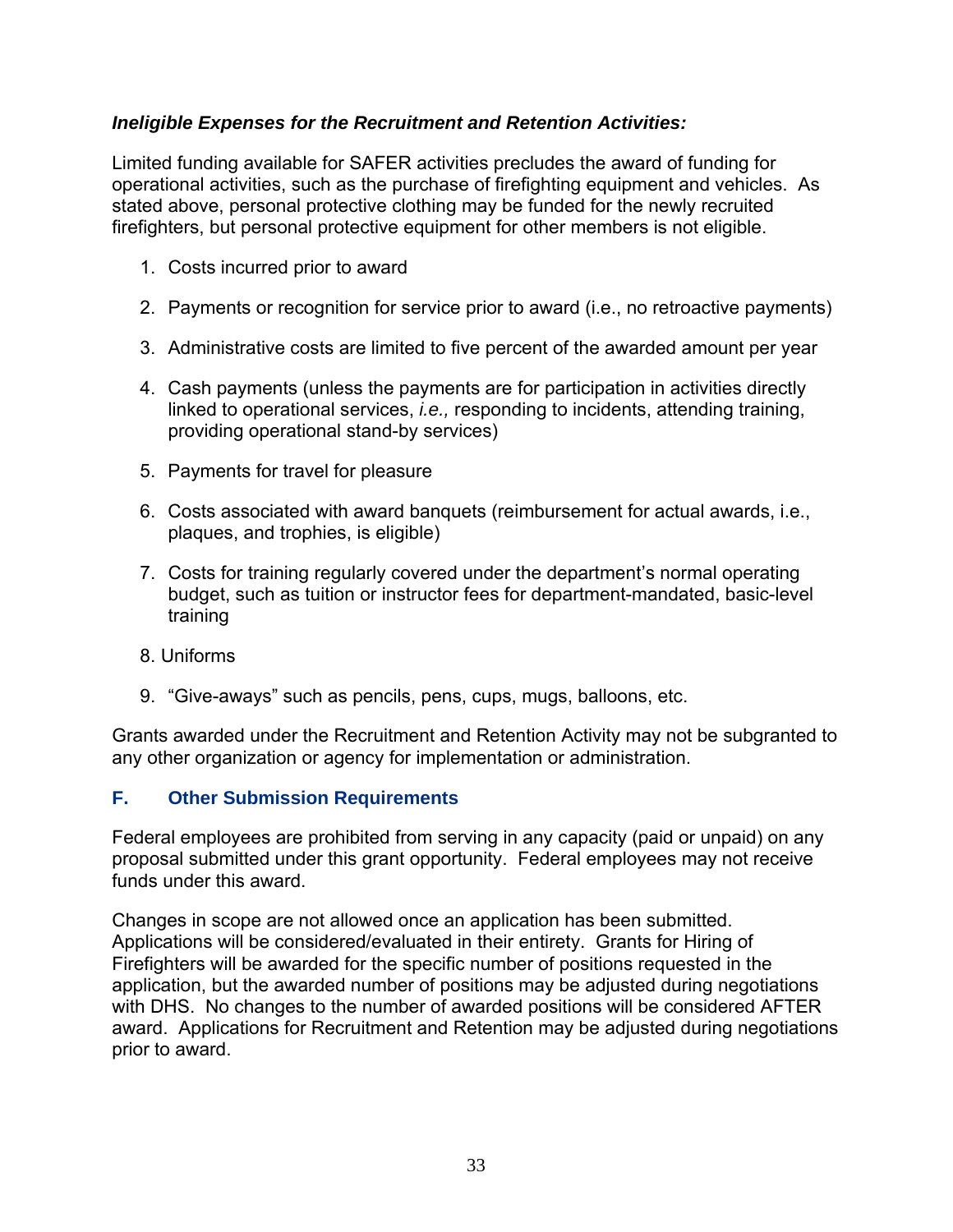#### **PART V. APPLICATION REVIEW INFORMATION**

## <span id="page-38-0"></span>**A. Review Criteria**

The application will be reviewed by both DHS/FEMA (Program Office) and the Grant Programs Directorate (GPD) for consistency with the goals and objectives stated in Part I of this guidance.

## **B. Review and Selection Process**

Following the close of the application period, submitted applications will undergo a twophase evaluation: (1) an evaluation by an automated grant application system and (2) the peer review evaluation. The automated evaluation assesses each application's relationship to the grant's priorities (see Part I Funding Opportunity Description and pages 24 through 26 for evaluation criteria) and assigns each application a score with the highest scores representing the applications most consistent with the grant's priorities. The applications with sufficient scores after the automated evaluation are evaluated by a panel of peer reviewers from the fire service. The initial evaluation scores are combined with the scores received during peer review, each representing 50 percent of the total application score with respect to the final award determinations. The individual elements within the Narrative Statement (such as program description, costbenefit analysis, impact on daily operations, financial need, etc.) receive equal consideration when determining the score of the application narrative.

**Phase 1—Automated Evaluation Process.** All complete and eligible applications are evaluated based on the substance of the application relative to the established SAFER Grant funding priorities. The answers to activity-specific questions as well as information under Department Characteristics provide the basis to determine the application's standing, relative to stated priorities. This initial evaluation assesses how closely each application matches the program's established priorities (see information on the funding priorities in Part 1 Funding Opportunity Description). Applications that are most consistent with the established priorities score the highest in this phase of the evaluation. This initial evaluation is used to determine which applications are in the competitive range and will proceed to the second phase of the evaluation, i.e., peer review.

Applications most consistent with the SAFER Grant funding priorities score higher in the automated evaluation than those applications not aligned with the priorities. The scores of the applications closely aligned with the funding priorities are combined later with the scores the applications receive during peer review evaluations, each representing 50 percent of the total application score with respect to the final award determinations.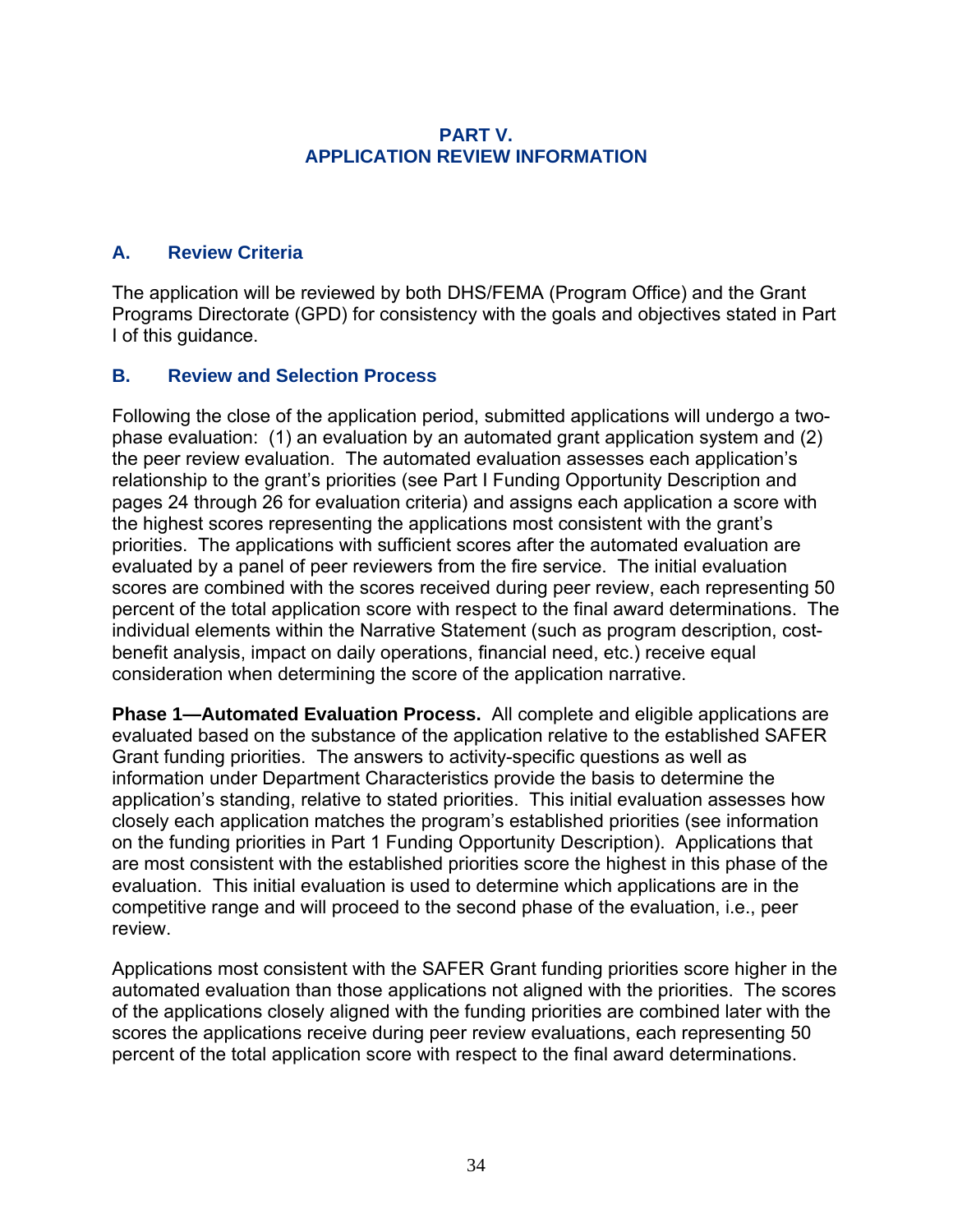<span id="page-39-0"></span>**Phase 2—Peer Review Process.** A panel of at least three peer review panelists performs the second phase of the applications' evaluations. These panelists evaluate the application using the Narrative Statement, along with the answers to the general questions and the activity-specific questions, to determine the worthiness of the request for an award. The panelists use the established evaluation criteria in the assessment of the applications (see pages 24 through 26 for more detail regarding evaluation criteria). Each application is judged on its own merits and is not compared to other applications.

*Reasonableness of Requests.* The panelists consider all expenses budgeted as part of the cost-benefit determination and may recommend appropriate adjustments. Regardless of the eligibility of any costs requested or the panelists' determination, DHS reserves the right to reduce any requests for funding, in whole or in part, that it deems excessive or otherwise contrary to the best interests of the program.

• The individual elements within the Narrative Statement (such as program description, financial need, impact on daily operations, etc.) receive equal consideration when determining the total score of the application's Narrative Statement.

The applications will also be reviewed and recommended for funding by the DHS/FEMA. Applicants who falsify their application or misrepresent their department or organization in any material manner will have their applications deemed ineligible by the AFG Program Office and referred to the OIG for further action as appropriate.

## **C. Award Procedure**

As stated earlier, each application is initially evaluated based on the answers to the activity-specific questions. The applications that best address the established funding priorities are subject to a second-level review. This second-level review is conducted via a panel of peer reviewers who assess the application's merits with respect to the detail provided in the narrative for the activity, the applicant's financial need, and the purported benefit to be derived for the cost. The peer reviewers independently score each application, discuss the merits and shortcomings of the application, and reconcile any major scoring discrepancies, if necessary. A consensus is allowed but not required.

The application scores from the automated evaluation are combined with the peer review scores to determine the final scores. The applications are then ranked according to the final scores. Applications that make it into the "fundable range" undergo a technical review by a subject matter specialist who assesses and validates the technical assertions made in the application.

The Program Office reviews the applications for eligibility to assure the funds will be spent in an economical and efficient manner. With this review, the Program Office will make award recommendations and/or recommendations calling for adjustments in the awarded activities to the grants management specialists at DHS. The specialists contact the applicants to discuss and/or negotiate the content of the application before final award decisions are made.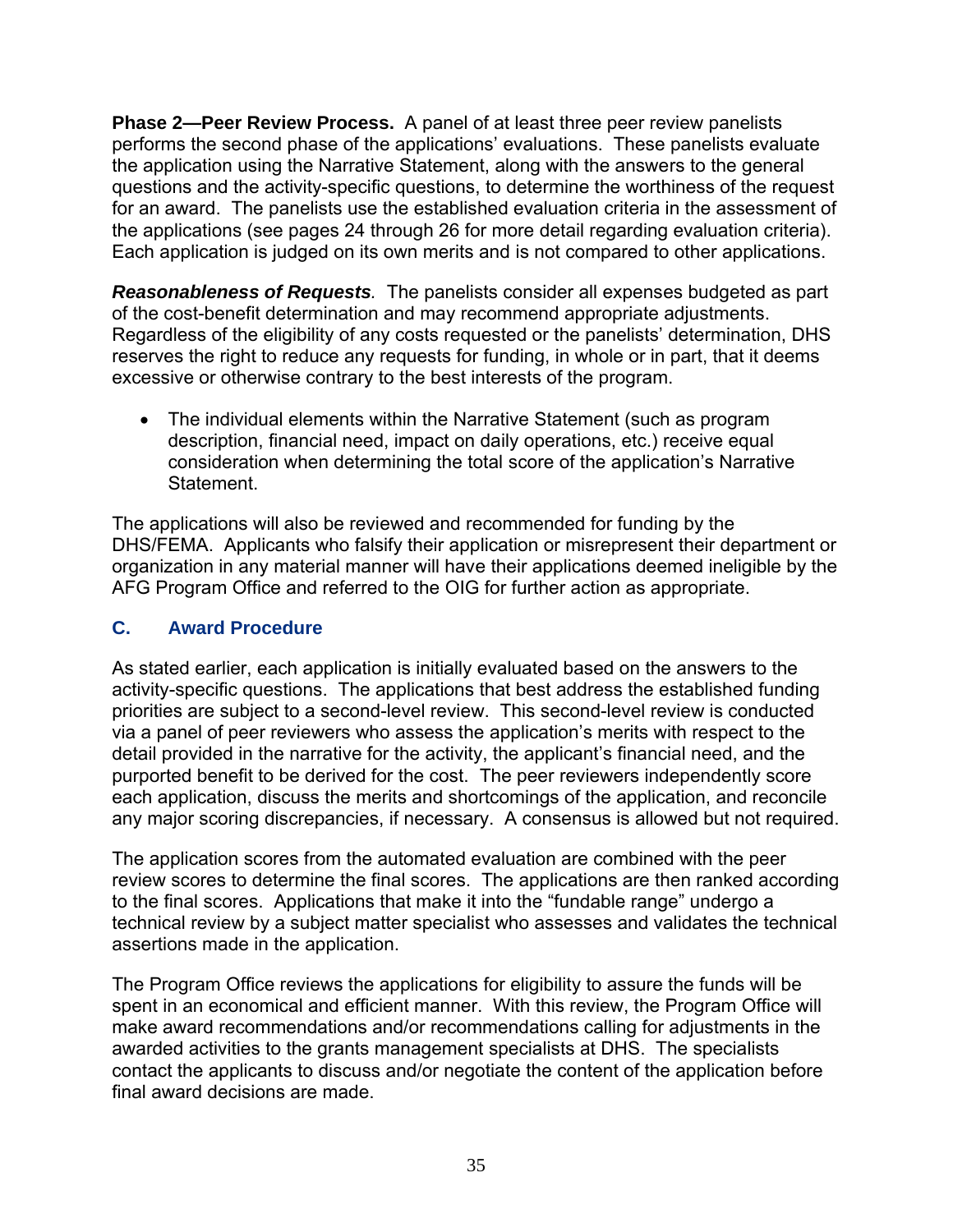<span id="page-40-0"></span>A sufficient number of awardees will be selected from this one application period to obligate all of the funding available under the FY 2009 appropriation.

# **D. Anticipated Announcement and Award Dates**

FEMA will evaluate the submitted applications within 90 days following the close of the application period. Award decisions will be made on a rolling basis over the entire period the funding is available. The bulk of the awards will be announced as decisions are made within six months of the panel review. For the FY2009 funding cycle, the final awards will be made prior to September 30, 2010. Awards will not be made in any specified order, i.e*.*, not by State, program, or any other characteristic.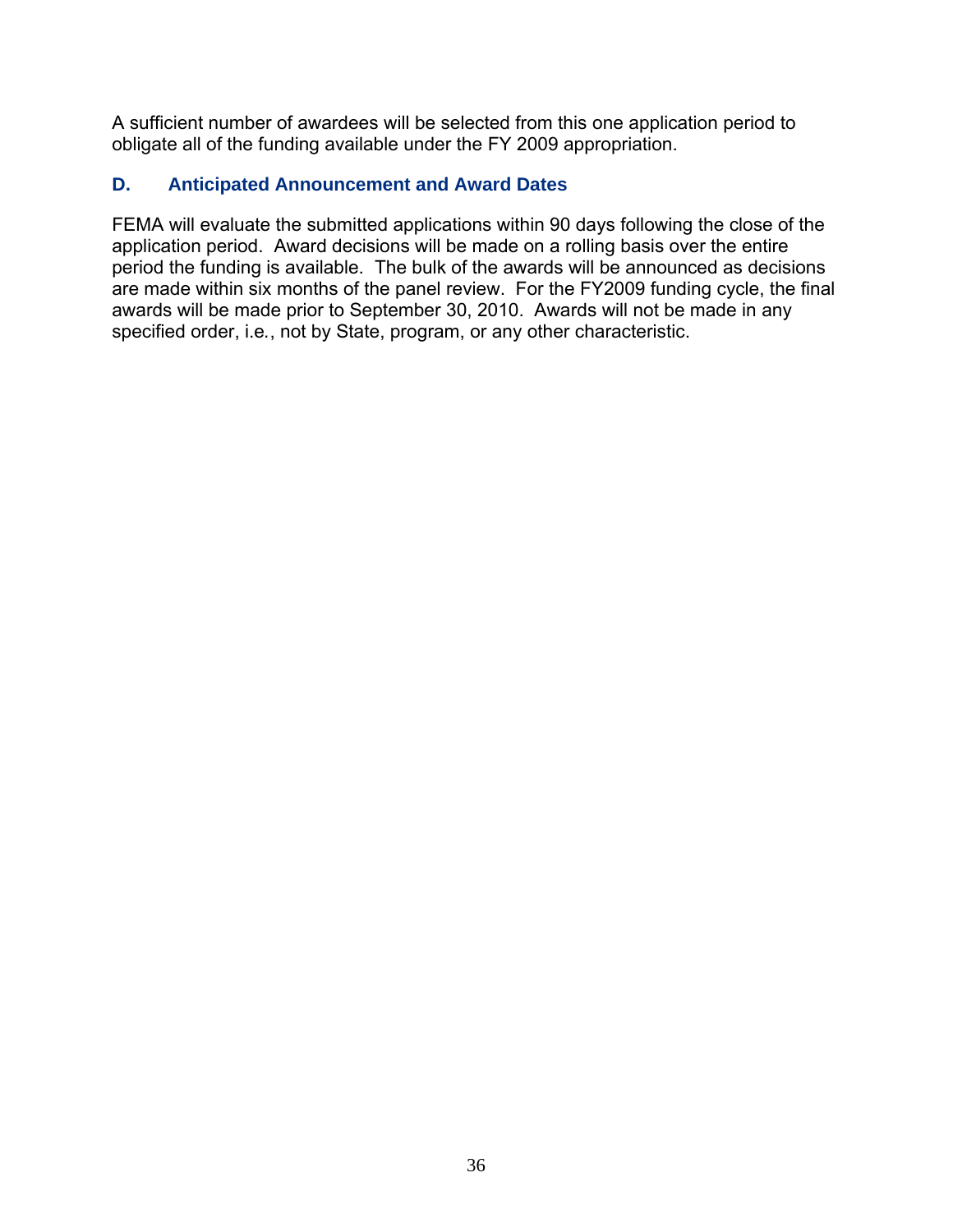#### **PART VI. AWARD ADMINISTRATION INFORMATION**

<span id="page-41-0"></span>This section summarizes the administration of awards including award procedures and grantee responsibilities.

## **A. Notice of Award**

Awards will be made using the results of peer-reviewed applications as the primary basis for decisions, regardless of program area.

Upon approval of an application, the grant will be awarded to the grant recipient. The date in which this action takes place is considered the "award date." Once an award has been approved, a notice will be sent to the authorized grantee official. The authorized grantee official should carefully read all award and special condition documents, i.e., the award package articles of agreement. This notification includes instructions on how to access the award.

The length of the period of performance will differ depending on the activity for which the grant is awarded. The period of performance begins on the Project Period/Budget Period start date listed in the award package. Any unobligated funds will be deobligated at the end of the closeout period. There will be no extensions to the period of performance.

## **B. Specific Responsibilities of SAFER Grantees**

A tutorial for SAFER grantees is available on the AFG Web site to assist in the administration of grants. It is highly recommended grantees review the grantee tutorial for insight into administering their grants.

Grant recipients (grantees) must agree to the following:

**(1)** Perform all tasks (scope of work) outlined in the grantee's application and approved by the AFG Program Office and comply with all special conditions in accordance with the articles of agreement and within the period of performance. Grantees that do not fulfill their obligations under these grants will be considered in default and may be required to return the Federal funds disbursed under the grant award.

**(2)** Grantees under the Hiring of Firefighters Activity must train their SAFER-funded firefighters to the Firefighter-I level (NFPA 1001) within the first 12 months of employment *AND* train the SAFER-funded firefighters to Firefighter-II level (NFPA 1001 or equivalent) before the end of the two-year period of performance.

**(3)** Grantees under the Hiring of Firefighters Activity are not permitted to layoff any firefighters during the two-year period of performance.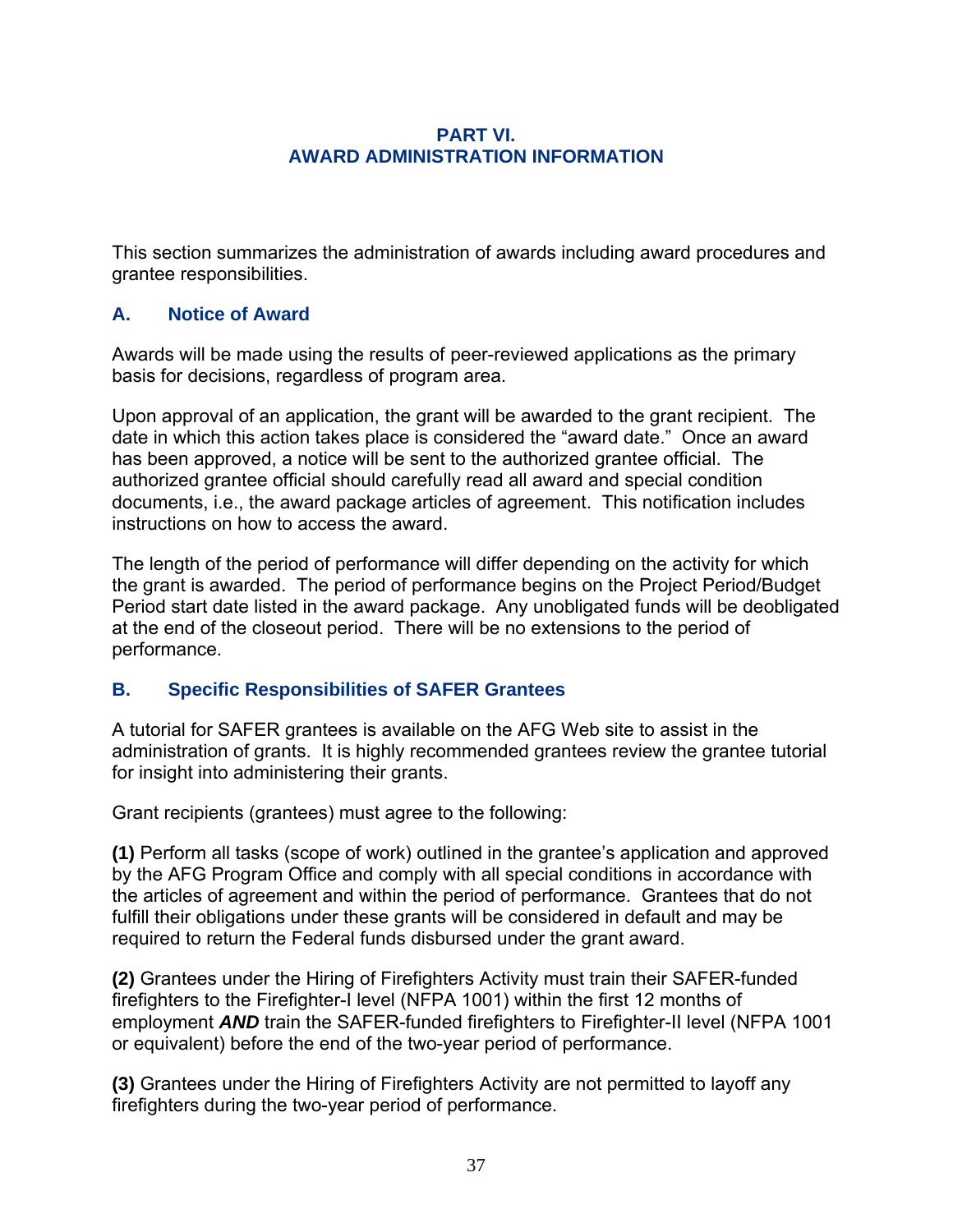**(4)** Grantees under the Hiring of Firefighters Activity must agree to maintain the SAFERfunded positions throughout the two-year period of performance. Grantees who fail to maintain this level of staffing risk losing the Federal funds awarded under this grant. Firefighters hired prior to the award are not eligible for SAFER-funding.

**(5)** Grantees who are using SAFER funding to hire new firefighters must commit to retaining the SAFER-funded firefighters for one full year after the end of the two-year period of performance. Grantees that are using SAFER funding to rehire laid-off firefighters are NOT subject to this requirement.

**(6)** Retain grant files and supporting documentation for three years after receipt of the official notification that the grant has been closed. The AFG Program Office may require access to any pertinent books, documents, papers, or records belonging to a grant recipient. The DHS Office of Inspector General or the Comptroller General of the United States may also require access to a grantee's books and records.

**(7)** Provide periodic performance reports in conjunction with the quarterly automated payment requests to the AFG Program Office. In all years of the grant's period of performance, for both the Hiring of Firefighters and the Recruitment and Retention of Volunteer Firefighters Activities, grantees must submit performance reports with each payment request, as well as a final performance report at grant closeout. Payment requests are requested on-line within the automated system and payments are based on actual expenses incurred during the preceding quarter. Reporting is required even though the grantee is not requesting funding.

At the end of the grant's period of performance, all grantees are required to produce a final report on how the grant funding was used and the benefits realized from the award. Grantees must submit a final financial report and a final performance report within 90 days after the end of the period of performance. After these reports have been reviewed and approved by DHS, grantees are given an official notice the close-out has been accepted and completed. Any remaining grant funds are deobligated. The grantee is responsible for returning any funds that have been drawn down but remain unliquidated.

**(8)** Administer the grant in accordance with the administrative rules for Federal grants and cooperative agreements, specifically 44 CFR part 13.

**(9)** Follow the audit requirements of OMB Circular A-133, Audits of States, Local Governments, and Nonprofit Organizations, which calls for grantees who expend \$500,000 or more in Federal funds in a year (from all Federal sources) to have a single audit performed in accordance with the Circular. (For more information about the Circulars, go to *www.whitehouse.gov/omb/circulars*.)

**(10)** Not withstanding any provision of other laws, firefighters hired under these grants shall not be discriminated against for, or be prohibited from, engaging in volunteer firefighting activities in another jurisdiction during off-duty hours.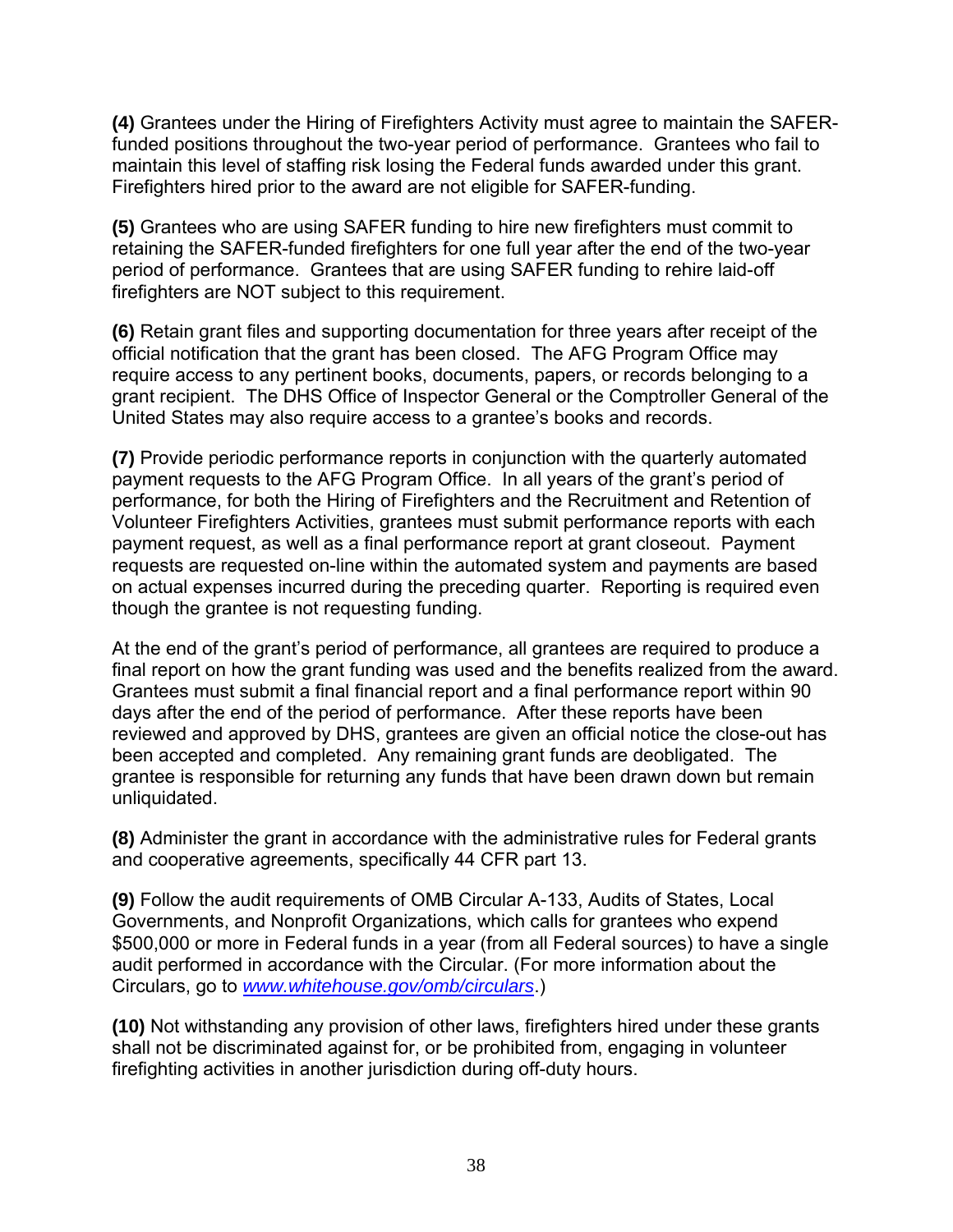<span id="page-43-0"></span>**(11)** Homeland Security Presidential Directive-5 requires that, beginning October 1, 2005, all recipients of Federal preparedness funds (including recipients of Federal grants and contracts) adopt the National Incident Management System (NIMS) as a condition for the receipt of the Federal funds. Recipients of FY 2009 SAFER Grants will be considered to be in compliance with the NIMS requirement if the grantee: (a) has an operational knowledge of the Incident Command System (ICS); (b) has an understanding of NIMS' principles and policies; and (c) agrees to adopt and/or comply with all directives, ordinances, rules, orders, edicts, etc., passed down by the local or State authorities with respect to incident management. Responders who have already been trained in ICS do not need retraining if their previous training is consistent with DHS standards. In order for us to document compliance, grantees will be required to certify their compliance with the NIMS/ICS requirements as part of their grant closeout process. Grantees may contact their State Emergency Preparedness Officer or State Fire Marshall for local NIMS compliance requirements.

**(12)** To the extent possible, grantees should seek, recruit, and appoint members of racial and ethnic minority groups and women to increase their ranks within the applicant's department.

# **C. Monitoring**

Grant recipients will be monitored periodically by DHS staff, both programmatically and financially, to ensure the project goals, objectives, performance requirements, timelines, milestone completion, budgets, and other related program criteria are being met. Monitoring will be accomplished through a combination of desk-based reviews and onsite monitoring visits. Monitoring involves the review and analysis of the financial, programmatic, performance, and administrative issues relative to each project, and it identifies areas where technical assistance and other support may be needed.

# **D. Administrative and National Policy Requirements**

The recipient must, in addition to the assurances made as part of the application, comply with all applicable statutes, regulations, executive orders, OMB circulars, terms and conditions of the award, and the approved application.

**1. Standard Financial Requirements.** The grantee shall comply with all applicable laws and regulations. A non-exclusive list of regulations commonly applicable to DHS grants are listed below:

# **1.1 -- Administrative Requirements.**

- 44 CFR Part 13, Uniform Administrative Requirements for Grants and Cooperative Agreements to State and Local Governments
- 2 CFR Part 215, Uniform Administrative Requirements for Grants and Agreements with Institutions of Higher Education, Hospitals, and Other Non-Profit Organizations (OMB Circular A-110)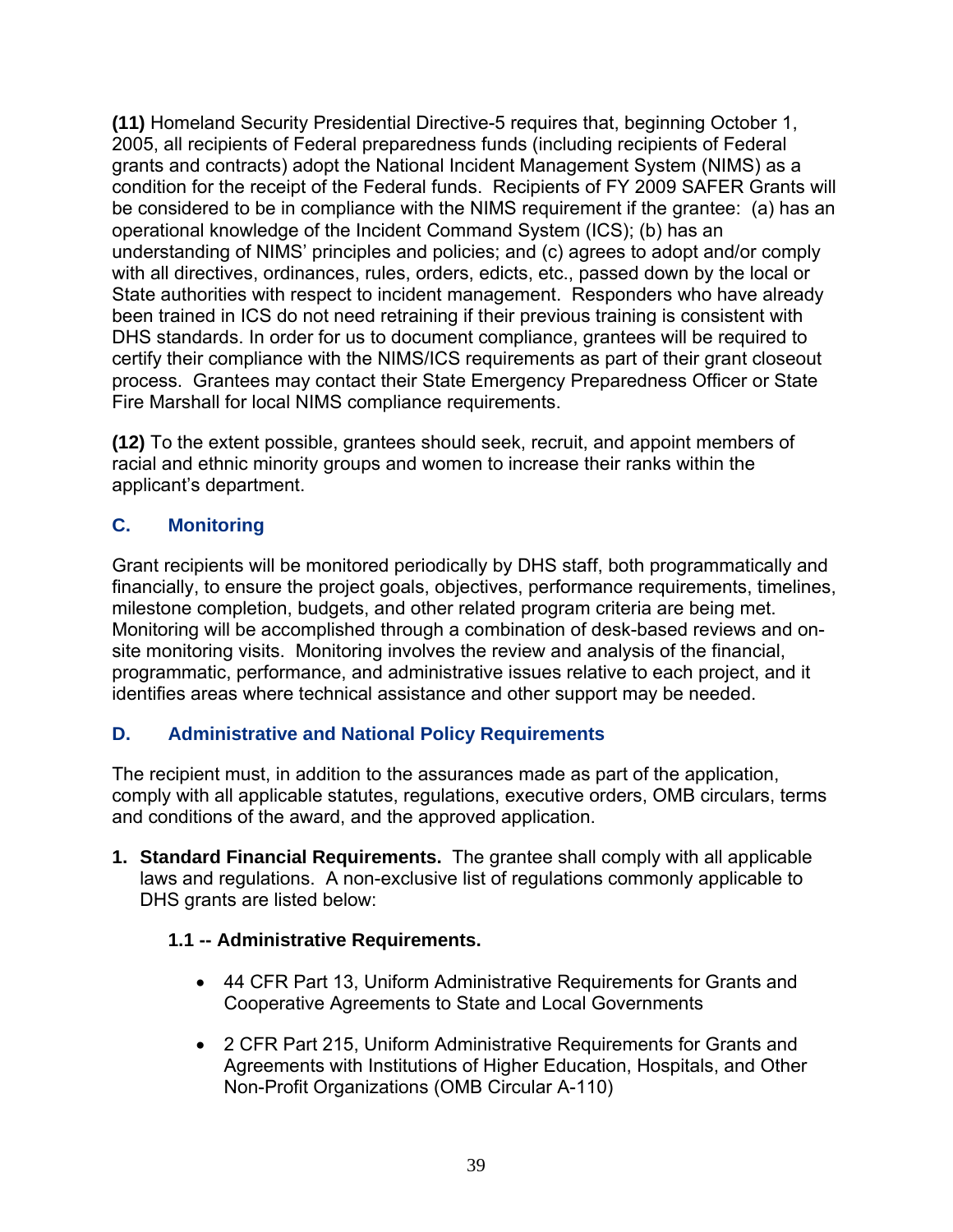## **1.2 -- Cost Principles.**

- 2 CFR Part 225, Cost Principles for State, Local, and Indian Tribal Governments (OMB Circular A-87)
- 2 CFR Part 220, Cost Principles for Educational Institutions (OMB Circular A-21)
- 2 CFR Part 230, Cost Principles for Non-Profit Organizations (OMB Circular A-122)
- Federal Acquisition Regulations (FAR), Part 31.2 Contract Cost Principles and Procedures, Contracts with Commercial Organizations

## **1.3 -- Audit Requirements.**

 Audits of States, Local Governments, and Non-Profit Organizations (OMB Circular A-133)

**1.4 -- Duplication of Benefits.** There may not be a duplication of any federal assistance, per A-87, Basic Guidelines Section C.3 (c), which states: Any cost allocable to a particular Federal award or cost objective under the principles provided for in this Circular may not be charged to other Federal awards to overcome fund deficiencies, to avoid restrictions imposed by law or terms of the Federal awards, or for other reasons. However, this prohibition would not preclude governmental units from shifting costs that are allowable under two or more awards in accordance with existing grant agreements.

**2. Payment.** DHS/FEMA uses the Direct Deposit/Electronic Funds Transfer (DD/EFT) method of payment to Recipients. In order to receive funding from a SAFER Grant, the grantee must complete a Standard Form 1199A, Direct Deposit Form.

#### **NOTE: FUNDS WILL NOT BE AUTOMATICALLY TRANSFERRED UPON ISSUANCE OF THE GRANT. YOU MUST SUBMIT A REQUEST FOR REIMBURSEMENT IN ORDER FOR THE FUNDS TO BE TRANSFERRED TO YOUR ACCOUNT.**

**3. Non-supplanting Requirement.** Grant funds will be used to supplement existing funds, and will not replace (supplant) funds that have been appropriated for the same purpose. Applicants or grantees may be required to supply documentation certifying that a reduction in non-Federal resources occurred for reasons other than the receipt or expected receipt of Federal funds.

## **4. Administrative Requirements.**

**4.1 -- Compliance with Federal Civil Rights Laws and Regulations.** The grantee is required to comply with Federal civil rights laws and regulations.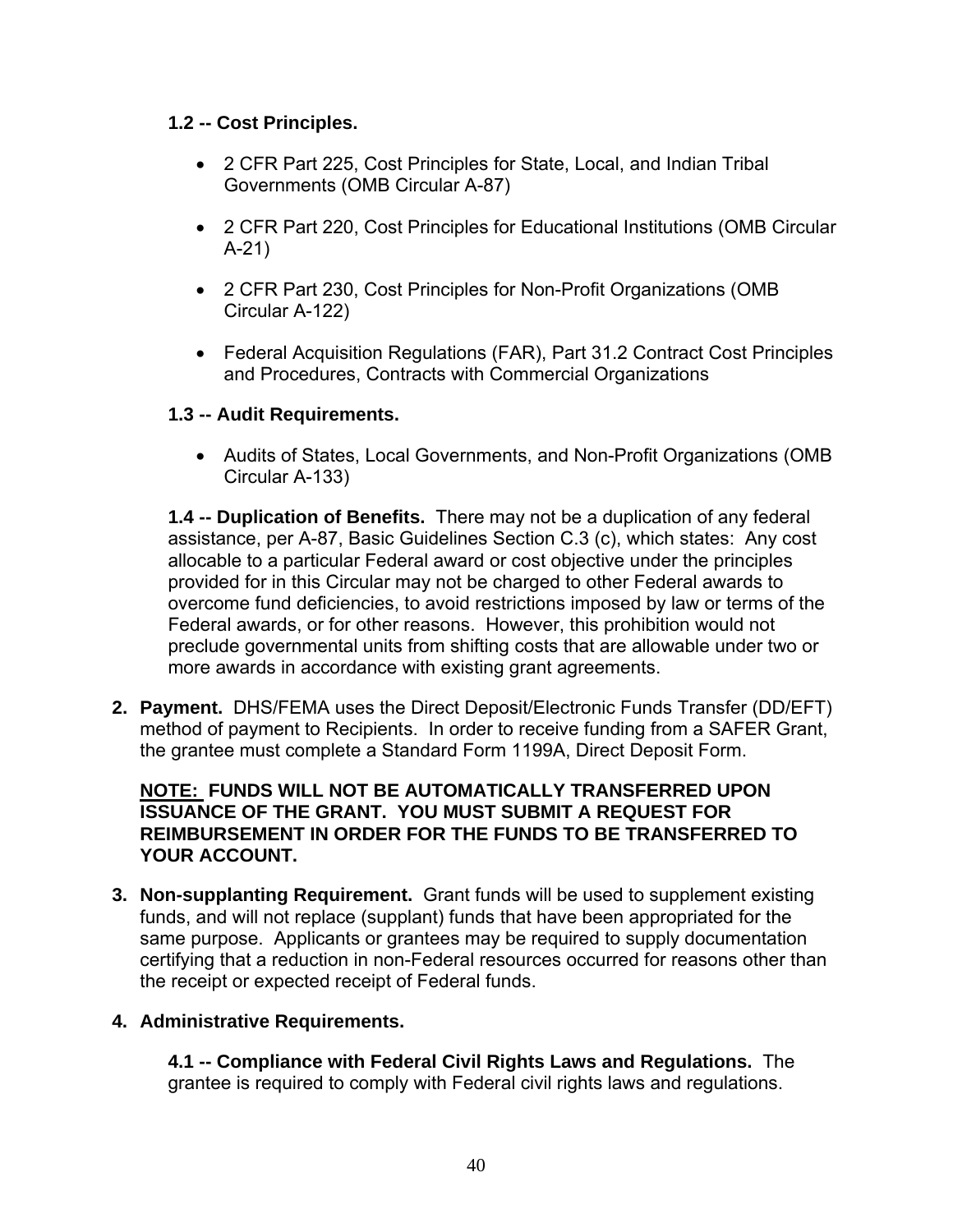Specifically, the grantee is required to provide assurances as a condition for receipt of Federal funds that its programs and activities comply with the following:

- *Title VI of the Civil Rights Act of 1964, as amended, 42. U.S.C. §2000 et seq.* – Provides that no person *on the grounds of race, color, or national origin*, be excluded from participation in, be denied the benefits of, or be otherwise subjected to discrimination in any program or activity receiving Federal financial assistance. Title VI also extends protection to persons with Limited English Proficiency (LEP). (42 U.S.C. §2000d et seq.)
- *Title IX of the Education Amendments of 197*2, *as amended, 20 U.S.C. §1681 et seq.* – Provides that no person, *on the basis of sex*, be excluded from participation in, be denied the benefits of, or be subject to discrimination under any education program or activity receiving Federal financial assistance.
- *Section 504 of the Rehabilitation Act of 1973, as amended, 29 U.S.C. §794* – Provides that no otherwise qualified individual with a disability in the United States, shall, *solely by reason of his or her disability*, be excluded from the participation in, be denied the benefits of, or be subject to discrimination under any program or activity receiving Federal financial assistance.
- *The Age Discrimination Act of 1975, as amended, 20 U.S.C. § 6101 et seq.* – Provides that no person in the United States shall, *on the basis of age*, be excluded from participation in, be denied the benefits of, or be subject to discrimination under any program or activity receiving Federal financial assistance.

Grantees must comply with all regulations, guidelines, and standards adopted under the above statutes. The grantee is also required to submit information, as required, to the DHS Office for Civil Rights and Civil Liberties concerning its compliance with these laws and their implementing regulations.

**4.2 – Certifications and Assurances.** Certifications and assurances regarding the following apply:

- Lobbying Section 319 of Public Law 101-121, as amended. Prohibits the use of federal funds in lobbying members and employees of Congress, as well as employees of federal agencies, with respect to the award or amendment of any federal grant, cooperative agreement, contract, or loan. DHS has codified restrictions upon lobbying at 6 CFR Part 9. (31 U.S.C. §1352) (Refer to form included in application package.)
- *Drug-free Workplace Act, as amended, 41 U.S.C. §701 et seq.* Requires the recipient to publish a statement about its drug-free workplace program and give a copy of the statement to each employee (including consultants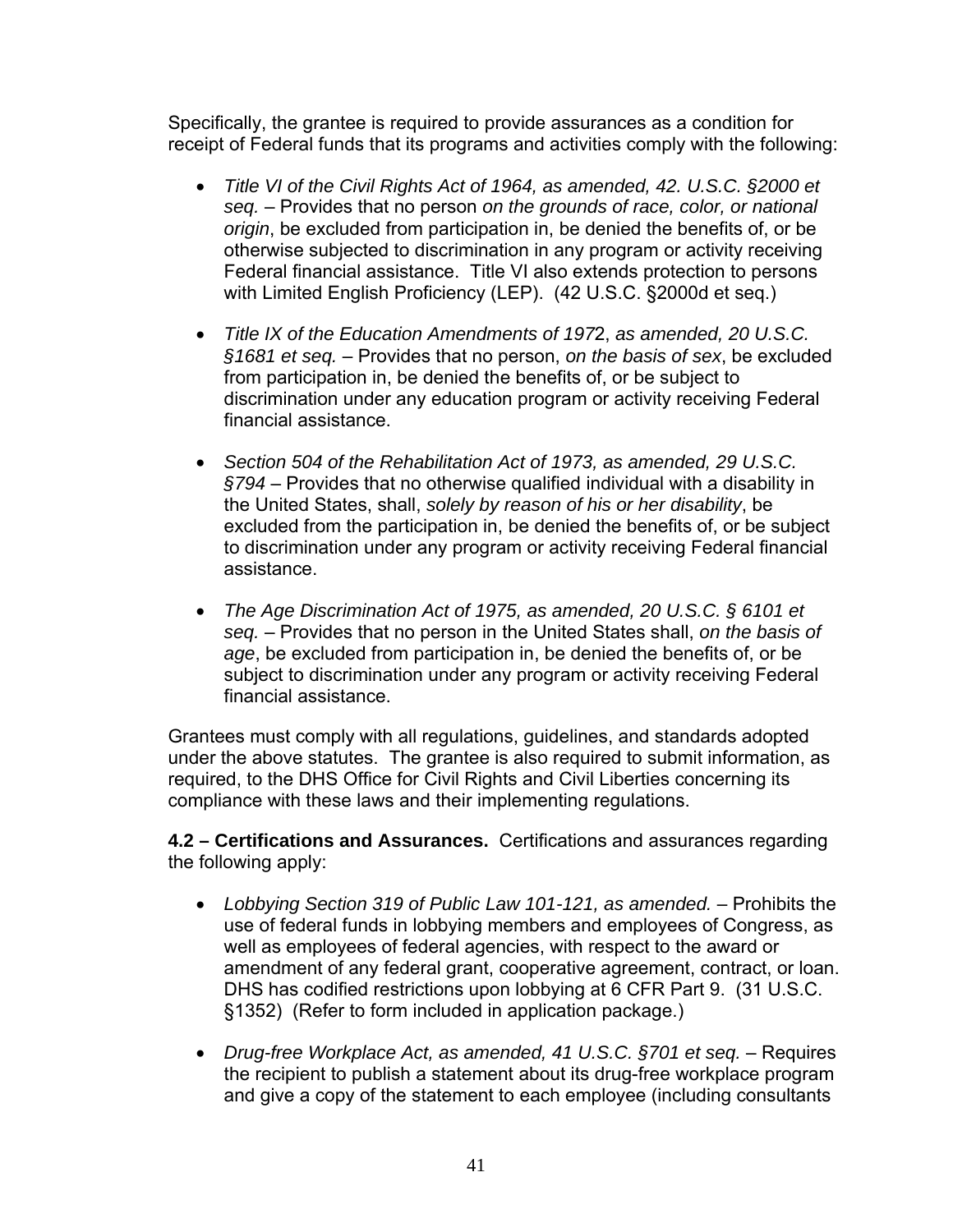and temporary personnel) who will be involved in award-supported activities at any site where these activities will be carried out. Also, place(s) where work is being performed under the award (i.e., street address, city, state and zip code) must be maintained on file. The recipient must notify the Grants Officer of any employee convicted of a violation of a criminal drug statute that occurs in the workplace.

- *Debarment and Suspension.*  Executive Orders (E.O.) 12549 and 12689 provide protection from fraud, waste, and abuse by debarring or suspending those persons that deal in an irresponsible manner with the Federal government. The recipient must certify that they are not debarred or suspended from receiving federal assistance.
- *Federal Debt Status*  The recipient may not be delinquent in the repayment of any federal debt. Examples of relevant debt include delinquent payroll or other taxes, audit disallowances, and benefit overpayments. (OMB Circular A-129) (Refer to SF 424, item number 17.)
- Hotel and Motel Fire Safety Act The recipient agrees to ensure that all conference, meeting, convention, or training space funded in whole or in part with federal funds, complies with the Hotel and Motel Fire Safety Act of 1990 (15 U.S.C. §2225a).

Grantees must comply with all regulations, guidelines, and standards adopted under the above statutes. The grantee is also required to submit information, as required, to the DHS Office for Civil Rights and Civil Liberties concerning its compliance with these laws and their implementing regulations.

**4.3 -- Royalty-free License.** Applicants are advised that FEMA reserves a royalty-free, non-exclusive, and irrevocable license to reproduce, publish, or otherwise use, and authorize others to use, for Federal government purposes: (a) the copyright in any work developed under an award or sub-award; and (b) any rights of copyright to which an award recipient or sub-recipient purchases ownership with Federal support. Award recipients must agree to consult with FEMA regarding the allocation of any patent rights that arise from, or are purchased with, this funding.

**4.4 -- FEMA GPD Publications Statement.** Applicants are advised that all publications created with funding under any grant award shall prominently contain the following statement: "This document was prepared under a grant from FEMA's Grant Programs Directorate, U.S. Department of Homeland Security. Points of view or opinions expressed in this document are those of the authors and do not necessarily represent the official position or policies of FEMA's Grant Programs Directorate or the U.S. Department of Homeland Security."

**4.5 -- Equipment Marking.** Awardees may consider marking equipment in the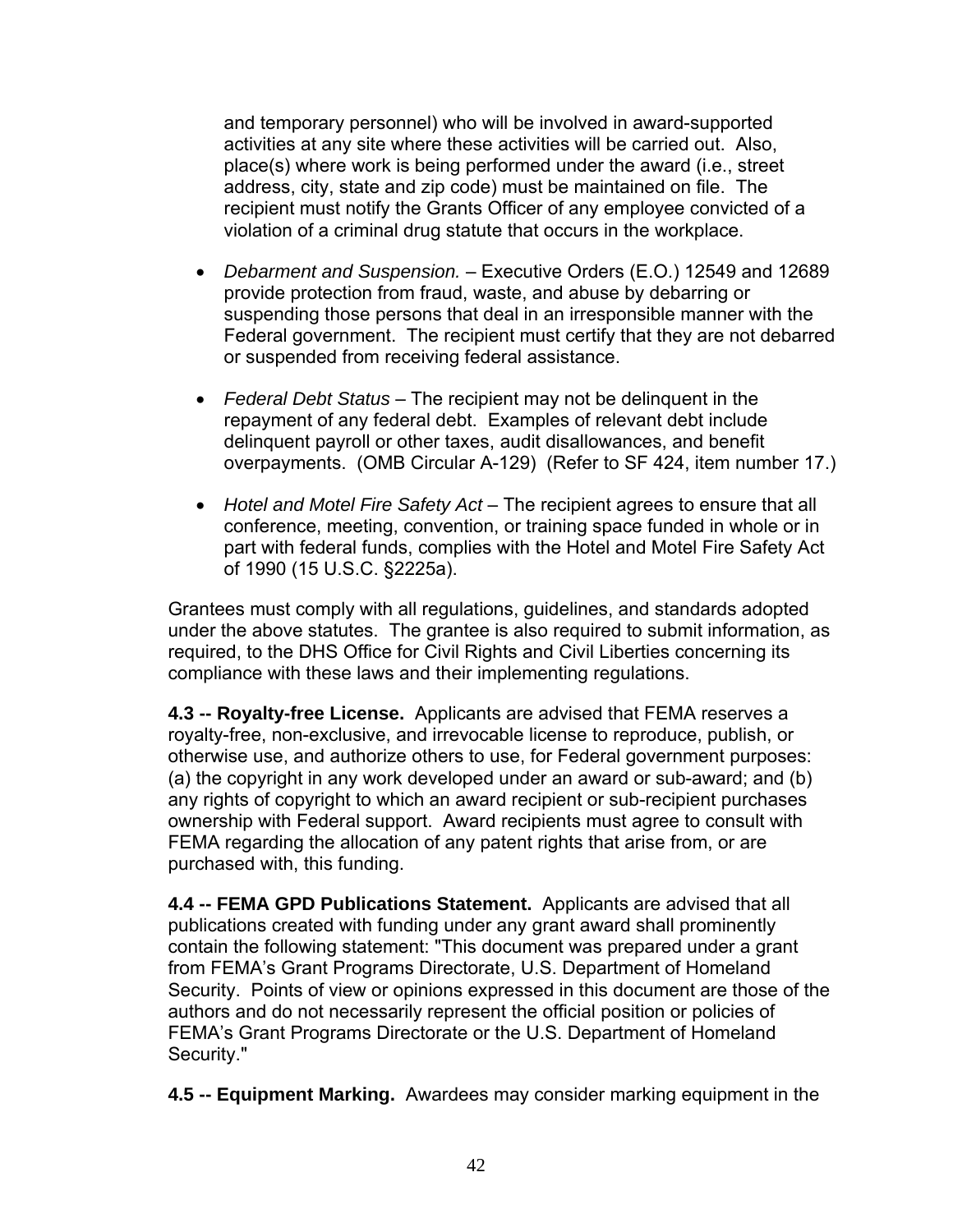<span id="page-47-0"></span>following manner, "Purchased with funds provided by the U.S. Department of Homeland Security," in order to facilitate their own audit processes, as well as Federal audits and monitoring visits, which may result from receiving Federal funding. Equipment maintenance requirements are outlined in 44 CFR Part 13.32.

**4.6 -- Disadvantaged Business Requirement.** Applicants are advised that, to the extent that recipients of a grant use contractors or subcontractors, such recipients shall use small, minority, women-owned or disadvantaged business concerns and contractors or subcontractors to the extent practicable.

# **E. Reporting Requirements**

Reporting requirements must be met throughout the life of the grant in conjunction with the quarterly automated payment requests to the AFG Program Office. Throughout the grant's period of performance, for both the Hiring of Firefighters and the Recruitment and Retention of Volunteer Firefighters Activities, grantees must submit quarterly performance reports with each payment request. Payment requests are requested online within the automated system and payments are based on actual expenses incurred during the preceding quarter. Periodic performance reports are required even though the grantee is not requesting a payment.

Recipients of any AFG grants awarded on or after October 1, 2009, also will be required to submit a semi-annual Federal Financial Report (FFR). The FFR is intended to provide Federal agencies and grant recipients with a standard format and consistent reporting requirements throughout the government. The FFR, to be submitted using the online e-grant system, will be due semi-annually **based on the calendar year or Federal fiscal year** beginning with the period after the award is made. Grant recipients will be required to submit a FFR throughout the entire period of performance of the grant.

Reporting Periods for the FFR:

| January 1 through June 30  | (Report due by July 31)    |
|----------------------------|----------------------------|
| July 1 through December 30 | (Report due by January 30) |

At the end of the grant's period of performance, all grantees are required to produce a final report on how the grant funding was used and the benefits realized from the award. Grantees must submit a final financial report and a final performance report within 90 days after the end of the period of performance. After these reports have been reviewed and approved by DHS, grantees receive an official notice the closeout has been accepted and completed. Any remaining grant funds are deobligated. The grantee is responsible for returning any funds that have been drawn down but remain unliquidated.

**1. Financial and Compliance Audit Report.** Recipients that expend \$500,000 or more of Federal funds during their fiscal year are required to submit an organization-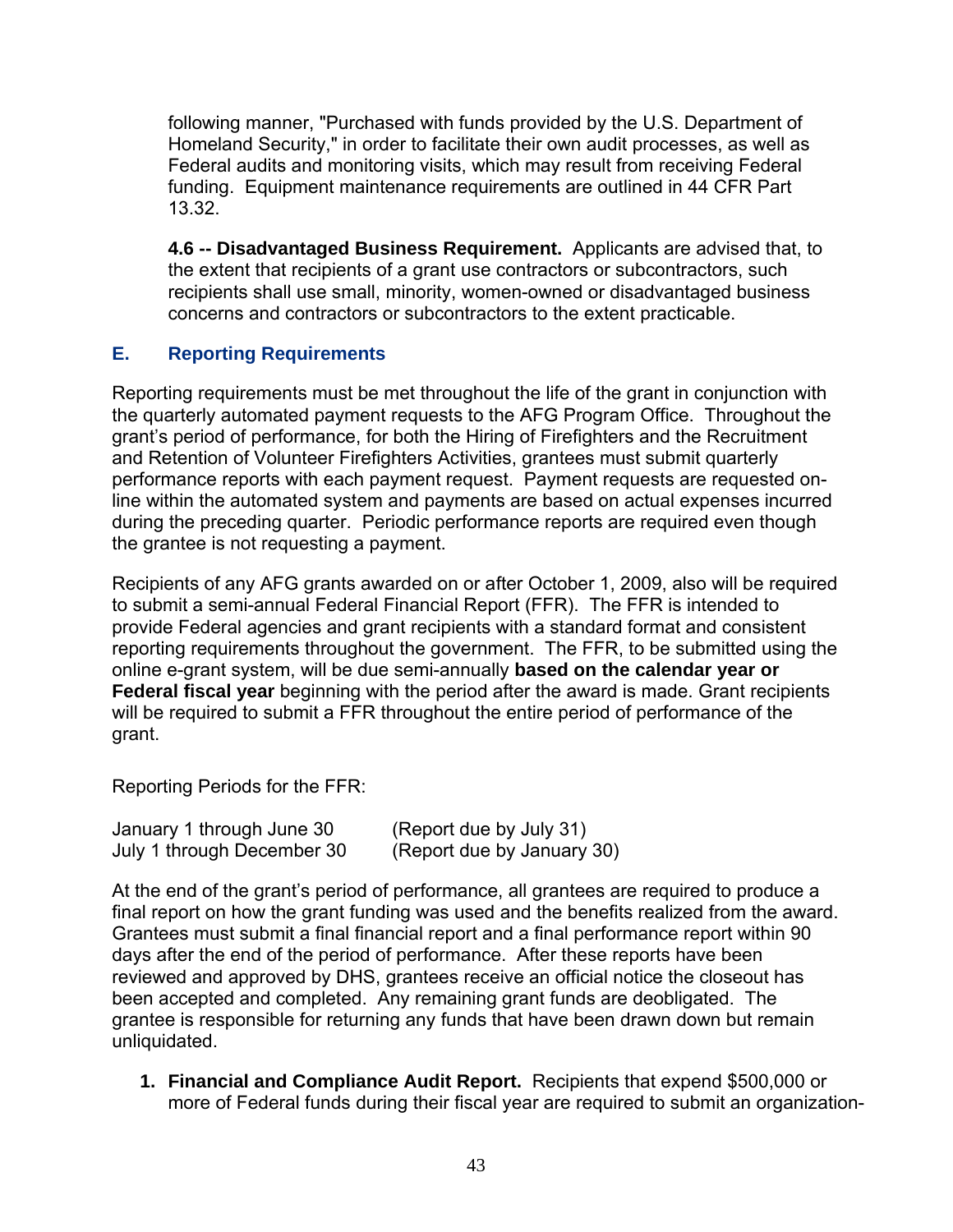wide financial and compliance audit report. The audit must be performed in accordance with the U.S. Government Accountability Office, *Government Auditing Standards*, located at *http://www.gao.gov/govaud/ybk01.htm*, and *OMB Circular A-133, Audits of States, Local Governments, and Non-Profit Organizations*, located at *http://www.whitehouse.gov/omb/circulars/a133/a133.html.* Audit reports are currently due to the Federal Audit Clearinghouse no later than nine months after the end of the recipient's fiscal year. In addition, the Secretary of Homeland Security and the Comptroller General of the United States shall have access to any books, documents, and records of recipients of SAFER assistance for audit and examination purposes, provided that, in the opinion of the Secretary or the Comptroller, these documents are related to the receipt or use of such assistance. The grantee will also give the sponsoring agency or the Comptroller, through any authorized representative, access to, and the right to examine all records, books, papers or documents related to the grant.

**2. Monitoring.** Grant recipients will be monitored periodically by DHS staff, both programmatically and financially, to ensure the project goals, objectives, performance requirements, timelines, milestone completion, budgets, and other related program criteria are being met. Programmatic monitoring is done to ensure consistency of project investments with regional and national goals and policies, as well as to help synchronize similar investments ongoing at the Federal, State, and local levels.

Monitoring is accomplished through a combination of desk-based reviews and on-site monitoring visits. Monitoring involves the review and analysis of the financial, programmatic, performance, and administrative issues relative to each program and identifies areas where technical assistance and other support may be needed.

The recipient is responsible for monitoring award activities to provide reasonable assurance that the Federal award is administered in compliance with requirements. Responsibilities include the accounting of receipts and expenditures, cash management, maintaining of adequate financial records, and refunding expenditures disallowed by audits.

 drawn down but remain as unliquidated on grantee financial records. **3. Grant Closeout Process.** Within 90 days after the end of the period of performance, grantees must submit final financial and performance reports detailing all accomplishments throughout the project. After these reports have been reviewed and approved by FEMA, a close-out notice is sent to the grantee to indicate close out the grant is complete. The notice will indicate the project as closed, list any remaining funds that will be deobligated, and address the requirement of maintaining the grant records for three years from the date of the notification. The grantee is responsible for returning any funds that have been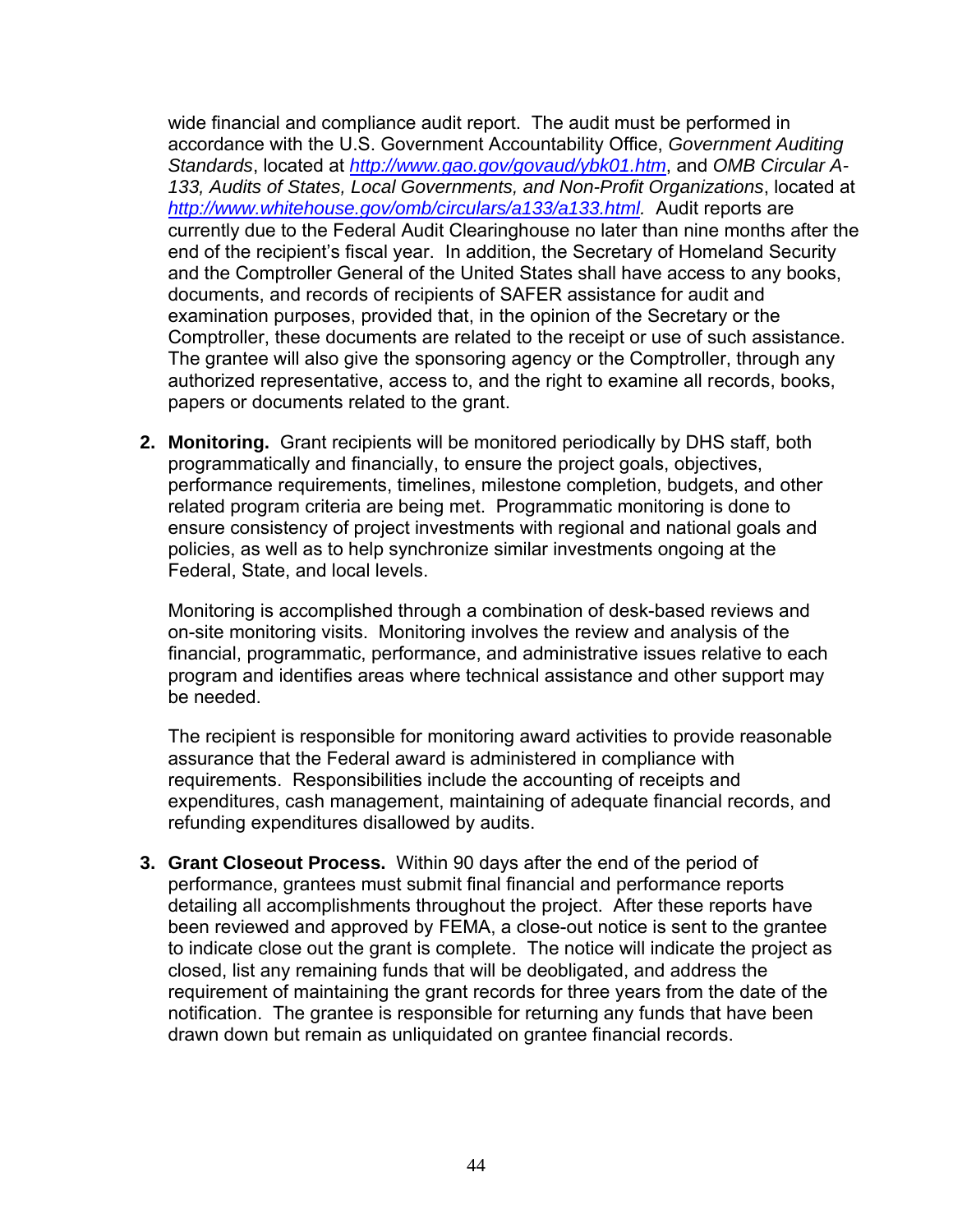#### **PART VII. FEMA CONTACTS**

<span id="page-49-0"></span>This section describes several resources that may help applicants with completing a SAFER Grants application.

**1. AFG Help Desk**. AFG staffs a Help Desk throughout the application period. The Help Desk staff can provide assistance with navigation through the automated, online application as well as provide programmatic assistance regarding questions of eligibility.

The Help Desk can be contacted at 1-866-274-0960 or via e-mail at firegrants@dhs.gov*.* The help desk hours of operation during the application period are from 8:00 a.m. to 4:30 p.m., Monday through Friday. All times listed are Eastern Time.

**2**. **FEMA Regional Fire Program Specialists.** Each of the FEMA Regions has specialists who can assist applicants with the application process. The specialists are listed on the AFG Web site www.firegrantsupport.com.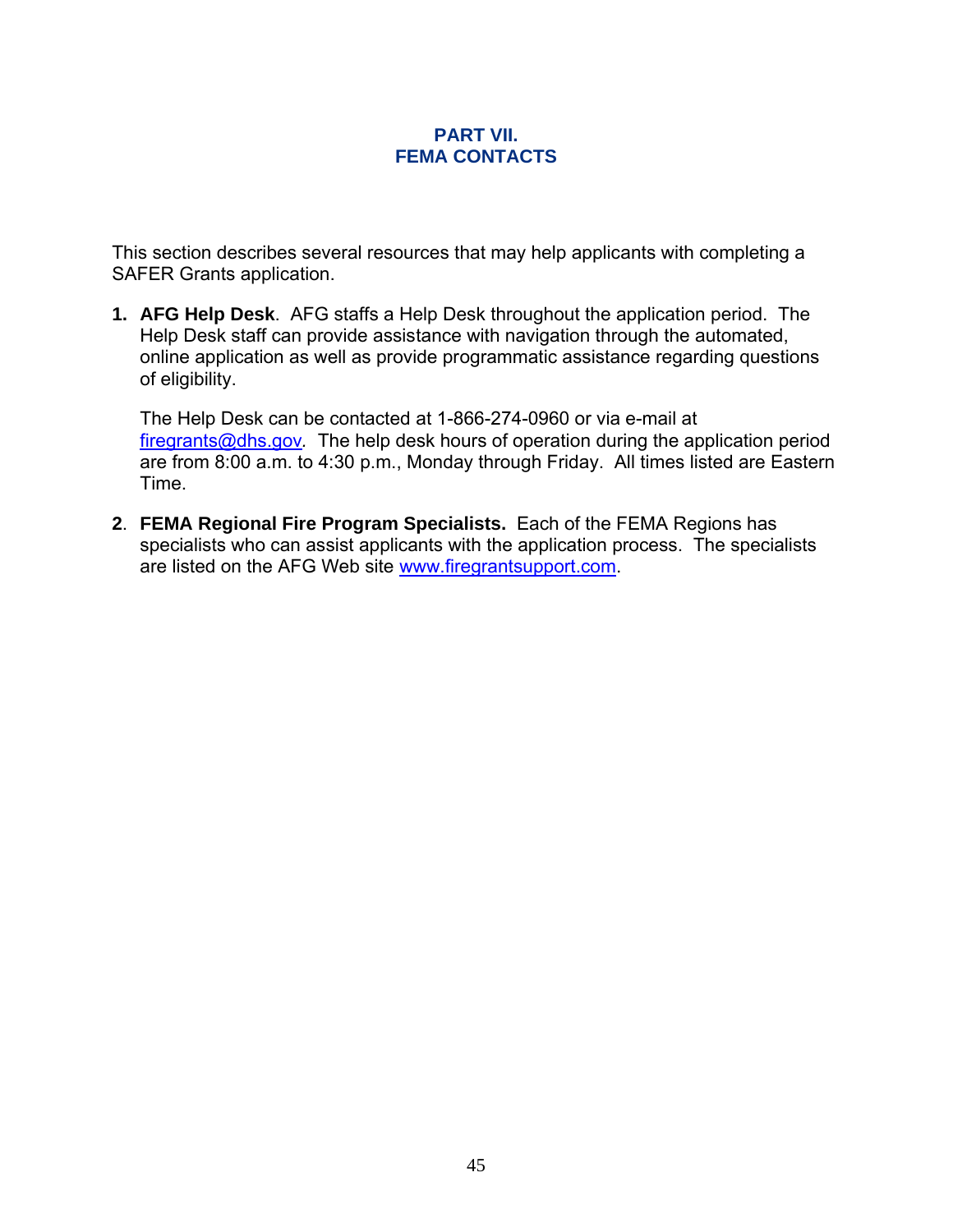#### **PART VIII. OTHER INFORMATION**

## <span id="page-50-0"></span>**A. National Standards for Deployment Staffing**

SAFER Grants are designed to help fire departments meet national standards promulgated by the NFPA and the Occupational Health and Safety Administration. The specific standards to be addressed through SAFER are detailed in Part I of this guidance.

## **B. Excess Funds**

Occasionally, due to successful competitive bid processes, over estimation of costs, etc., some grantees have funds remaining after the completion of their obligations outlined above. The following applies to SAFER grantees that have excess funds:

*Hiring of Firefighters Activity Grantees.* Grantees that complete the approved scope of work and still have grant funds available must return all excess funds to the AFG Program Office.

*Recruitment and Retention of Volunteer Firefighters Activity Grantees*. Grantees that have completed the approved scope of work in this activity and still have grant funds available may use the excess funds to continue with recruitment or retention activities provided they are consistent with the original scope of work and conducted within the originally approved period of performance. This shall be done through the amendment request process. Regardless of any amendment, there will be no extensions to any SAFER Grant's period of performance.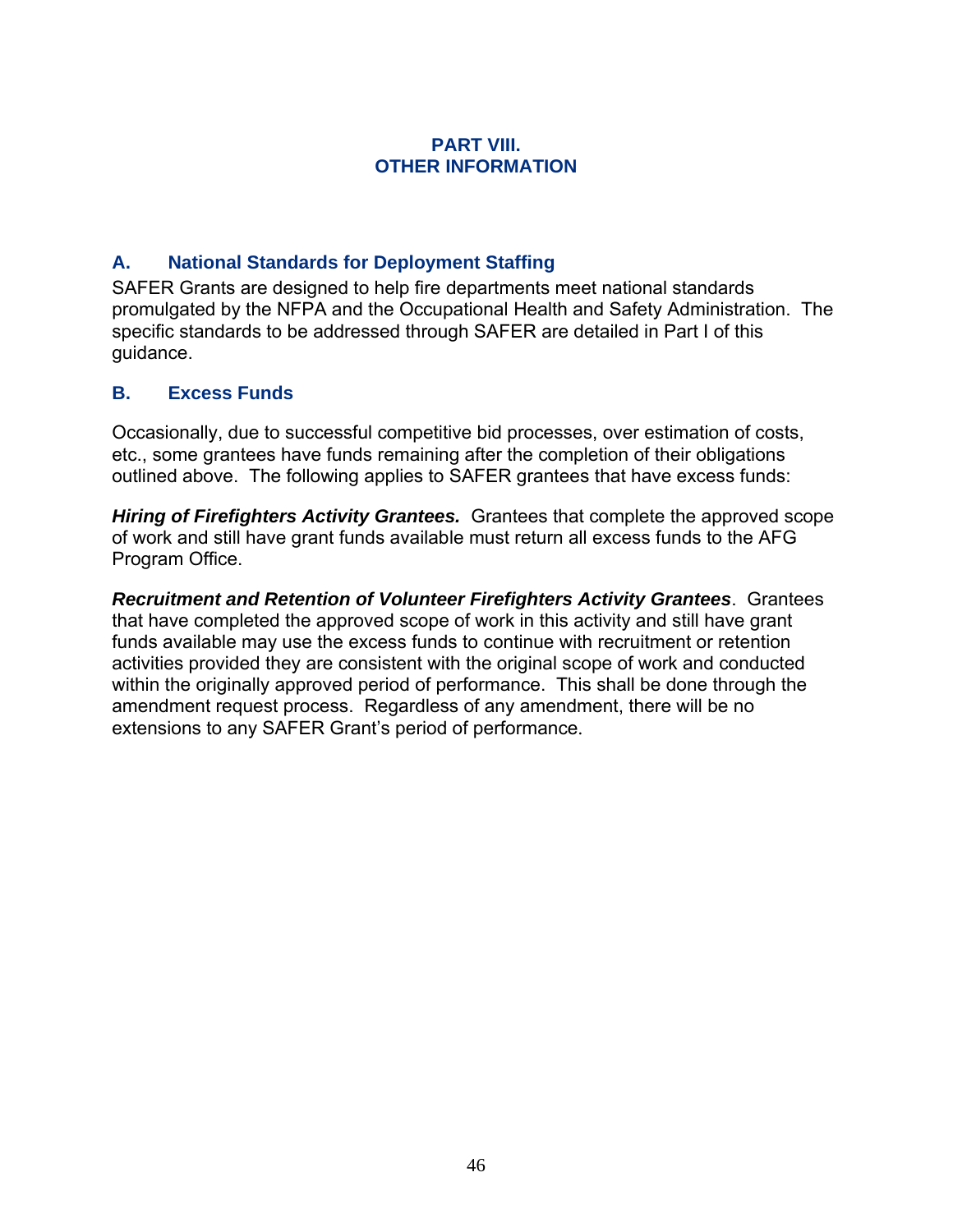#### **APPENDIX 1. SAFER GRANTS DEFINITIONS**

<span id="page-51-0"></span>For the purposes of the SAFER Grants, the following definitions shall apply:

*(1) Automatic-aid:* An agreement whereby fire departments are dispatched simultaneously on the initial alarm or where fire departments participate in "closest-unit" response dispatching.

*(2) Benefits:* Includes regular compensation paid to employees during periods of authorized absences from the job, such as vacation leave, sick leave, military leave, etc., provided such costs are absorbed by all organization activities in proportion to the relative amount of time or effort actually devoted to each; and employer contributions or expenses for social security, employee insurance, workmen's compensation, pension plan costs, and the like, provided such benefits, whether treated as indirect costs or as direct costs, shall be distributed to particular awards and other activities in a manner consistent with the pattern of benefits accruing to the individuals or group of employees whose salaries and wages are chargeable to such awards and other activities. Overtime expenses, other than those meeting FLSA requirements are **not** eligible as benefits costs.

*(3) Career Fire Department***:** An agency or organization in which all members receive financial compensation for their services (organizations that provide reimbursement on a paid-on-call basis are considered to be a "combination fire department" for the purposes of this program).

*(4) Combination Fire Department***:** An agency or organization in which at least one active firefighter receives financial compensation for their services (including paid-oncall) and/or at least one active firefighter does not receive financial compensation for their services, other than life, health, and workers' compensation insurance.

*(5) Emergency Medical Services Organization:* A public or private organization that provides direct emergency medical services, including medical transport.

*(6) Fire Department***:** An agency or organization that has a formally recognized arrangement with a State, territory, local, or tribal authority (city, county, parish, fire district, township, town, or other governing body) to provide fire suppression on a firstdue basis to a fixed geographical area. Fire departments may be comprised of members who are volunteer, career, or a combination of volunteer and career.

*(7) Firefighter***:** An individual having the legal authority and responsibility to engage in fire suppression; being employed by a fire department of a municipality, county, or fire district; being engaged in the prevention, control, and extinguishing of fires; and/or responding to emergency situations in which life, property, or the environment is at risk.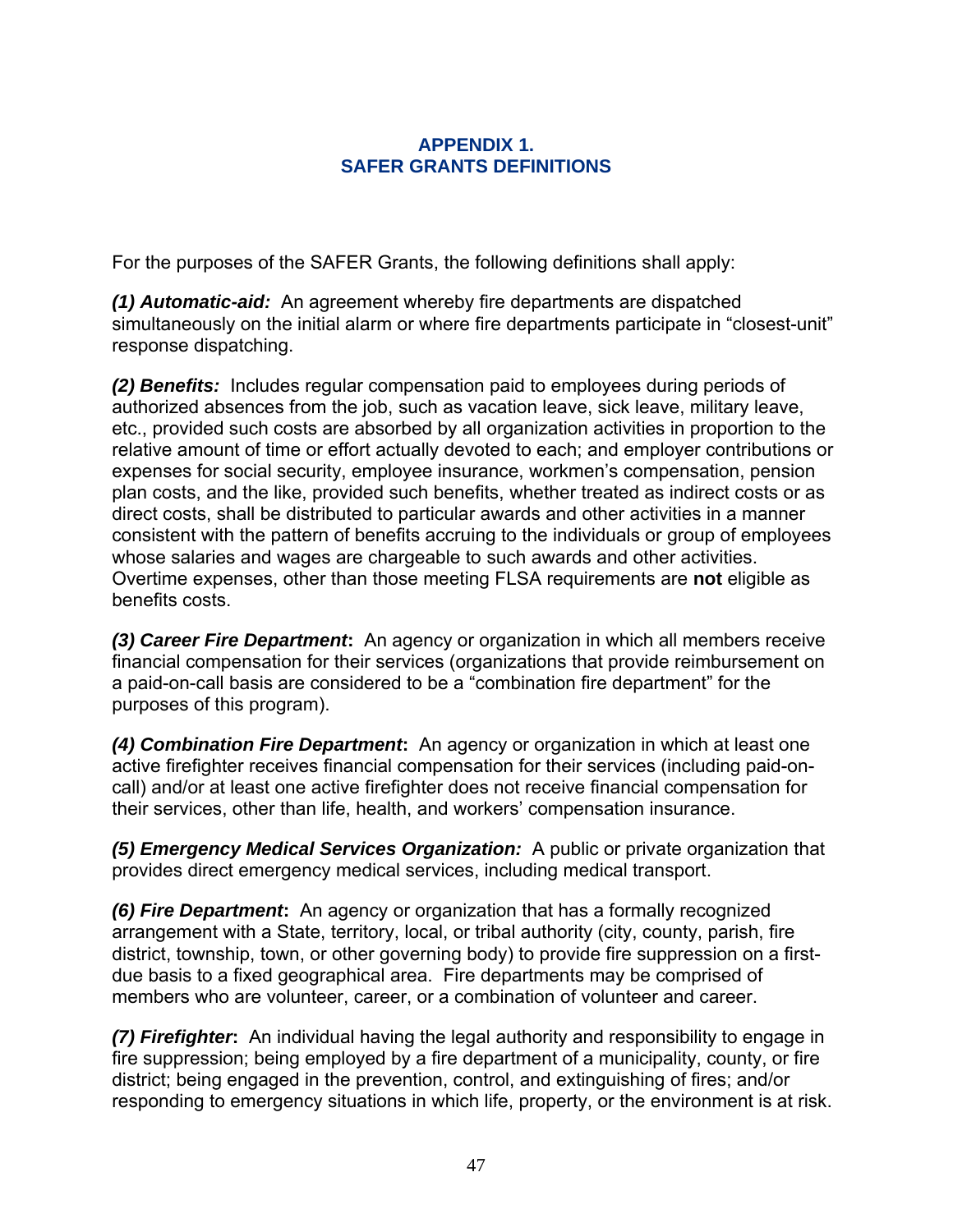This individual must be trained in fire suppression, but may also be trained in emergency medical care, hazardous materials awareness, rescue techniques, and any other related duties provided by the fire department.

*(8) Initial Full Alarm Assignment***:** Those personnel, equipment, and resources ordinarily dispatched upon notification of a structural fire.

*(9) Mostly Career:* A department is considered mostly career if 50 percent or more of their active firefighting membership is salaried staff.

*(10) Mostly Volunteer:* A department is considered mostly volunteer if more than 50 percent of their active firefighting membership is NOT compensated for their service other than a nominal stipend and/or insurance.

*(11) Mutual-aid***:** An agreement whereby assisting fire departments are dispatched into another fire department's jurisdiction only when the first-arriving unit on a scene calls for assistance, or when specially requested by dispatch.

*(12) Non-supplanting***:** The SAFER Grant will not provide assistance to fund positions currently funded by the applicant. In other words, grantees cannot use Federal grant dollars to substitute for their own budget. Grantees must maintain the number of firefighters they stipulated at the time of application, plus the funded SAFER positions, throughout the period of performance.

*(13) Operational Budget***:** The budget supporting fire-related programs and/or emergency response activities (salaries, maintenance, equipment, apparatus, etc.).

*(14) State***:** For the purpose of these grants, "State" is defined as any of the 50 States, the District of Columbia, Puerto Rico, the U.S. Virgin Islands, Guam, American Samoa, and the Commonwealth of the Northern Mariana Islands.

*(15) Statewide or Local Firefighter Interest Organizations***:** Statewide and local firefighter interest groups are organizations that support or represent the interests of firefighters in front of legislative bodies at the local, State, and Federal level. Such organizations include State or local firefighter and/or fire chiefs' associations, fire department auxiliaries, volunteer firefighter relief organizations, and associations. DHS shall make the final determination as to whether an applicant is an appropriate firefighter interest group.

*(16) Staffing and Deployment***:** The minimum staffing requirements to ensure a sufficient number of members are available to operate safely and effectively as defined in NFPA 1710 and 1720, as well as OSHA Respiratory Protection standard 1910.134(g)(4)(i) and 1910.134(g)(4)(ii).

*(17) Volunteer Fire Department***:** An agency or organization in which no member receives financial compensation (in the form of salary or wages) for their services other than life and health insurance, workers' compensation insurance and/or stipend per call. We consider a department to be "mostly volunteer" if more than 50 percent of its